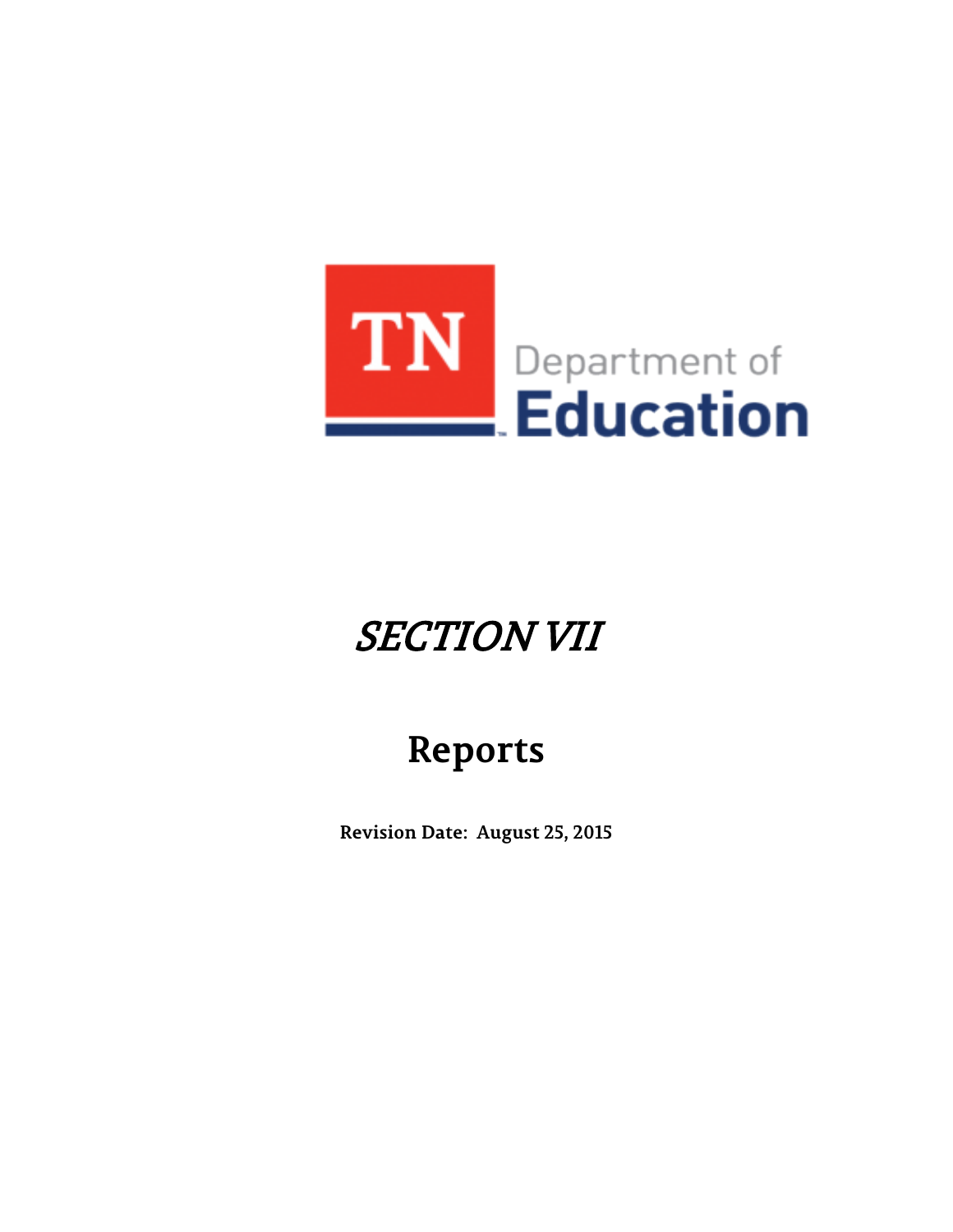# TABLE OF CONTENTS

|    | D. DIRECTOR'S ANNUAL REPORT SPECIAL EDUCATION OPTIONS BY PRIMARY AND<br>SECONDARY AVERAGE DAILY MEMBERSHIP BY SCHOOL AND DISTRICT 14 |  |
|----|--------------------------------------------------------------------------------------------------------------------------------------|--|
|    | E. DIRECTOR'S ANNUAL VOCATIONAL CLASS FULL TIME EQUIVALENT AVERAGE                                                                   |  |
|    | F. DIRECTOR'S MONTHLY STUDENT MEMBERSHIP/ATTENDANCE REPORT BY SCHOOL                                                                 |  |
|    | G. DIRECTOR'S MONTHLY SPECIAL EDUCATION OPTIONS BY PRIMARY AND SECONDARY                                                             |  |
|    | H. DIRECTOR'S MONTHLY REPORT VOCATIONAL CLASS FULL TIME EQUIVALENT                                                                   |  |
| L. | DIRECTOR'S MONTHLY REPORT VOCATIONAL CLASS FULL TIME EQUIVALENT<br>AVERAGE DAILY MEMBERSHIP REPORT BY SCHOOL AND DISTRICT 28         |  |
|    |                                                                                                                                      |  |
|    |                                                                                                                                      |  |
|    | L. NUMBER OF PROMOTIONS AND RETENTIONS REPORT BY SCHOOL AND DISTRICT  36                                                             |  |
|    |                                                                                                                                      |  |
|    |                                                                                                                                      |  |
|    |                                                                                                                                      |  |
|    | P. SPECIAL EDUCATION NUMBER OF PROMOTIONS AND RETENTIONS REPORT  48                                                                  |  |
|    |                                                                                                                                      |  |
|    | R. SUSPENSION, EXPULSION, AND REMANDS REPORTBY SCHOOL AND DISTRICT  61                                                               |  |
|    |                                                                                                                                      |  |
|    |                                                                                                                                      |  |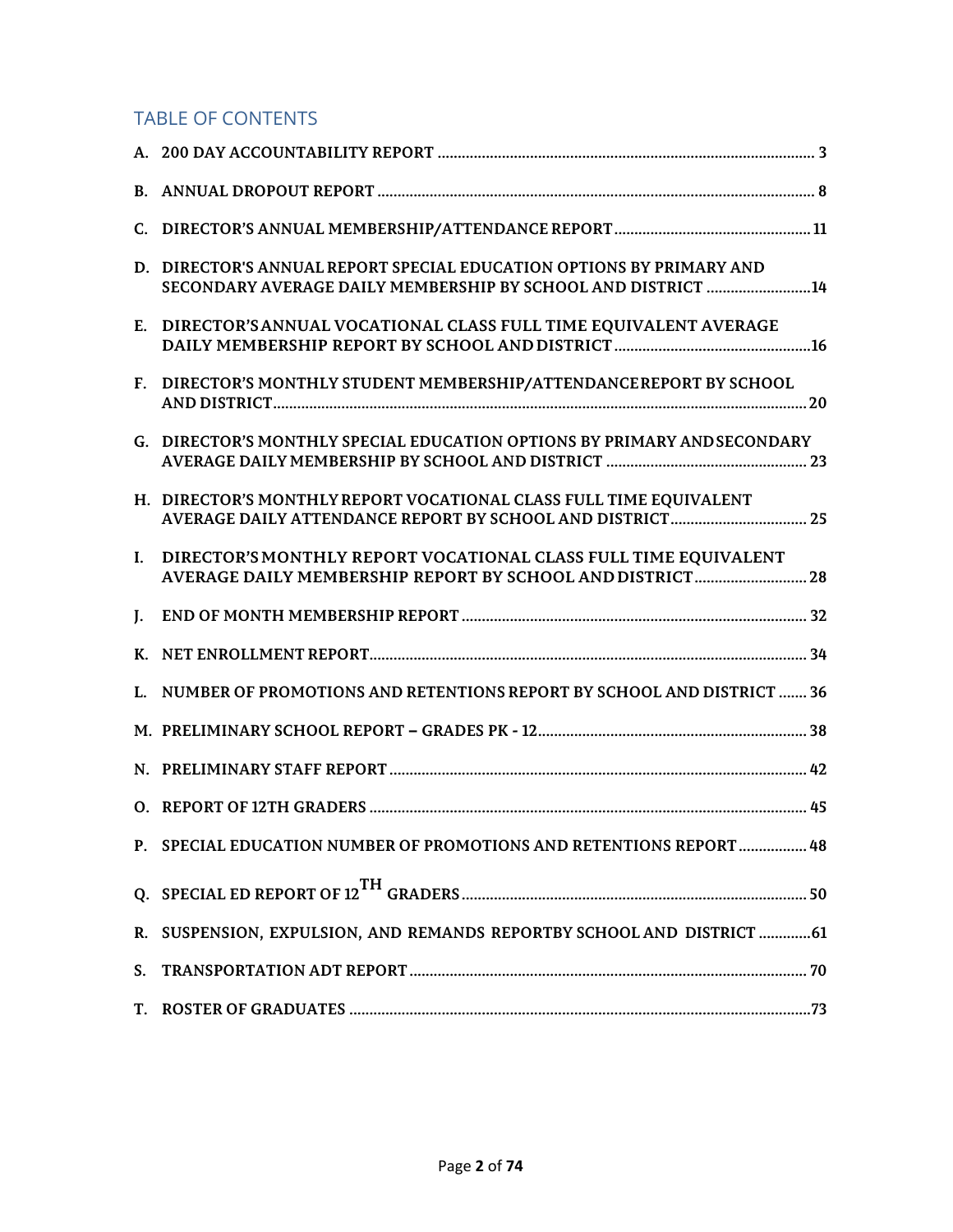# <span id="page-2-0"></span>**A. 200 DAY ACCOUNTABILITY REPORT**

# **200 Days**

- **School Year**. Enter the year for which this form is being reported to the State Department of Education.
- **District Name**. The district name.
- **District Number**. The district number.
- **Number days with students**. The number of instructional days with students present. There must be at least 180 days. A district may have more than 180 instructional days through funding by the local board of education.
- **Number days teachers' vacation with pay.** There must be at least 10 days of paid vacation per year. There may be more than 10 days of paid vacation through funding by the local board of education.
- **Number In-service days.** The total number of teacher in-service days. There must be at least five in-service days. There may be more than 5 in-service days through funding by the local board of education.
- **Teacher-Parent Conference.** The number of days for teacher-parent conference.

There must be at least 1 day. A district may have more than 1 day for teacher-parent conference through funding by the local board ofeducation.

- **Discretionary Days (Other).** The number of days the district is using as its discretionary (other) days if those days are not already identified. There may not be more than 4 of thesedays.
- **Total Days.** The total number of days listed must add up to at least 200 days.

# **Stockpiling**

The school/district is stockpiling in accordance with **T.C.A. 49-6-3004(e)(1**).

1. A local board of education or private or church-related school which exceeds the full six and one-half (6 1/2) hours instructional time required by law by at least onehalf (1/2) hour daily for the full academic year shall be credited with such additional instructional time. The excess instructional time shall be accumulated in amounts up to but not exceeding thirteen (13) instructional days each year, and applied toward meeting instructional time requirements missed due to dangerous or extreme weather conditions. This excess accumulated instructional time may be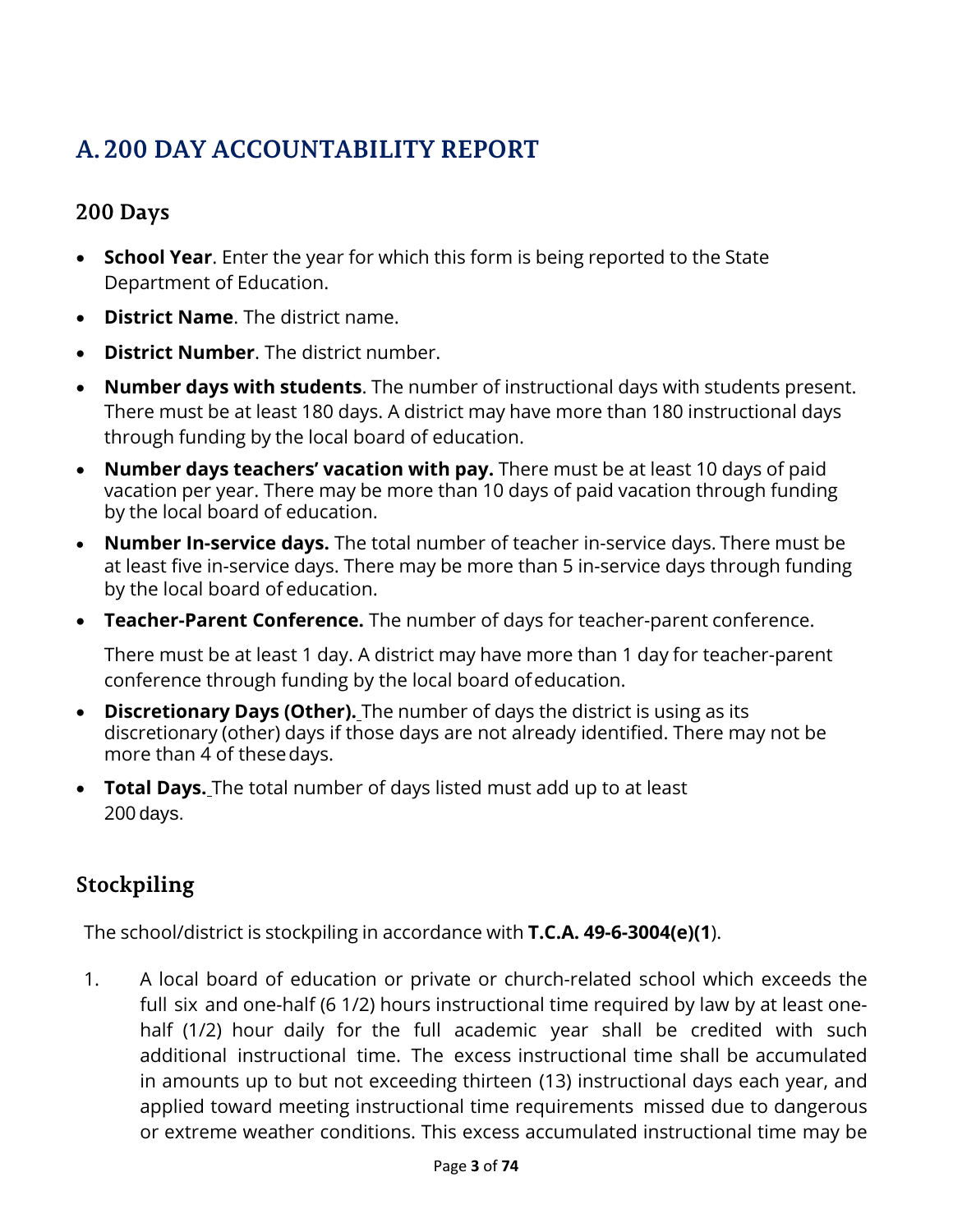used for early student dismissal for faculty professional development under rules promulgated by the board of education. Such time may be used in whole day (six and one-half (6 1/2) hour) increments and may be used for faculty professional development, M-team meetings, S-team meetings, parent-teacher conferences, or other similar meetings. The board shall consult with the commissioner in developing the rules. All proposals for use of excess time for professional development shall be approved by the commissioner.

2. Any unused accumulated days for excess instructional time shall not carry over to a school year other than the year in which such time was accumulated.

**Rule 0520-1-3.02(1)(b)** designates the options for districts or schools to use for stockpiling.

- **District Stockpile**. Indicate whether the district is stockpiling days.
- **District Extended Day make-up**. This is only used when amending the calendar to make up days that are missed.
- **Stockpile-Professional-Development.** The number of days that will be used for professional development. Maximum 13 days total when added with Stockpile-Inclement-weather-Days.
- **Stockpile-Inclement-Weather-Days.** The number of days that may be used for inclement weather. Maximum 13 days total when added with Stockpile-Professional-Development.
- **Individual Schools Stockpiling for Professional Development.** If the district is not stockpiling but there are individual schools that have at least a seven hour day and are stockpiling for the purpose of professional development, schools should be listed.

# **Calendar**

- 1. **Student opening date.** The first instructional day of school for students.
- 2. **Christmas Break.** The total number of school days for Christmas break and the first day of Christmas break when students are not present.
	- a. **Spring Break**. The total number of school days for Spring break and the first day of spring break when students are not present.
- 3. **Student closing date.** The last day of instruction. (The last day when students are in school.)
- 4. **In-service dates.** The dates planned for in-service education for the district (whole days or partial days.)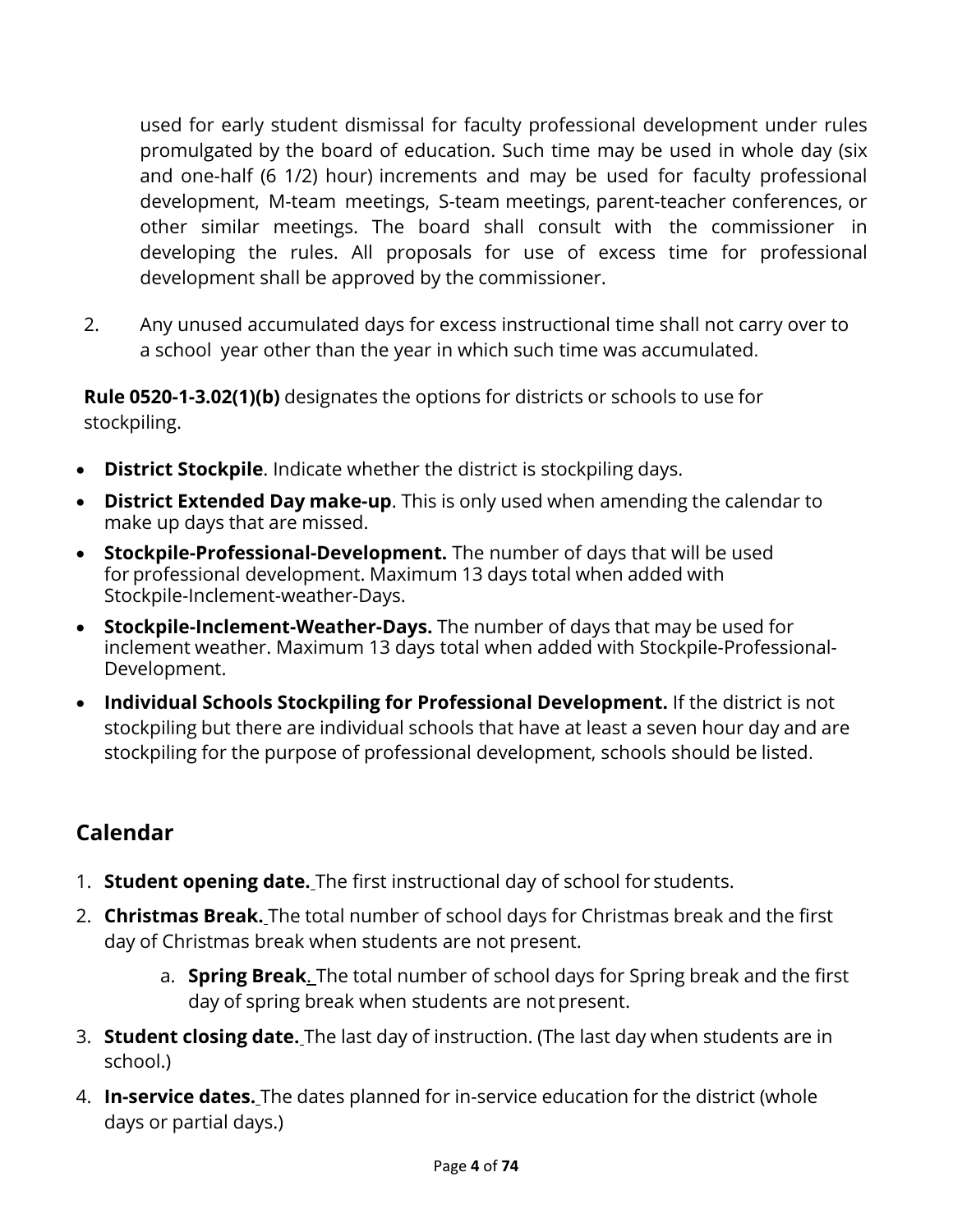- a. Time should be the amount of time devoted to in-service on that date/day. One whole day of in- service (6 hours) should be entered as 01.00. Half days should be entered as 00.50. One third day (such as two hours after school should be entered as 00.33. Do not break the day into smaller segments than one-third days.
- b. The "time" entered in item 5 plus the in-service optional days must total a minimum of five full days.
- 5. **Abbreviated dates**. The attendance accounting policy allows districts to have 3 abbreviated dates.
- 6. **Teacher-parent conference.** The date(s) planned for teacher-parent conferences (whole orpartial days should be shown).
- 7. **Discretionary Days (Other).** All days in Discretionary Days (other) at the top of the form for 200 Day Accountability Report should be accounted for here.

Dates, duration, and type of activity should be indicated. For instance, if the day is to be a day for teachers to work in their classrooms, please identify the day as "A", Administrative. If the day is to be an in-service day, please list it only if it is not already listed under item 5.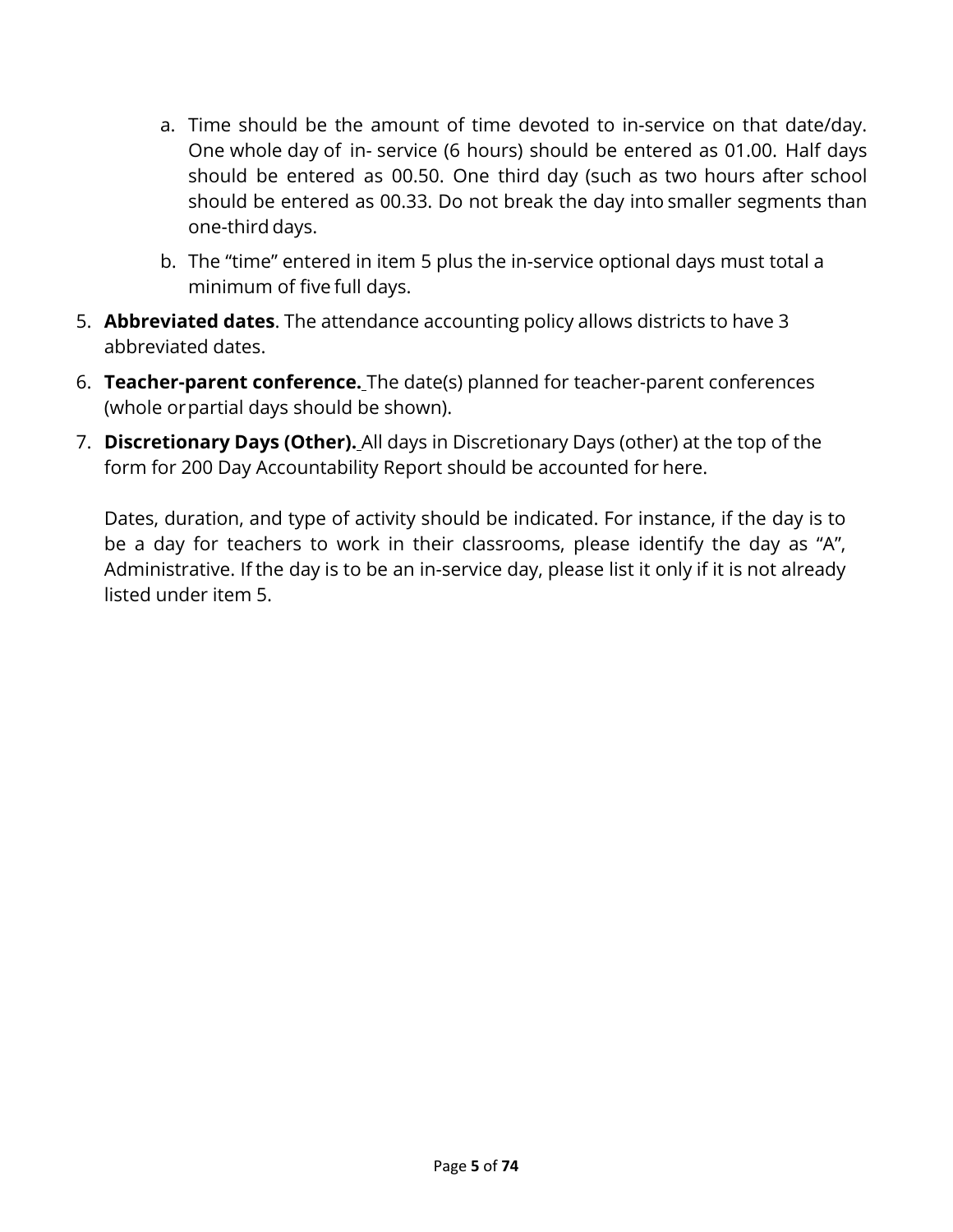#### **TENNESSEE DEPARTMENT OFEDUCATION 200 DAY ACCOUNTABILITY REPORT SCHOOL YEAR**

Send completed form by **June** 1, to: Regional Office

District Name: \_\_ District #:  $\blacksquare$  Telephone:  $\blacksquare$ 

| Student Days (Minimum 180)_                                                           |
|---------------------------------------------------------------------------------------|
| Teacher Vacation with pay (Minimum 10)                                                |
| In-Service Days                                                                       |
| In-Service Optional Days (Minimum 5 with In-Service Days)                             |
| T/P Conference (Minimum 1)                                                            |
| Discretionary (Other) Days (Maximum 4)                                                |
| <b>Total</b> (Minimum 200 days)                                                       |
| District Stockpile? (Yes or No)                                                       |
| District Extended Day Makeup                                                          |
| Stockpile-Prof-Dev (Maximum 13 days when added with Stockpile-Inclement-Weather-Days) |
| Stockpile-Inclement-Weather-Days (Maximum 13 days when added with Stockpile-Prof-Dev) |

If your district is not stockpiling days, do you have individual schools with at least a seven hour student day stockpiling days for the purpose of professional development for the current school year?

Yes \_ No If yes, list schools: <u> 2000 - John Stone, Amerikaans en Stone (</u>  $\overline{\phantom{0}}$  $\overline{\phantom{a}}$  $\mathcal{L}^{\text{max}}$  $\sim$  10  $\mu$ Student Open Date: (first day students are present)

| <b>SUGALITY OPCIT DULL.</b>  | This case stadents are present)      |
|------------------------------|--------------------------------------|
| Christmas Break Days:        | (number of days)                     |
| Christmas Break Date:        | (first day students are not present) |
| <b>Spring Break Days:</b>    | (number of days)                     |
| Spring Break Date:           | (first day students are not present) |
| <b>Student Closing Date:</b> | (last day students are present)      |

**ED 1896 (Rev.4/00)**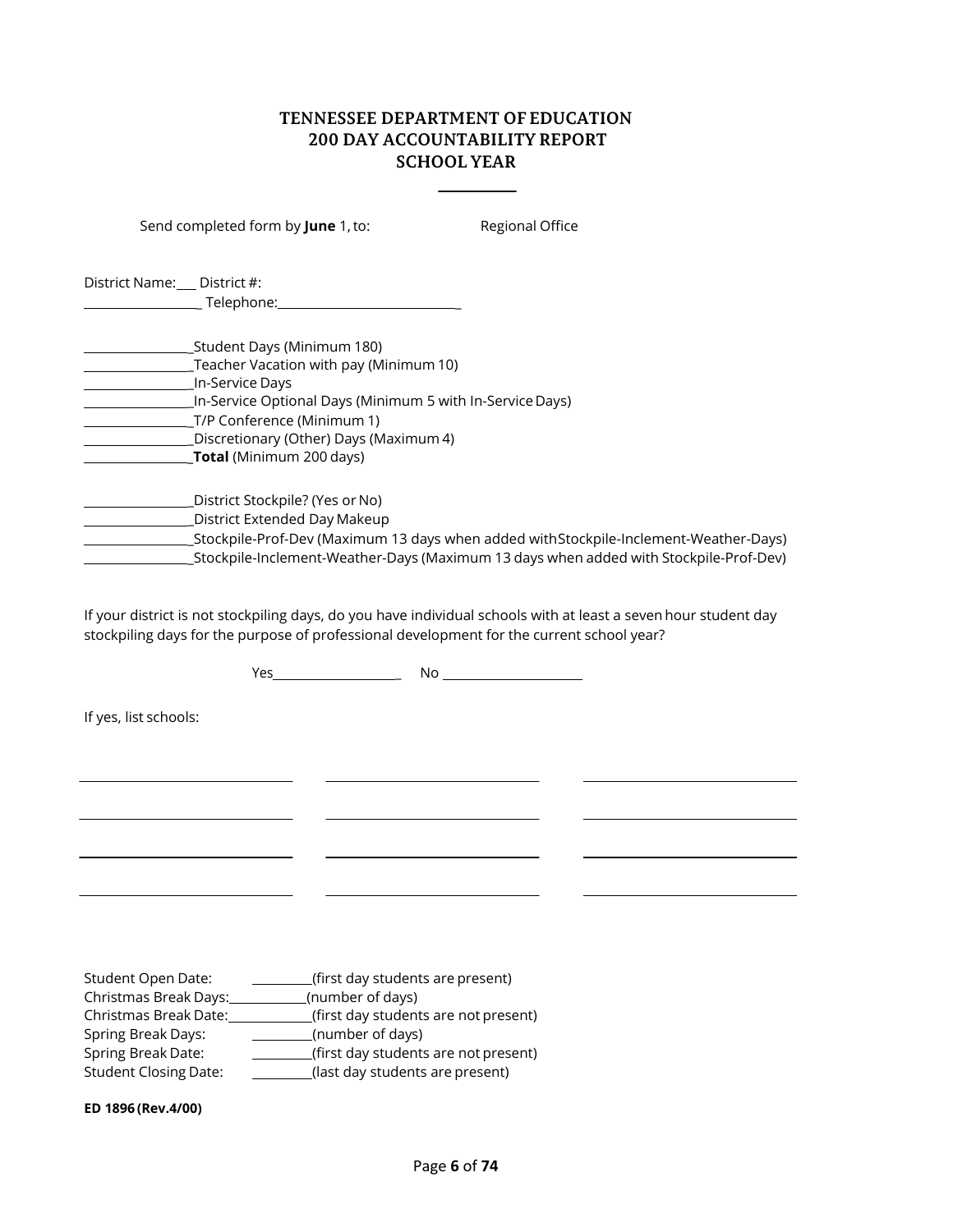#### **TENNESSEE DEPARTMENT OF EDUCATION 200 DAY ACCOUNTABILITY REPORT**

### **In-Service (list by 1/3, 1/2, or 1 day only -- Do not break day into smaller segments)**

| Date              | Time | Date:                                    | Time  |      | Date:                                                                              | Time                                                                                                     |
|-------------------|------|------------------------------------------|-------|------|------------------------------------------------------------------------------------|----------------------------------------------------------------------------------------------------------|
|                   |      |                                          |       |      |                                                                                    |                                                                                                          |
|                   |      | Abbreviated dates (no more than 3)       |       |      |                                                                                    |                                                                                                          |
| Date:             | Time |                                          |       |      |                                                                                    |                                                                                                          |
|                   |      |                                          |       |      |                                                                                    |                                                                                                          |
|                   |      | <b>Teacher Parent Conference date(s)</b> |       |      |                                                                                    |                                                                                                          |
| Date:             | Time |                                          |       |      |                                                                                    |                                                                                                          |
|                   |      |                                          |       |      |                                                                                    |                                                                                                          |
|                   |      |                                          |       |      |                                                                                    | Discretionary (Other) Dates (list by 1/3, 1/2, or 1 day only -- Do not break day into smaller segments)  |
| Date:             | Time | Activity                                 | Date: | Time | Activity                                                                           | <b>Activity Code</b>                                                                                     |
|                   |      |                                          |       |      |                                                                                    | A - Administrative<br>I - In-service<br><b>V</b> - Vacation<br>O - Other                                 |
|                   |      |                                          |       |      | Conform to the Guidelines for Planning Approvable In-Service Education Activities. | The signatures below verify that the Accountability for 200 Days is in compliance with TCA 49-6-3004 and |
| Superintendent    |      | Date                                     |       |      | Chairman of Board                                                                  | Date                                                                                                     |
| District Director |      | Date                                     |       |      | Commissioner                                                                       | Date                                                                                                     |

**ED 1896 (Rev.4/00)**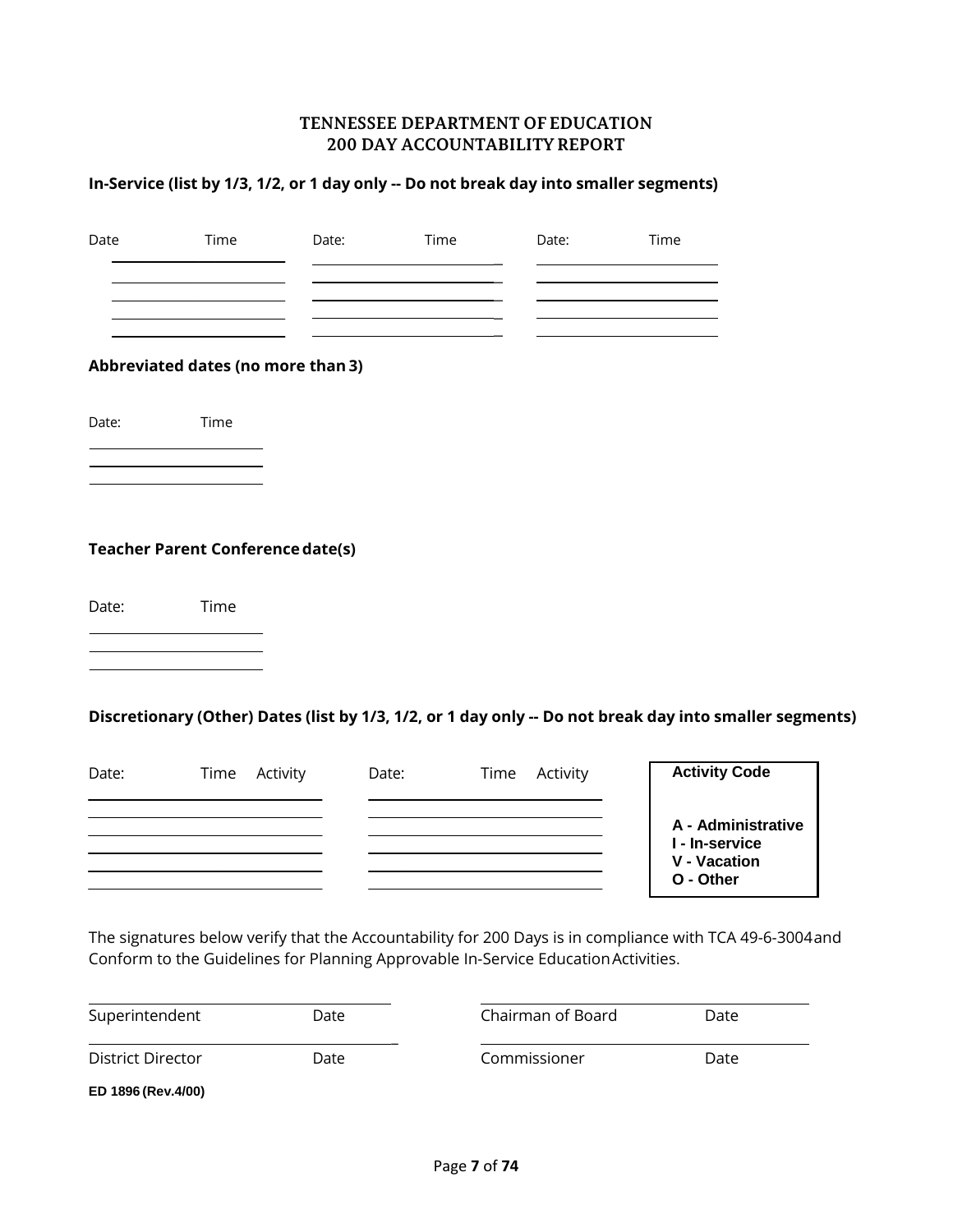# <span id="page-7-0"></span>**B. ANNUAL DROPOUT REPORT**

A student is a **"Dropout Under 18"** if he or she withdrew at some time during the year (July 1 through June 30) with a withdrawal code of 00 and did not reenter prior to June 30.

A student is a **"Dropout Under 18"** if he or she withdrew at some time during the year (July 1 through June 30) with a withdrawal code of 01 and did not reenter prior to June 30.

Calculate the total number of Dropout Under 18, Dropout 18 and Over by race, sex and grade.

Revised 11/6/2000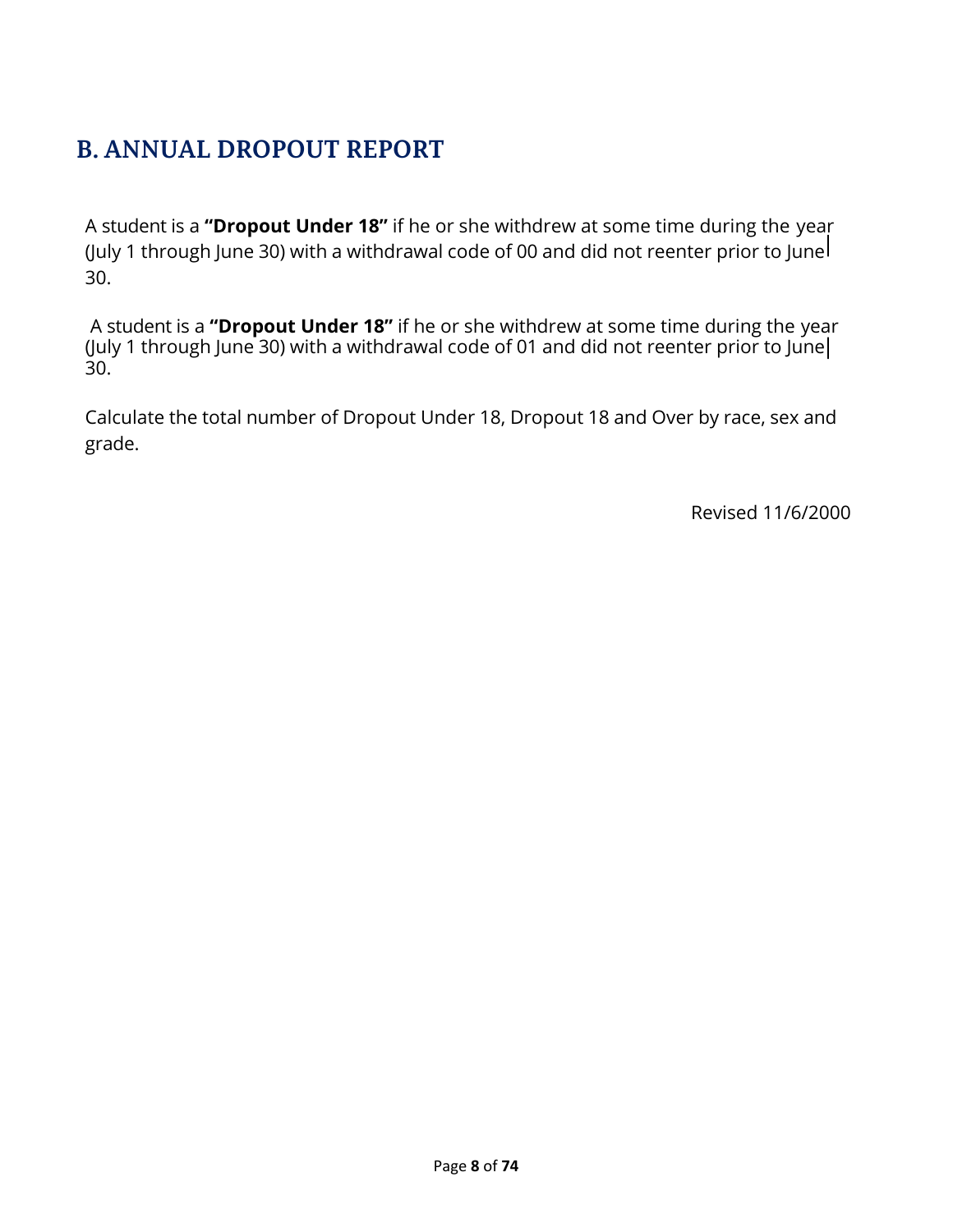#### **ANNUAL DROPOUT REPORT**

**School Year: - District #: School #: District Name: School Name:**

#### **Dropout Under 18**

| <b>Male</b>    |                                                                        |  |  |  |  |  |   |  |  |   |   |  |   |  |
|----------------|------------------------------------------------------------------------|--|--|--|--|--|---|--|--|---|---|--|---|--|
|                | <b>TOTAL</b><br>12<br>10<br>N<br>6<br>11<br>9<br>8<br>5<br>4<br>n<br>J |  |  |  |  |  |   |  |  |   |   |  |   |  |
| White          |                                                                        |  |  |  |  |  |   |  |  |   |   |  |   |  |
| <b>Black</b>   |                                                                        |  |  |  |  |  |   |  |  |   |   |  |   |  |
| Hispanic       |                                                                        |  |  |  |  |  |   |  |  |   |   |  |   |  |
| Asian          |                                                                        |  |  |  |  |  |   |  |  |   |   |  |   |  |
| Indian         |                                                                        |  |  |  |  |  |   |  |  |   |   |  |   |  |
| Pacific Island |                                                                        |  |  |  |  |  |   |  |  |   |   |  |   |  |
| <b>TOTAL</b>   |                                                                        |  |  |  |  |  | C |  |  | u | u |  | C |  |

#### **Female**

|                | ı<br>N |  | з | "  | ь | $\bullet$<br>ο | q | 10 | 11 | $12 \,$ | N | <b>TOTAL</b> |
|----------------|--------|--|---|----|---|----------------|---|----|----|---------|---|--------------|
| White          |        |  |   |    |   |                |   |    |    |         |   |              |
| <b>Black</b>   |        |  |   |    |   |                |   |    |    |         |   | 0            |
| Hispanic       |        |  |   |    |   |                |   |    |    |         |   |              |
| Asian          |        |  |   |    |   |                |   |    |    |         |   |              |
| Indian         |        |  |   |    |   |                |   |    |    |         |   | o            |
| Pacific Island |        |  |   |    |   |                |   |    |    |         |   |              |
| <b>TOTAL</b>   | 0      |  |   | ι. |   | u              | 0 |    |    |         | 0 |              |

#### **Total**

|              | Κ |   |   | 3        | Д | э | 6 |   | 8 | 9 | 10 <sub>1</sub> | 11 | 12           | N            | <b>TOTAL</b> |
|--------------|---|---|---|----------|---|---|---|---|---|---|-----------------|----|--------------|--------------|--------------|
| White        |   |   |   |          |   |   |   |   |   |   |                 |    |              |              | 0            |
| <b>Black</b> |   |   |   |          |   |   |   |   |   |   |                 |    |              |              | $\bf{0}$     |
| Hispani      |   |   |   |          |   |   |   |   |   |   |                 |    |              |              | 0            |
| Asian        |   |   |   |          |   |   |   |   |   |   |                 |    |              |              | 0            |
| Indian       |   |   |   |          |   |   |   |   |   |   |                 |    |              |              | 0            |
| Pacific      |   |   |   |          |   |   |   |   |   |   |                 |    |              |              | 0            |
| <b>TOTAL</b> | 0 | 0 | 0 | $\Omega$ | 0 | 0 | 0 | 0 | 0 | 0 | $\Omega$        | 0  | $\mathbf{0}$ | $\mathbf{0}$ | 0            |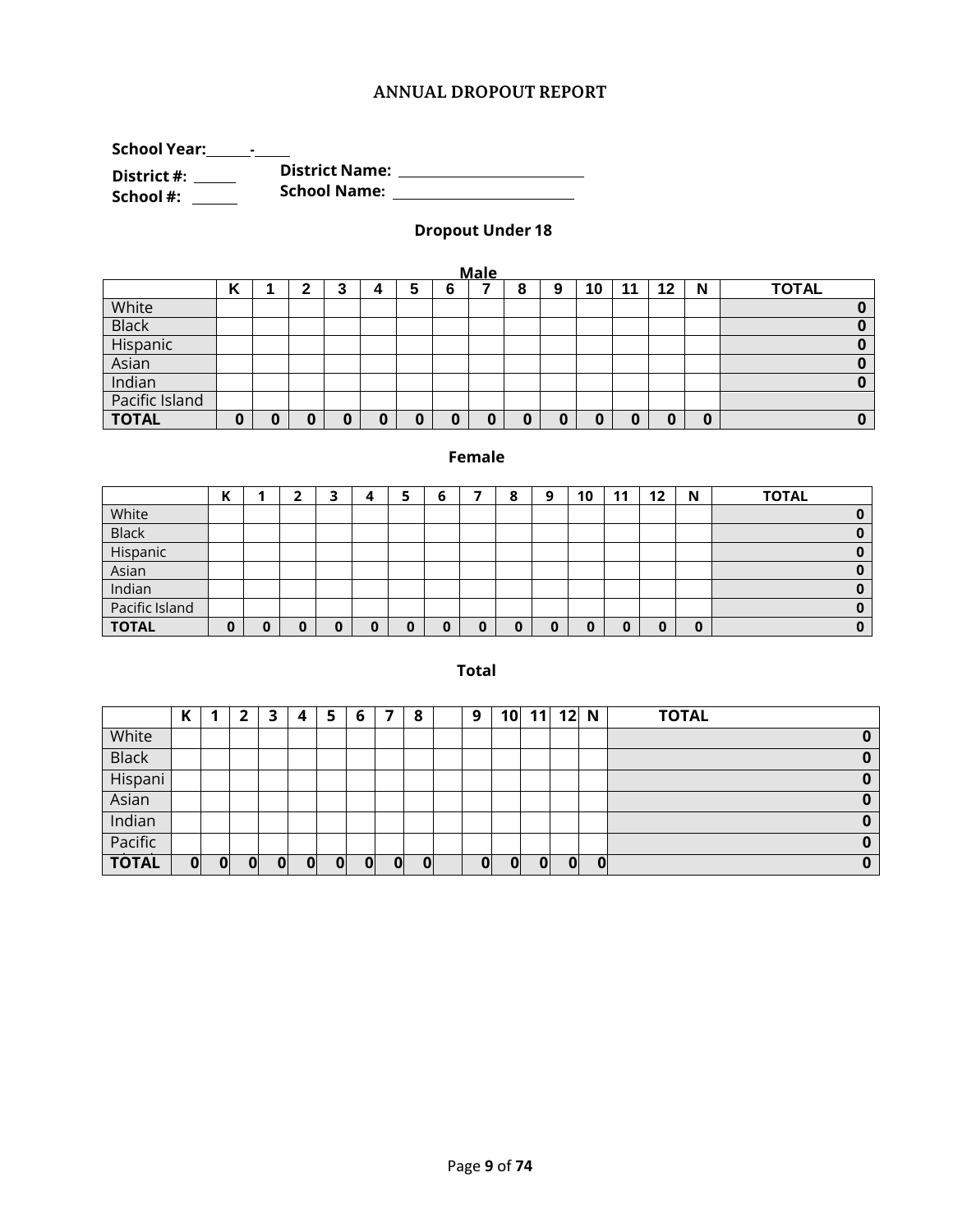#### **ANNUAL DROPOUT REPORT**

**School Year: -**

**District #: School #: District Name: School Name:**

#### **Dropout 18 and Over**

**Male**

|                | v<br>N |   |  | پ | 6 | o<br>o | 9 | 10 | م ا | 12 | N | <b>TOTAL</b> |
|----------------|--------|---|--|---|---|--------|---|----|-----|----|---|--------------|
| White          |        |   |  |   |   |        |   |    |     |    |   |              |
| <b>Black</b>   |        |   |  |   |   |        |   |    |     |    |   |              |
| Hispanic       |        |   |  |   |   |        |   |    |     |    |   |              |
| Asian          |        |   |  |   |   |        |   |    |     |    |   |              |
| Indian         |        |   |  |   |   |        |   |    |     |    |   |              |
| Pacific Island |        |   |  |   |   |        |   |    |     |    |   |              |
| <b>TOTAL</b>   | O      | 0 |  |   | 0 |        | U | 0  | w   |    | 0 |              |

#### **Female**

|                |    |  | э | 4 | ь |   | ο | О | 10 | 11 | $12 \,$ | N | <b>TOTAL</b> |
|----------------|----|--|---|---|---|---|---|---|----|----|---------|---|--------------|
| White          |    |  |   |   |   |   |   |   |    |    |         |   |              |
| <b>Black</b>   |    |  |   |   |   |   |   |   |    |    |         |   |              |
| Hispanic       |    |  |   |   |   |   |   |   |    |    |         |   |              |
| Asian          |    |  |   |   |   |   |   |   |    |    |         |   |              |
| Indian         |    |  |   |   |   |   |   |   |    |    |         |   |              |
| Pacific Island |    |  |   |   |   |   |   |   |    |    |         |   |              |
| <b>TOTAL</b>   | ч. |  | U |   |   | 0 |   |   |    | 0  | 0       |   |              |

**Total**

|                | v<br>N |  | 4 | э | b | 8 | Q | 10 | м | 12 | N | <b>TOTAL</b> |
|----------------|--------|--|---|---|---|---|---|----|---|----|---|--------------|
| White          |        |  |   |   |   |   |   |    |   |    |   |              |
| <b>Black</b>   |        |  |   |   |   |   |   |    |   |    |   |              |
| Hispanic       |        |  |   |   |   |   |   |    |   |    |   |              |
| Asian          |        |  |   |   |   |   |   |    |   |    |   |              |
| Indian         |        |  |   |   |   |   |   |    |   |    |   |              |
| Pacific Island |        |  |   |   |   |   |   |    |   |    |   |              |
| <b>TOTAL</b>   |        |  |   |   |   |   | Ψ |    |   |    |   |              |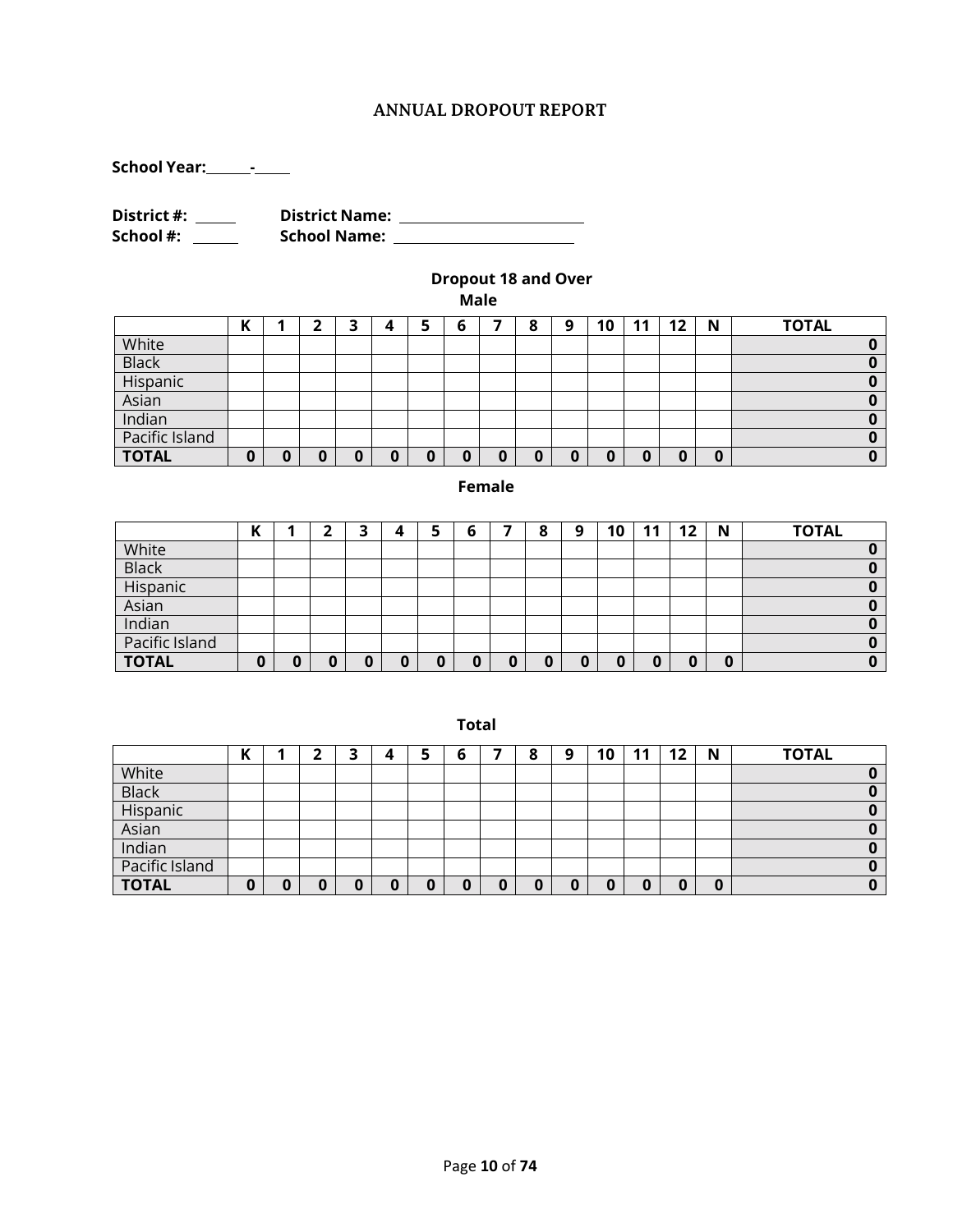# <span id="page-10-0"></span>**C. DIRECTOR'S ANNUAL MEMBERSHIP/ATTENDANCE REPORT**

- **Date Beginning**  The date school began for the school year.
- **Date Ending**  The date school ended for the school year.
- **Number of Days in Session**  The number of instructional days for the entire school year. *NOTE: Indicate on the bottom of the form the number of full days made up by extending the school day.*
- All membership/attendance reports should include **district level** and **individualschool level reports** which reflect the entire school year.
- **School Number -** This is the four (4) digit number assigned by the State Departmentof Education.
- This report includes only grades Kindergarten through grade 12; **do not include** *Pre-Kindergarten* on this report.
- **Grade ' N'**  Non-graded students in Special Education Options 7, 8, 9.(Do not count Pre-Kindergarten Students).
- **Net Enrollment to Date** The sum of original students who were enrolled after the last day of the previous school year and students entering for the first time in this school year or who transferred from another state. **E** + **E1 + EC** = Net Enrollment *(please refer to the Attendance Accounting Manual for definitions of the enrollment code*s). This is the only category in which records of males and females must be compiled and reported separately.
- **End of Year Membership** The number of pupils actually on the roll on the last day of an accounting period. This is the Total Enrollment minus those students who have withdrawn plus students who have previously withdrawn but have returned.

# **Total Enrollment - W** *(withdraw***n) + R** *(Returne***d) = TotalMembership**

- **Partial Student ADA**  The calculation of ADA is unchanged except in the case of partial students. ADA must be equal to or less than ADM for partial students. In no case can ADAbe greater than ADM.\*
- **Partial Student ADM**  If a student is scheduled to attend school, or a school-based program such as Co-op (up to 2 hours) for only a portion of the school day, the student' s ADM must reflect only the portion of day enrolled (ADM) in school. For example, if a student is enrolled to attend only half of the school day, their ADM would be 0.5000.\*
- **Refer to the Student Management and Attendance Accountability Manual for further definitions and general reporting requirements.**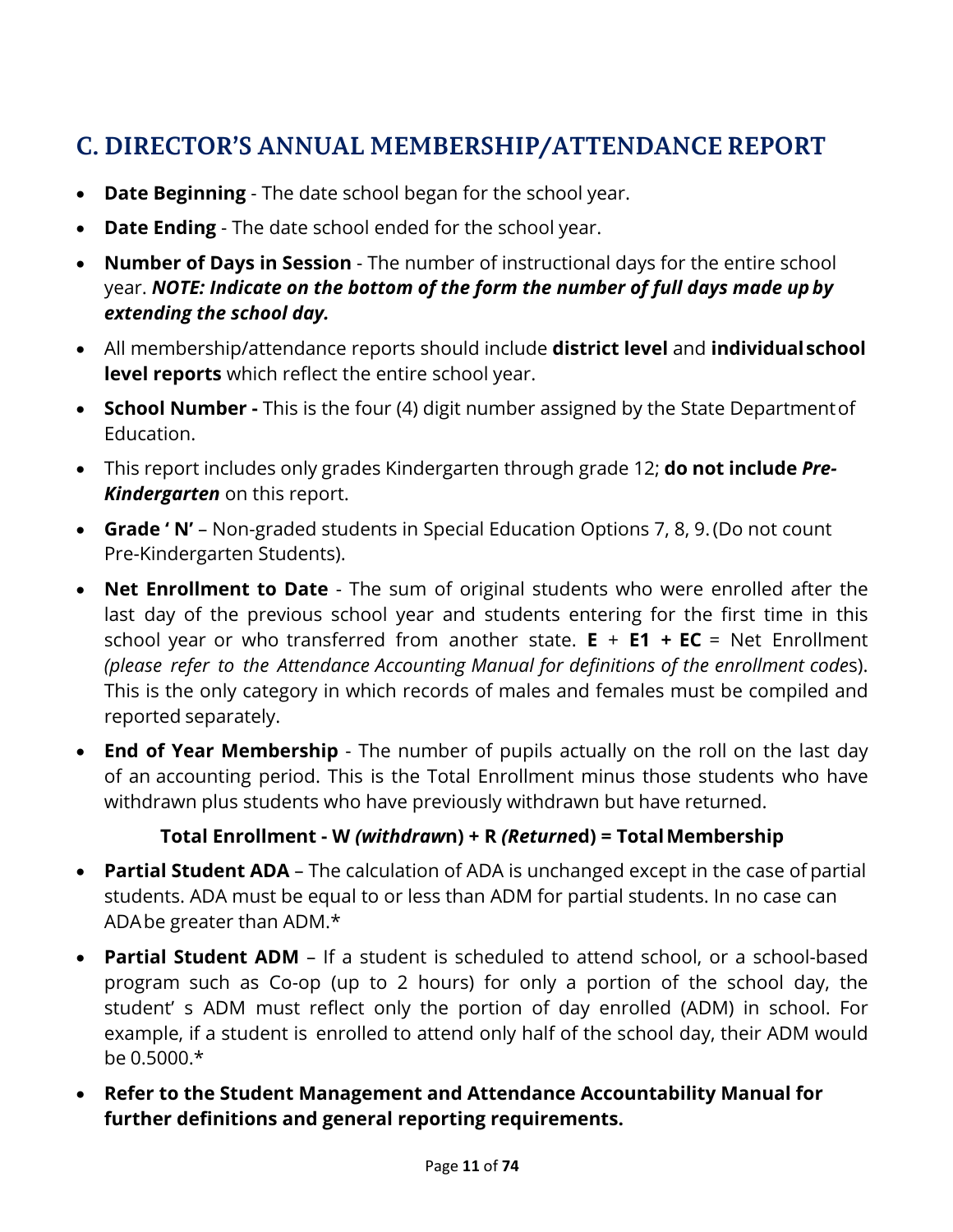**\* Refer to Business Rules for ADM and ADA inactive student considerations.**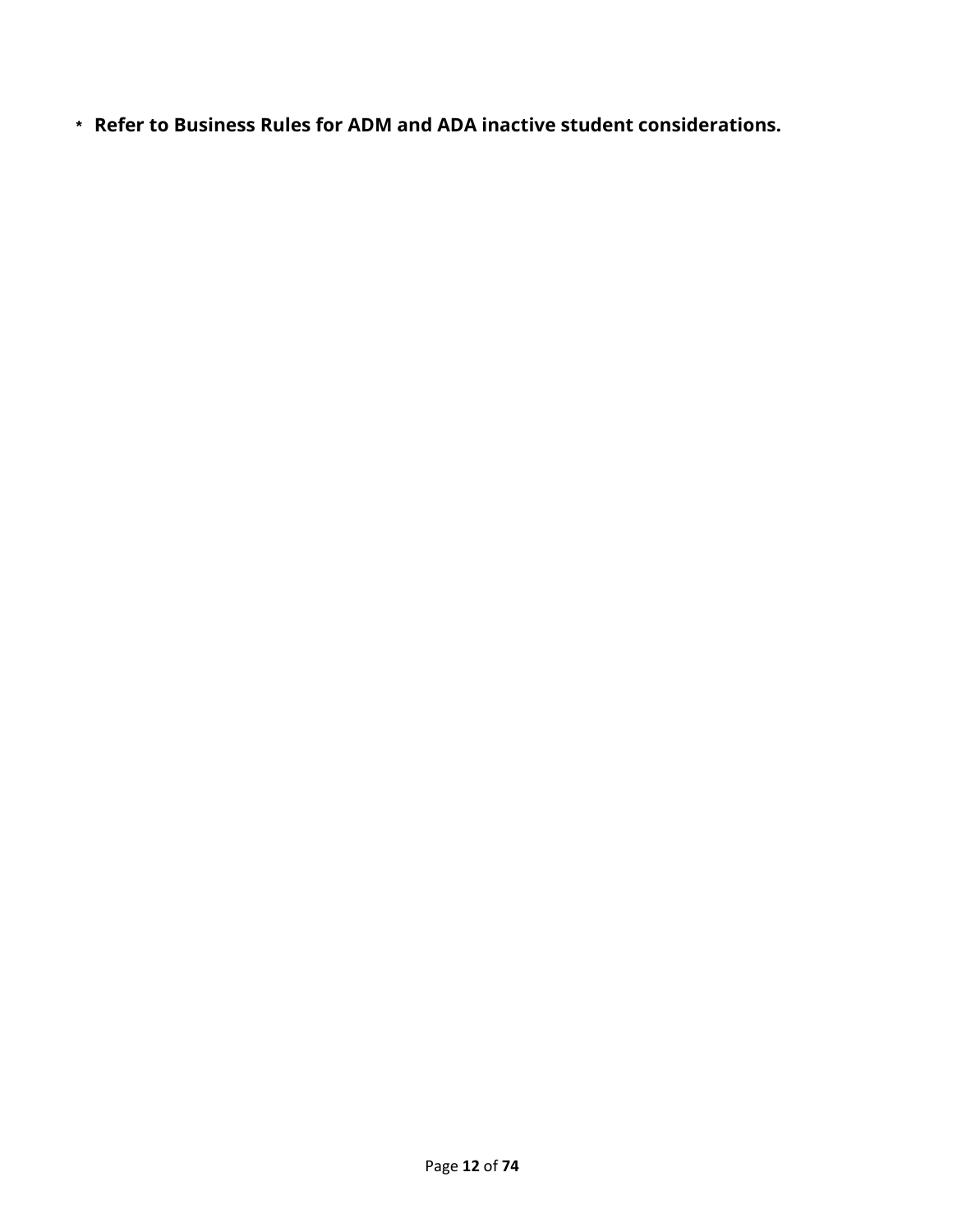#### **DIRECTOR'S ANNUAL MEMBERSHIP/ATTENDANCE REPORT**

| School Name             |      |                               |                 |                    |                      |                      |
|-------------------------|------|-------------------------------|-----------------|--------------------|----------------------|----------------------|
|                         |      |                               |                 |                    |                      |                      |
| <b>Prepared By</b>      |      |                               | _Phone ( )    - | Date Beginning / / | Date Ending / /      |                      |
| Grade                   |      | <b>Net Enrollment to Date</b> |                 | <b>End of Year</b> | <b>Average Daily</b> | <b>Average Daily</b> |
|                         |      |                               |                 | Membership         | <b>Attendance</b>    | Membership           |
|                         | Male | Female                        | <b>TOTAL</b>    |                    |                      |                      |
|                         |      |                               |                 |                    |                      |                      |
| $\mathsf{K}$            |      |                               |                 |                    |                      |                      |
| $\mathbf{1}$            |      |                               |                 |                    |                      |                      |
|                         |      |                               |                 |                    |                      |                      |
| $\overline{2}$          |      |                               |                 |                    |                      |                      |
|                         |      |                               |                 |                    |                      |                      |
| $\overline{\mathbf{3}}$ |      |                               |                 |                    |                      |                      |
|                         |      |                               |                 |                    |                      |                      |
| $\overline{\mathbf{4}}$ |      |                               |                 |                    |                      |                      |
| $\overline{\mathbf{5}}$ |      |                               |                 |                    |                      |                      |
|                         |      |                               |                 |                    |                      |                      |
| $6\overline{6}$         |      |                               |                 |                    |                      |                      |
|                         |      |                               |                 |                    |                      |                      |
| $\overline{1}$          |      |                               |                 |                    |                      |                      |
|                         |      |                               |                 |                    |                      |                      |
| $\overline{\mathbf{8}}$ |      |                               |                 |                    |                      |                      |
| $\overline{9}$          |      |                               |                 |                    |                      |                      |
|                         |      |                               |                 |                    |                      |                      |
| 10                      |      |                               |                 |                    |                      |                      |
|                         |      |                               |                 |                    |                      |                      |
| 11                      |      |                               |                 |                    |                      |                      |
|                         |      |                               |                 |                    |                      |                      |
| 12                      |      |                               |                 |                    |                      |                      |
| $K-12$                  |      |                               |                 |                    |                      |                      |
|                         |      |                               |                 |                    |                      |                      |
| $N^{\star\star}$        |      |                               |                 |                    |                      |                      |
| <b>TOTAL</b>            |      |                               |                 |                    |                      |                      |
| K-12, N                 |      |                               |                 |                    |                      |                      |

NOTE: \*If Number of Days in Session is < 180 days, indicate the number of full days made-up by extending the school day \_\_\_\_\_\_\_\_\_\_\_\_\_\_\_\_\_. Did you Stockpile? Yes No

**\*\*Grade 'N' = Special Education children in Comprehensive Development Classes - Options 7, 8, and 9.** 

**ED-1861 (Rev. 4/00)**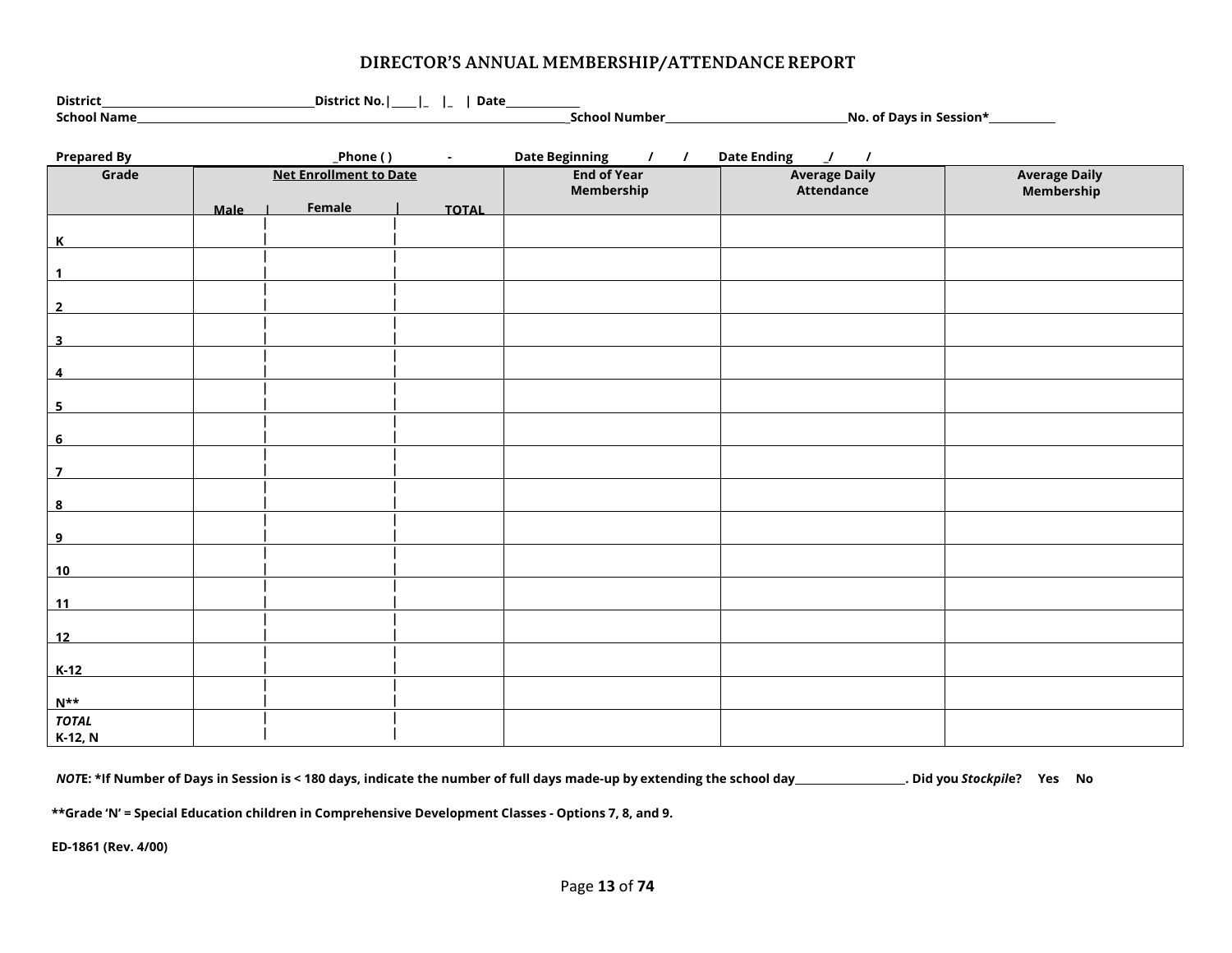# <span id="page-13-0"></span>**D.DIRECTOR'S ANNUAL REPORT SPECIAL EDUCATION OPTIONS BY PRIMARY AND SECONDARY AVERAGE DAILY MEMBERSHIP BY SCHOOL AND DISTRICT**

- This report should include **all** special education students (ages 0-21) served byyour district.
- **Beginning Period** This is the beginning report period, for the annual reportthis should be "1".
- **End Period** This is the ending report period, for the annual report this should be **"9**".
- Calculate **Primary Option ADM** by totaling the number of Days Enrolled, in which the student was enrolled in a Special Education Primary Option, for the report period and divide by the report days for the specified report period. This student will be a **maximum of 1 Primary Option ADM**. **If a student changes options during a report period, the portion of ADM must be reflected in each option during the report period**.
- Calculate **Secondary Option ADM** by totaling the number of Days Enrolled, in which the student was enrolled in a Special Education Secondary Option, for the report period and divide by the report days for the specified report period. This studentwill be a **maximum of 1 Secondary Option ADM**. **If a student changes options during a report period, the portion of ADM must be reflected in each option during the report period**.
- **Services provided students from a** *private school or institutio***n:** The district providing the special education services will be credited. The district must maintain a daily attendance record on thesestudents.
- **Services provided to a student** *from another public school or district:*

The student's attendance should be kept at the primary school **(home school)** and reported by the primary school.

### **NOTE: SUBMIT THIS REPORT FROM THE D & A CENSUS PROGRAM**

• **Refer to the Student Membership and Attendance Accountability Manual for further definitions and general reporting requirements**.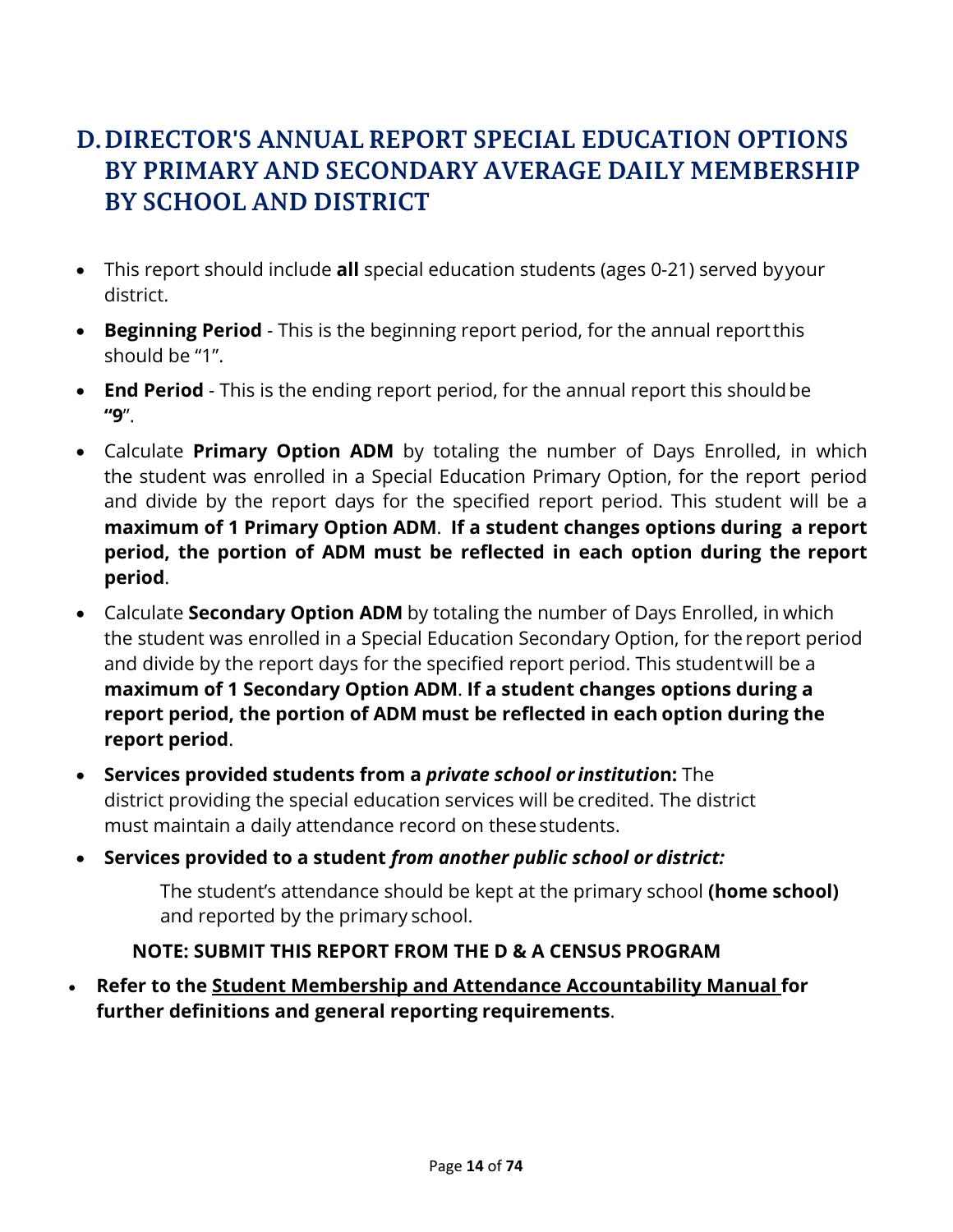#### NOTE: SUBMIT THE SPECIAL EDUCATION OPTIONS BY PRIMARY AND SECONDARY REPORT ONLY FROM THE D.& A CENSUS PROGRAM.

#### **DIRECTOR'S ANNUAL REPORT SPECIAL EDUCATION OPTIONS BY PRIMARY AND SECONDARY AVERAGE DAILY MEMBERSHIP BY SCHOOL AND DISTRICT**

| <b>District</b> | District No. | <b>Prepared by:</b> |                         | Phone: (             |
|-----------------|--------------|---------------------|-------------------------|----------------------|
| School          | School No.   | Date                | <b>Beginning Period</b> | <b>Ending Period</b> |

| <b>Special Education</b><br><b>Options</b> | <b>Primary Options</b> | Secondary Options | <b>Total Primary &amp; Secondary Options</b> |
|--------------------------------------------|------------------------|-------------------|----------------------------------------------|
|                                            | <b>ADM</b>             | <b>ADM</b>        | <b>ADM</b>                                   |
| <b>OPTION 1</b>                            |                        |                   |                                              |
| <b>OPTION 2</b>                            |                        |                   |                                              |
| <b>OPTION 3</b>                            |                        |                   |                                              |
| <b>OPTION 4</b>                            |                        |                   |                                              |
| <b>OPTION 5</b>                            |                        |                   |                                              |
| <b>OPTION 6</b>                            |                        |                   |                                              |
| <b>OPTION 7</b>                            |                        |                   |                                              |
| <b>OPTION 8</b>                            |                        |                   |                                              |
| <b>OPTION 9</b>                            |                        |                   |                                              |
| <b>OPTION 10</b>                           |                        |                   |                                              |
| <b>Grand Total</b>                         |                        |                   |                                              |

**ED-1861 (REV 4/00)**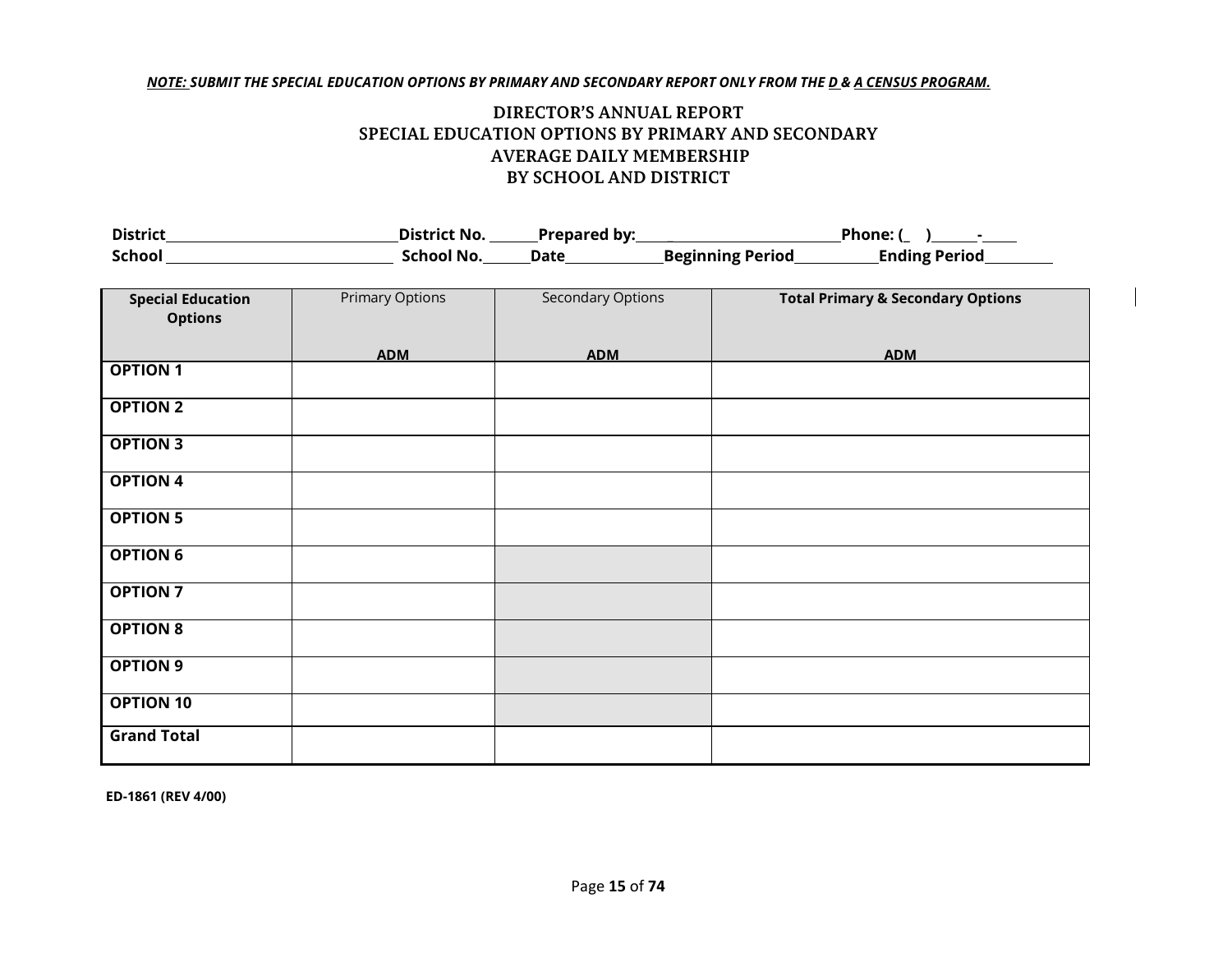# <span id="page-15-0"></span>**E. DIRECTOR'S ANNUAL VOCATIONAL CLASS FULL TIME EQUIVALENT AVERAGE DAILY MEMBERSHIP REPORT BY SCHOOL AND DISTRICT**

**Note: Tennessee Technology Centers managed by the Tennessee Board of Regents - If a student is to receive credit toward graduation for the class(es) taken at these centers, this class time should be accounted for in the student's schedule. For the Technology Center, use District = 999 and School = 0005. Special course codes have been assigned for scheduling. The FTEADM should NOT be subtracted in column 6.**

**If the student will not be receiving credit toward graduation for the class(es) taken at these centers, this class time cannot be included in the schedule and the student must be reported as a partialstudent.**

**Column 1:** Special Education Options 7, 8, 9 (Grade 'N' )

- Option 7, 8, and 9 students must be reported in this column.
- These students are counted for attendance accounting the same way any other vocational education student is counted, i.e., on a Full Time Equivalent Average Daily Membership.
- Special education students served under options 7-9 are those who take vocational classes above the **23.5 hours** of special education services.

### **Column 2:** Grade 7-8 FTEADM

• Family and Consumer Science, and Technology Education are the only vocational classifications funded for 7th and 8th graders.

### **Column 6:**

• The FTEADM **received from another district** in a center operated by this district is **added**. The FTEADM the district sends **to a vocational program operated by someone else** is **subtracted**. Districts sending and receiving students from other district vocational centers should have the same FTEADM for the students.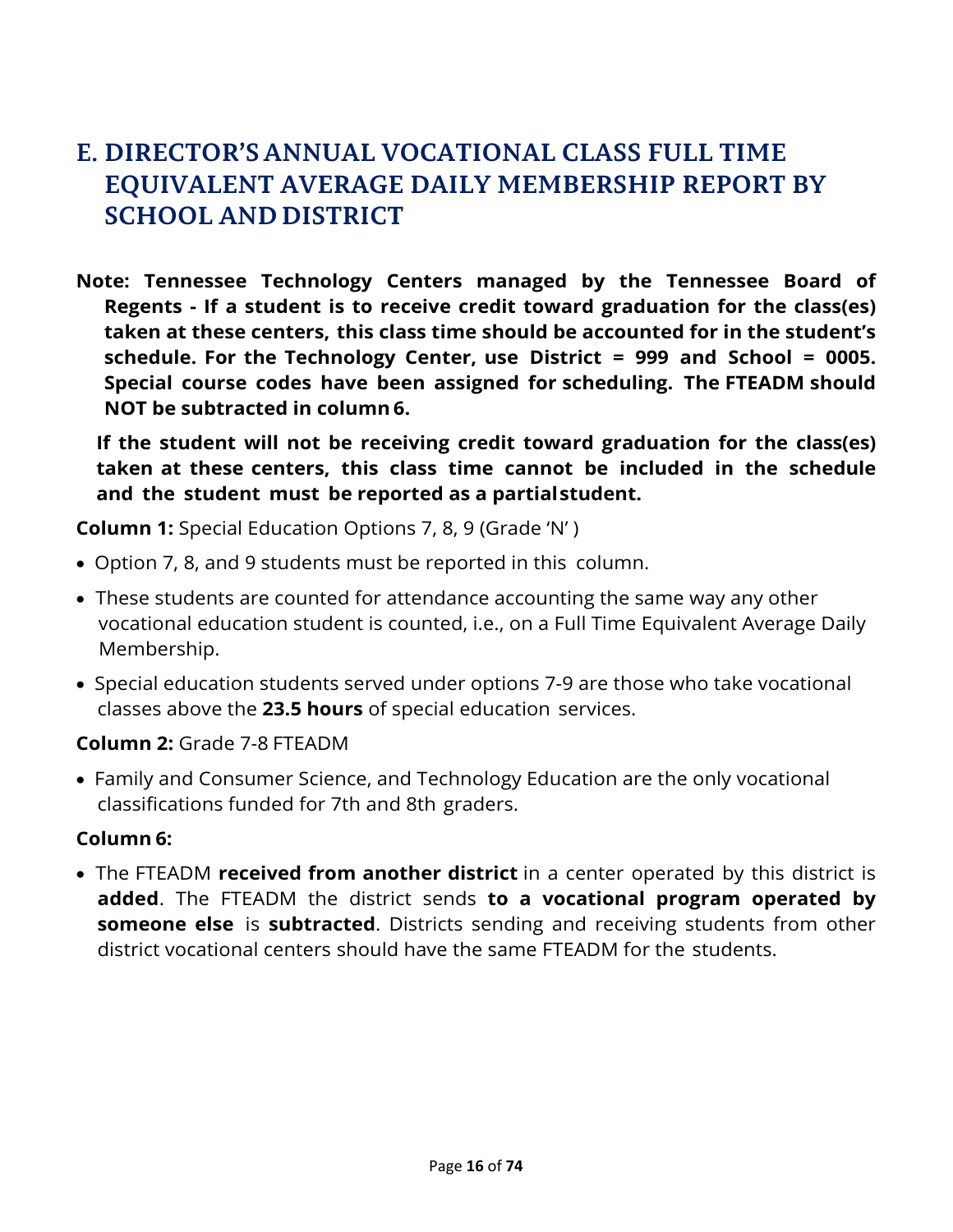# **Partial StudentFTEADM**

If a student in grades 7 - 12 is scheduled to attend school, or a school-based program such as Co-op (up to 2 hours) for only a portion of the school day, the student' s FTEADM must reflect only the portion of the school day the student is enrolled. For example, a student enrolled in classes for half of the school day will be counted as 0.5000 FTEADM.

• **Refer to the Student Membership and Attendance Accountability Manual for further definitions and general reporting requirements.**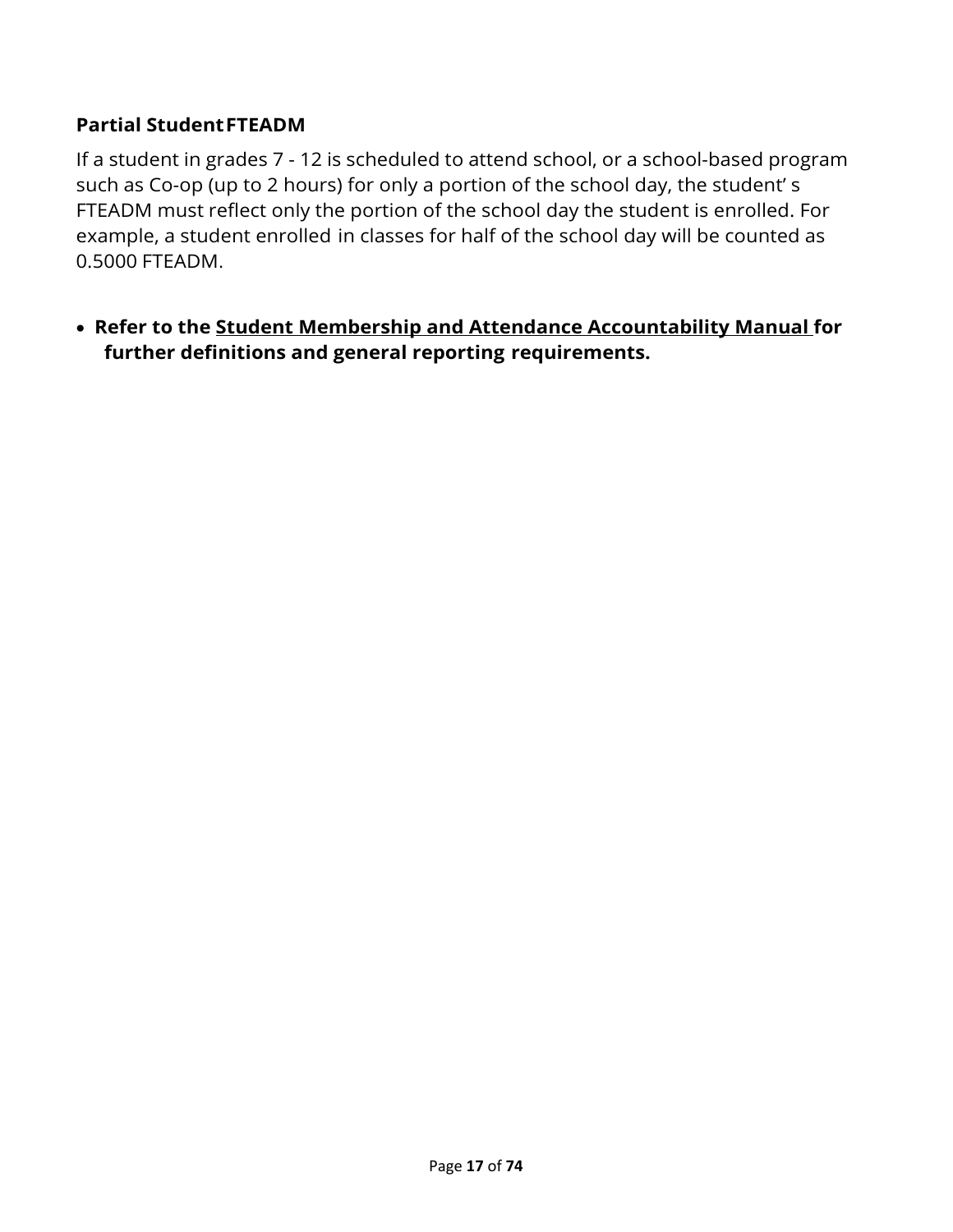#### DIRECTOR'S ANNUAL REPORT VOCATIONAL CLASS FULL TIME EQUIVALENT AVERAGE DAILY *MEMBERSHIP* **BY SCHOOL AND DISTRICT**

| District_                                                    |                                                                                         |                                                  |                                    | Phone (                                            |                                                                                             |                                                            |                                                                                                       |
|--------------------------------------------------------------|-----------------------------------------------------------------------------------------|--------------------------------------------------|------------------------------------|----------------------------------------------------|---------------------------------------------------------------------------------------------|------------------------------------------------------------|-------------------------------------------------------------------------------------------------------|
| School                                                       |                                                                                         |                                                  | School No.                         |                                                    |                                                                                             |                                                            |                                                                                                       |
|                                                              |                                                                                         |                                                  |                                    |                                                    |                                                                                             | *Name of Districts Receiving<br><b>Students (Column 6)</b> |                                                                                                       |
| <b>CLASSIFICATION</b>                                        | $(1)$ Grade<br>'N' Special<br><b>Ed. Option</b><br>7, 8, 9<br><b>FTEADM</b><br>(Note 1) | (2)<br><b>Grades</b><br>$7 - 8$<br><b>FTEADM</b> | (3)<br>Grade<br>9<br><b>FTEADM</b> | (4)<br><b>Grades</b><br>$10 - 12$<br><b>FTEADM</b> | (5)<br>Gross<br><b>District FTEADM</b><br><b>Sum of Column</b><br>(1) through<br>Column (4) | (6)<br>$+1$<br>Other<br>FTEADM*<br>(Note 2 & 3)            | (7)<br><b>Net</b><br><b>District</b><br><b>FTEADM</b><br>Column (5) plus<br>or<br>minus Column<br>(6) |
| <b>Agriculture</b><br>(10 Months)                            |                                                                                         |                                                  |                                    |                                                    |                                                                                             |                                                            |                                                                                                       |
| <b>Agriculture</b><br>(12 Months)                            |                                                                                         |                                                  |                                    |                                                    |                                                                                             |                                                            |                                                                                                       |
| <b>Family and</b><br><b>Consumer Science</b>                 |                                                                                         |                                                  |                                    |                                                    |                                                                                             |                                                            |                                                                                                       |
| <b>Family and</b><br><b>Consumer Science</b><br>Occupational |                                                                                         |                                                  |                                    |                                                    |                                                                                             |                                                            |                                                                                                       |
| <b>Health Science</b><br>and Technology                      |                                                                                         |                                                  |                                    |                                                    |                                                                                             |                                                            |                                                                                                       |
| <b>Trade and</b><br>Industrial                               |                                                                                         |                                                  |                                    |                                                    |                                                                                             |                                                            |                                                                                                       |
| <b>Technology</b><br><b>Education</b>                        |                                                                                         |                                                  |                                    |                                                    |                                                                                             |                                                            |                                                                                                       |
| <b>Vocational Office</b><br><b>Education</b>                 |                                                                                         |                                                  |                                    |                                                    |                                                                                             |                                                            |                                                                                                       |
| <b>Marketing</b><br><b>Education</b>                         |                                                                                         |                                                  |                                    |                                                    |                                                                                             |                                                            |                                                                                                       |
| <b>Technology</b><br>Preparation                             |                                                                                         |                                                  |                                    |                                                    |                                                                                             |                                                            |                                                                                                       |
| <b>Other Vocational</b><br><b>Programs</b>                   |                                                                                         |                                                  |                                    |                                                    |                                                                                             |                                                            |                                                                                                       |
| <b>TOTAL</b><br><b>Vocational By</b><br>Classification       |                                                                                         |                                                  |                                    |                                                    |                                                                                             |                                                            |                                                                                                       |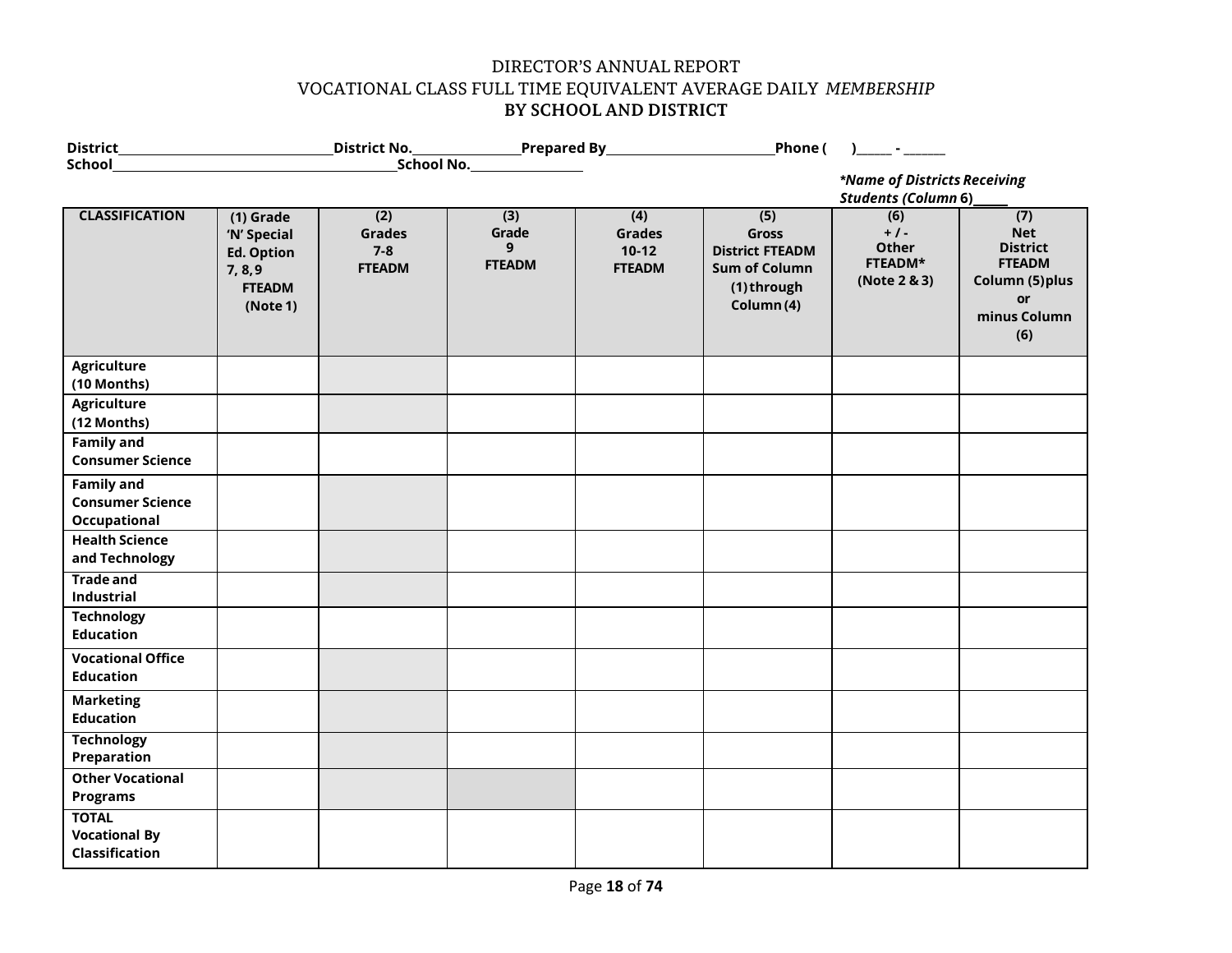NOTE: 1. Grade 'N' (Special Ed. Option 7, 8, 9) Include only students whose vocational education classes are not part of their special education (IEP) 2. The FTEADM received from another district in a center operated by you is added. The FTEADM which you send to vocational program operated **by someone else is***subtracte***d.**

3. FTEADM for a Tennessee Technology Center managed by the Tennessee Board of Regents should not be subtracted.

**ED-1861 (REV 5/02)**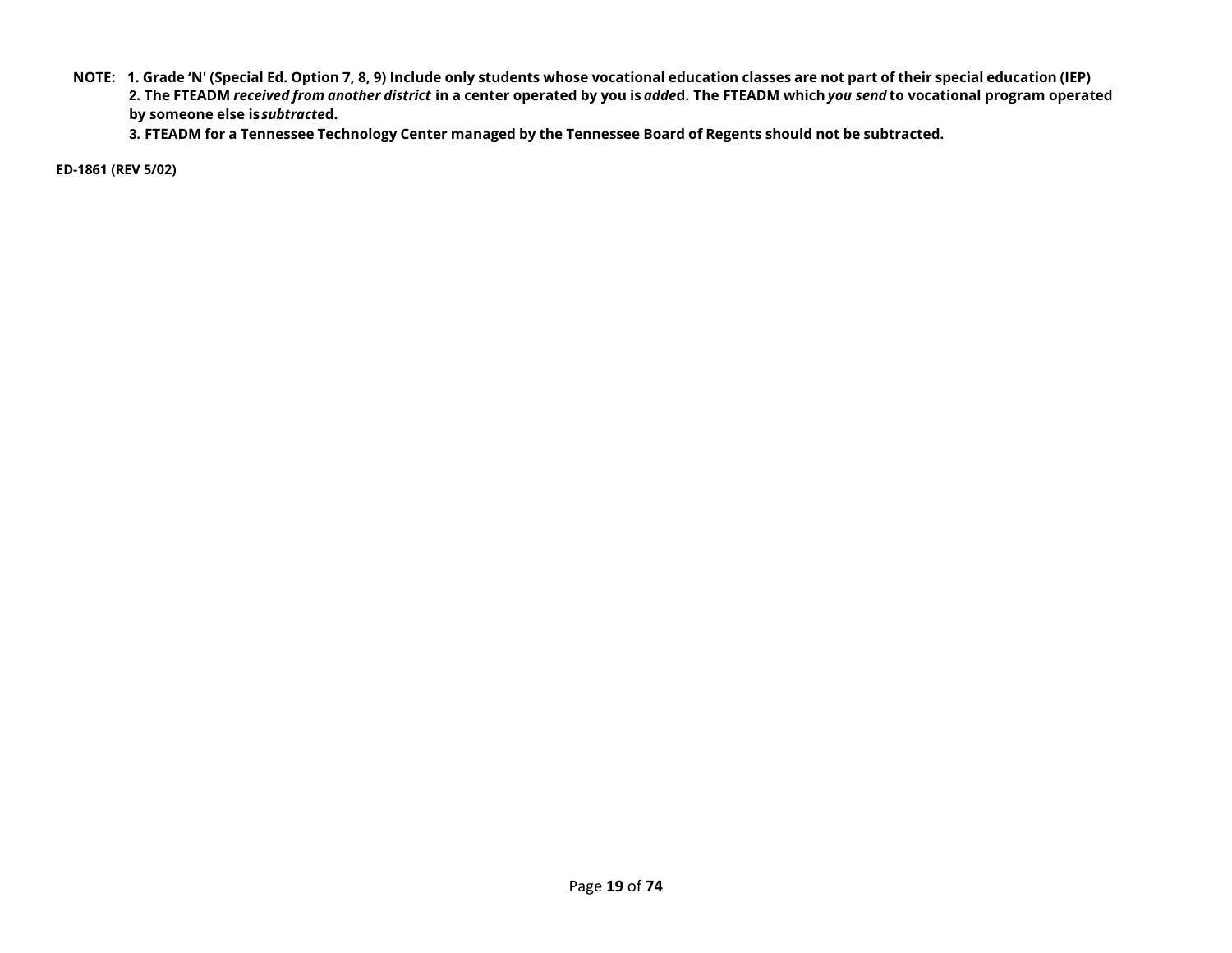# <span id="page-19-0"></span>**F. DIRECTOR'S MONTHLY STUDENT MEMBERSHIP/ATTENDANCE REPORT BY SCHOOL AND DISTRICT**

- **Date Beginning**  The first school day's date for the reporting period.
- **Date Ending**  The last school day's date for the reporting period.
- **Number of Days in Session** The number of instructional days for the current reporting period.

**Note**: Every monthly report should be 20 days in length with the exception of the ninth month which can be less if a district is stockpiling or making up days by extending the schoolday.

- This report includes only grades Kindergarten through grade 12; **do not include Pre- Kindergarten** on this report.
- **Grade ' N'**  Non-graded students in Special Education Options 7, 8, 9 must be reportedon separate line. (Do not count Pre-Kindergarten Students)
- **Net Enrollment to Date**  The sum of original students who were enrolled after the lastday of the previous school year and students entering for the first time in this school year orwho transferred from another state. **E + E1 + EC = Net Enrollment** (please refer to the Attendance Accounting Manual for definitions of the enrollment codes).
- **End of Month Membership** The number of pupils actually on the roll on the last day of an accounting period. This is the Total Enrollment (**E + E1 + EC + TR**) minus those students who have withdrawn plus students who have previously withdrawn but have returned.

## **Total Enrollment - W (withdrawn) + R (Returned) = Total Membership**

• **Partial Student ADA**

The calculation of ADA is unchanged *except in the case of partial students.* ADA must be equal to or less than ADM for partial students. In no case can ADA be greater than ADM.\*

## • **Partial Student ADM**

If a student is scheduled to attend school, or a school-based program such as Co-op (up to 2 hours) for only a portion of the school day, the student' s ADM must reflect only the portion of day enrolled (ADM) in school. For example, if a student is enrolled to attend only half of the school day, their ADM would be 0.5000.\*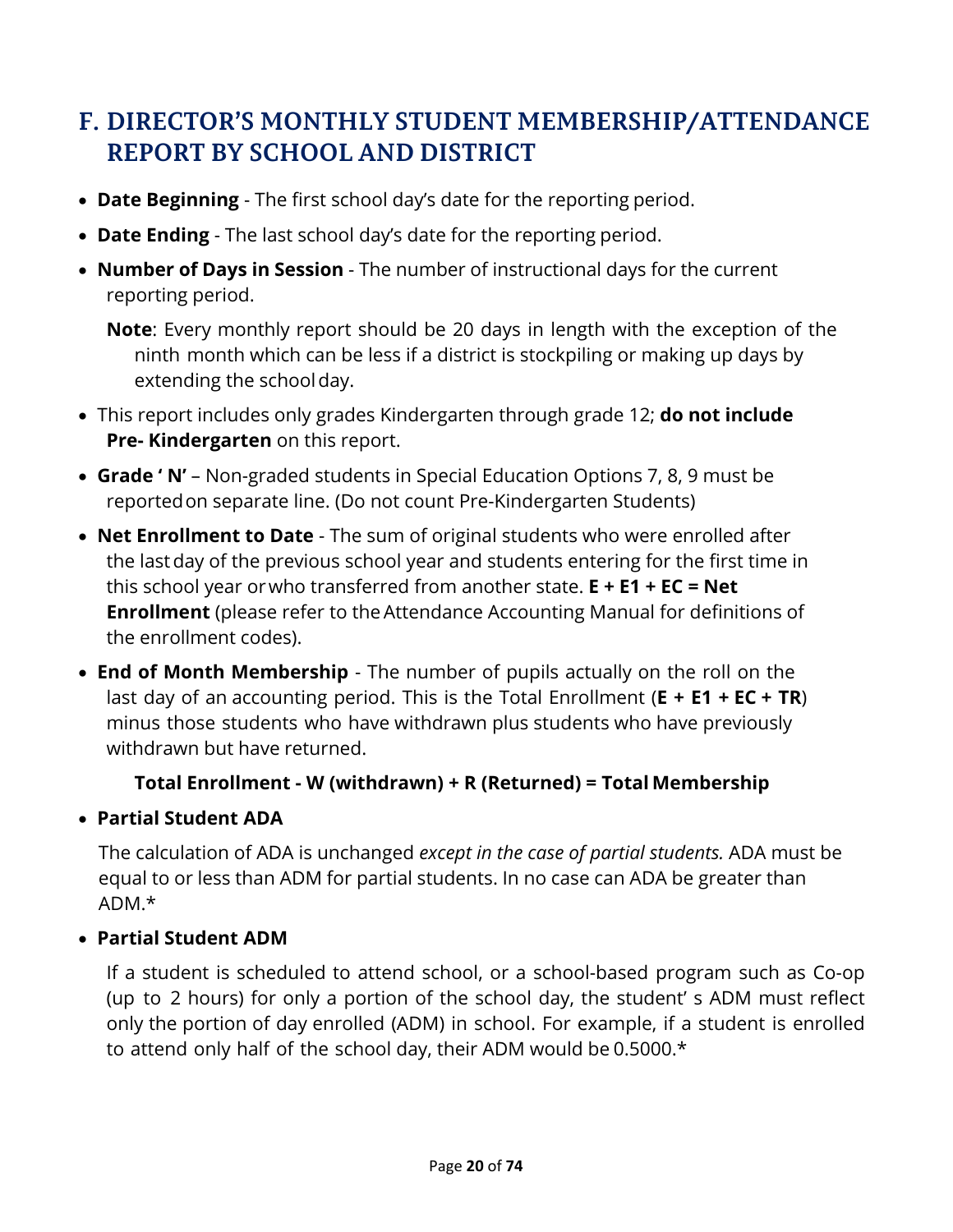- **Refer to the Student Membership and Attendance Accountability Manual for further definitions and general reporting requirements**.
- **Refer to Business Rules for ADM and ADA inactive student considerations.**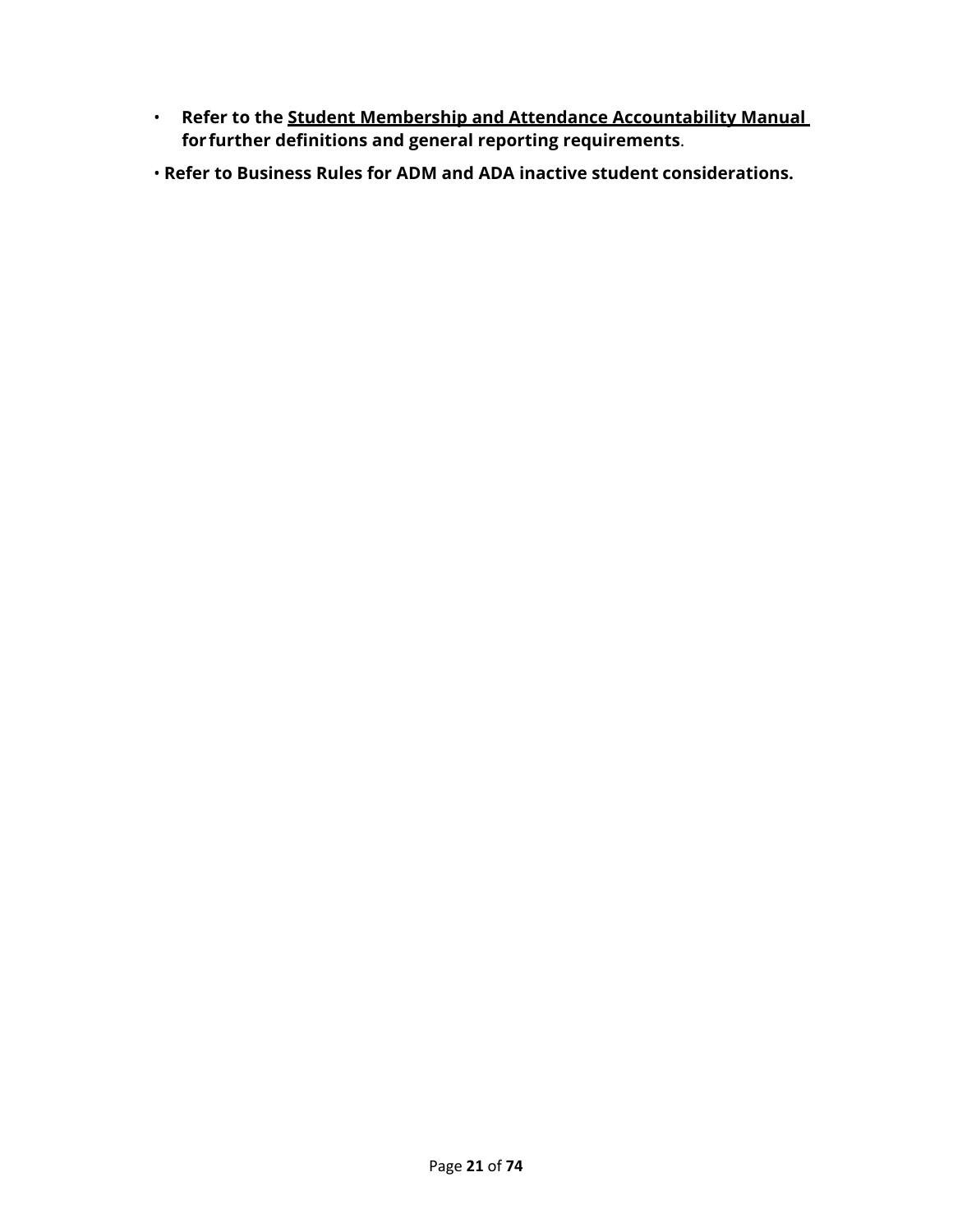|                         |      | Prepared By Prepared By Phone ( | $\sqrt{2}$   | Date Beginning 1.1 1.1 Date Ending 1.1 1.1 No. of Days In Session 1.1 1.1 2.1 Date Beginning |                         |                                    |  |  |  |  |  |  |  |
|-------------------------|------|---------------------------------|--------------|----------------------------------------------------------------------------------------------|-------------------------|------------------------------------|--|--|--|--|--|--|--|
| Grade                   |      | <b>Net Enrollment to Date</b>   |              | End of<br>Month                                                                              | Average<br><b>Daily</b> | <b>Average Daily</b><br>Membership |  |  |  |  |  |  |  |
|                         | Male | Female                          | <b>TOTAL</b> | Membership                                                                                   | <b>Attendance</b>       |                                    |  |  |  |  |  |  |  |
|                         |      |                                 |              |                                                                                              |                         |                                    |  |  |  |  |  |  |  |
| $\mathbf 1$             |      |                                 |              |                                                                                              |                         |                                    |  |  |  |  |  |  |  |
| $\overline{\mathbf{z}}$ |      |                                 |              |                                                                                              |                         |                                    |  |  |  |  |  |  |  |
| $\overline{\mathbf{3}}$ |      |                                 |              |                                                                                              |                         |                                    |  |  |  |  |  |  |  |
| $\boldsymbol{4}$        |      |                                 |              |                                                                                              |                         |                                    |  |  |  |  |  |  |  |
|                         |      |                                 |              |                                                                                              |                         |                                    |  |  |  |  |  |  |  |
| $5-$                    |      |                                 |              |                                                                                              |                         |                                    |  |  |  |  |  |  |  |
| 6                       |      |                                 |              |                                                                                              |                         |                                    |  |  |  |  |  |  |  |
| $\overline{7}$          |      |                                 |              |                                                                                              |                         |                                    |  |  |  |  |  |  |  |
| $\overline{\mathbf{8}}$ |      |                                 |              |                                                                                              |                         |                                    |  |  |  |  |  |  |  |
| $\mathbf{q}$            |      |                                 |              |                                                                                              |                         |                                    |  |  |  |  |  |  |  |
| 10                      |      |                                 |              |                                                                                              |                         |                                    |  |  |  |  |  |  |  |
| 11                      |      |                                 |              |                                                                                              |                         |                                    |  |  |  |  |  |  |  |
| 12                      |      |                                 |              |                                                                                              |                         |                                    |  |  |  |  |  |  |  |
| $K-12$                  |      |                                 |              |                                                                                              |                         |                                    |  |  |  |  |  |  |  |
| $N^*$                   |      |                                 |              |                                                                                              |                         |                                    |  |  |  |  |  |  |  |
| <b>TOTAL</b><br>K-12, N |      |                                 |              |                                                                                              |                         |                                    |  |  |  |  |  |  |  |

### **DIRECTOR'S MONTHLY MEMBERSHIP/ATTENDANCE REPORT**

\*Grade 'N' = Special Education children in Comprehensive Development Classes - Options 7, 8, and 9 must be reported on this line.

**ED-1861 (Rev. 4/00)**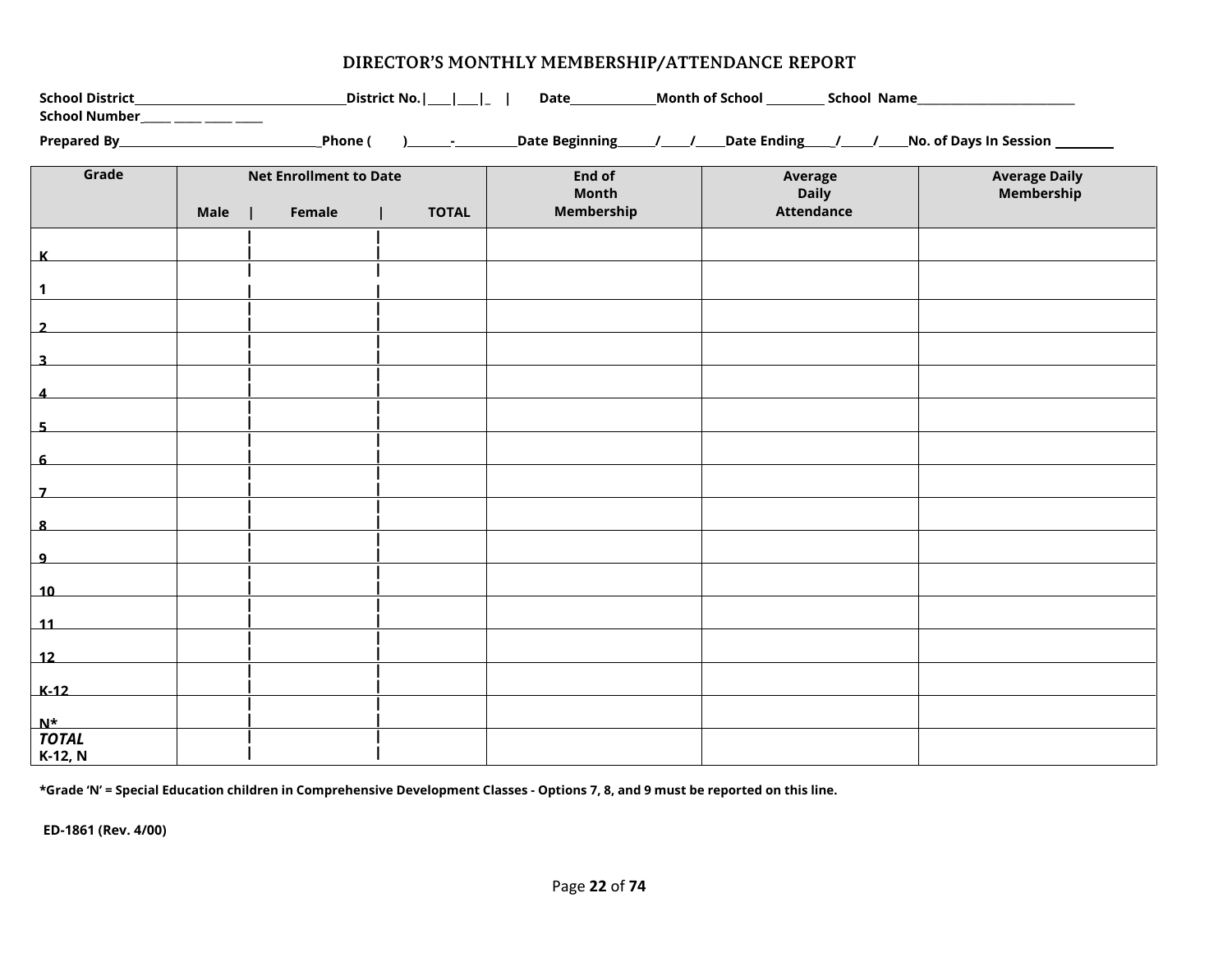# <span id="page-22-0"></span>**G.DIRECTOR'S MONTHLY SPECIAL EDUCATION OPTIONS BY PRIMARY AND SECONDARY AVERAGE DAILY MEMBERSHIP BY SCHOOL AND DISTRICT**

- This report should include **all** special education students (ages 0-21) served by your school district.
- **NOTE: This report should be completed using the D & A Census program which will provide a complete history of special education services by option for students.**
- **This is the only ADM report that should include pre-kindergarten students. It should include all students that are in D & A file.**
- Calculate **Primary Option ADM** by totaling the number of Days Enrolled, in which the student was enrolled in a Special Education Primary Option, for the report period and divide by the report days for the specified report period. This student will be a maximum of **1 Primary Option ADM**. **If a student changes options during a report period, the portion of ADM must be reflected in each option during the report period.**
- Calculate **Secondary Option ADM** by totaling the number of Days Enrolled, in which the student was enrolled in a Special Education Secondary Option, for the report period and divide by the report days for the specified report period. This student will be a maximum of**1 Secondary Option ADM**. **If a student changes options during a report period, the portion of ADM must be reflected in each option during the report period.**
- **Services provided students from a private school or institution:** The district providing the special education services will be credited. The district must maintain a daily attendance record on these students.
- **Services provided to a student from another public school or district:**

The student's attendance should be kept at the primary school **(home school)** and reported by the primary school.

• **Refer to the Student Membership and Attendance Accountability Manual for further definitions and general reporting requirements**.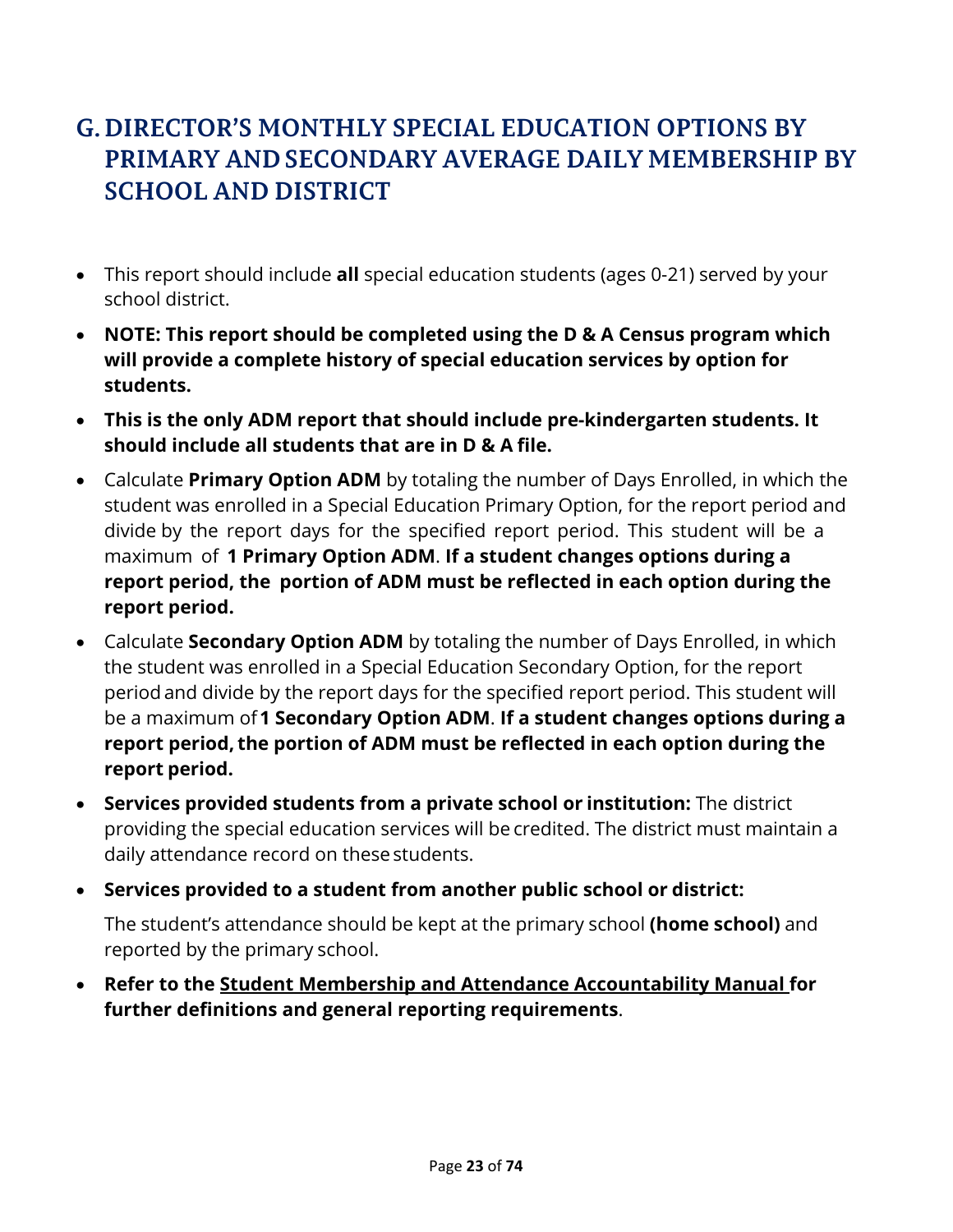#### NOTE: SUBMIT THE SPECIAL EDUCATION OPTIONS BY PRIMARY AND SECONDARY REPORT ONLY FROM THE D.& A CENSUS PROGRAM.

#### **DISTRICT'S MONTHLYREPORT SPECIAL EDUCATION OPTIONS BY PRIMARY ANDSECONDARY AVERAGE DAILY MEMBERSHIP BY SCHOOL AND DISTRICT**

|                                            |                        | District_______________________________District No. ____________Prepared by: ___________Phone: (_ )______-______Month of School __ |                                              |  |  |  |  |  |  |  |
|--------------------------------------------|------------------------|------------------------------------------------------------------------------------------------------------------------------------|----------------------------------------------|--|--|--|--|--|--|--|
|                                            |                        |                                                                                                                                    |                                              |  |  |  |  |  |  |  |
| <b>Special Education</b><br><b>Options</b> | <b>Primary Options</b> | <b>Secondary Options</b>                                                                                                           | <b>Total Primary &amp; Secondary Options</b> |  |  |  |  |  |  |  |
|                                            | <b>ADM</b>             | <b>ADM</b>                                                                                                                         | <b>ADM</b>                                   |  |  |  |  |  |  |  |
| <b>OPTION 1</b>                            |                        |                                                                                                                                    |                                              |  |  |  |  |  |  |  |
| <b>OPTION 2</b>                            |                        |                                                                                                                                    |                                              |  |  |  |  |  |  |  |
| <b>OPTION 3</b>                            |                        |                                                                                                                                    |                                              |  |  |  |  |  |  |  |
| <b>OPTION 4</b>                            |                        |                                                                                                                                    |                                              |  |  |  |  |  |  |  |
| <b>OPTION 5</b>                            |                        |                                                                                                                                    |                                              |  |  |  |  |  |  |  |
| <b>OPTION 6</b>                            |                        |                                                                                                                                    |                                              |  |  |  |  |  |  |  |
| <b>OPTION 7</b>                            |                        |                                                                                                                                    |                                              |  |  |  |  |  |  |  |
| <b>OPTION 8</b>                            |                        |                                                                                                                                    |                                              |  |  |  |  |  |  |  |
| <b>OPTION 9</b>                            |                        |                                                                                                                                    |                                              |  |  |  |  |  |  |  |
| <b>OPTION 10</b>                           |                        |                                                                                                                                    |                                              |  |  |  |  |  |  |  |
| <b>Grand Total</b>                         |                        |                                                                                                                                    |                                              |  |  |  |  |  |  |  |

**ED-1861 (REV 4/00)**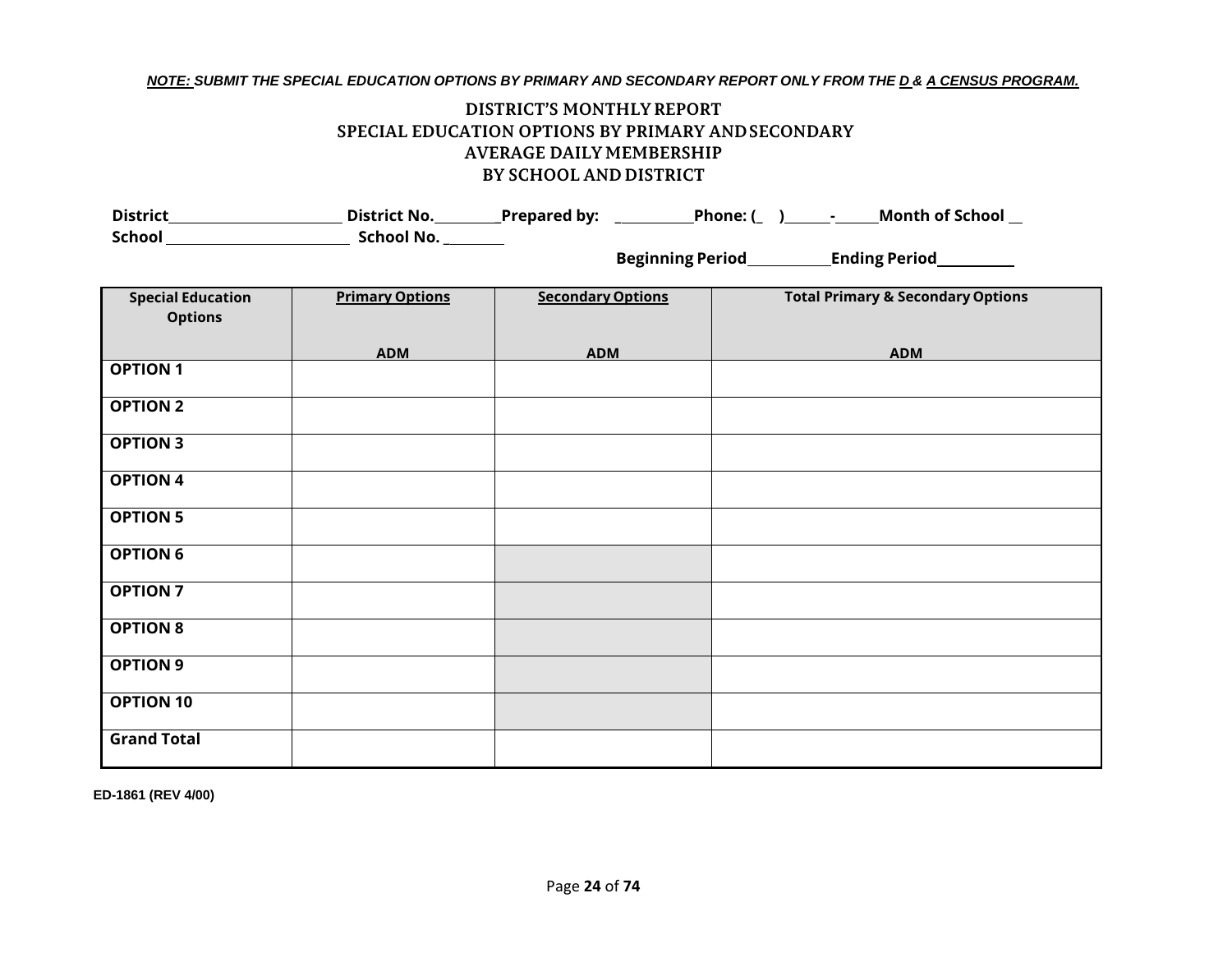# <span id="page-24-0"></span>**H.DIRECTOR'S MONTHLY REPORT VOCATIONAL CLASS FULL TIME EQUIVALENT AVERAGE DAILY ATTENDANCE REPORT BY SCHOOL AND DISTRICT**

**Note: Tennessee Technology Centers managed by the Tennessee Board of Regents - If a student is to receive credit toward graduation for the class(es) taken at these centers, this class time should be accounted for in the student's schedule. For the Technology Center, use District = 999 and School = 0005. Special course codes have been assigned for scheduling. The FTEADA should NOT be subtracted in column 6.**

**If the student will not be receiving credit toward graduation for the class(es) taken at these centers, this class time cannot be included in the schedule and the student must be reported as a partialstudent.**

**Column 1:** Special Education Options 7, 8, 9 (Grade ' N' )

- Option 7, 8, and 9 students must be reported in this column.
- These students are counted for attendance accounting the same way any other vocational education student is counted, i.e., on a Full Time Equivalent Average Daily Attendance.
- Special education students served under options 7-9 are those who take vocational classes above the **23.5 hours** of special education services.

## **Column 2:** Grade 7-8FTEADA

• Family and Consumer Science and Technology Education are the only vocational classifications funded for 7th and 8th graders.

## **Column 6:**

• The FTEADA **received from another district** in a center operated by this district is **added**. The FTEADA the district sends **to a vocational program operated by someone else** is **subtracted**. Districts sending and receiving students from other district vocational centers should have the same FTEADA for the students.

## **Partial Student FTEADA**

If a student in grades 7 - 12 is scheduled to attend school, or a school-based program such as Co-op (up to 2 hours) for only a portion of the school day, the student' s FTEADA must reflect only the portion of the school day the student is enrolled. For example, a student enrolled in classes for half of the school day will be counted as 0.5000 FTEADA.

## **Refer to the Student Membership and Attendance Accountability Manual for further definitions and general reporting requirements**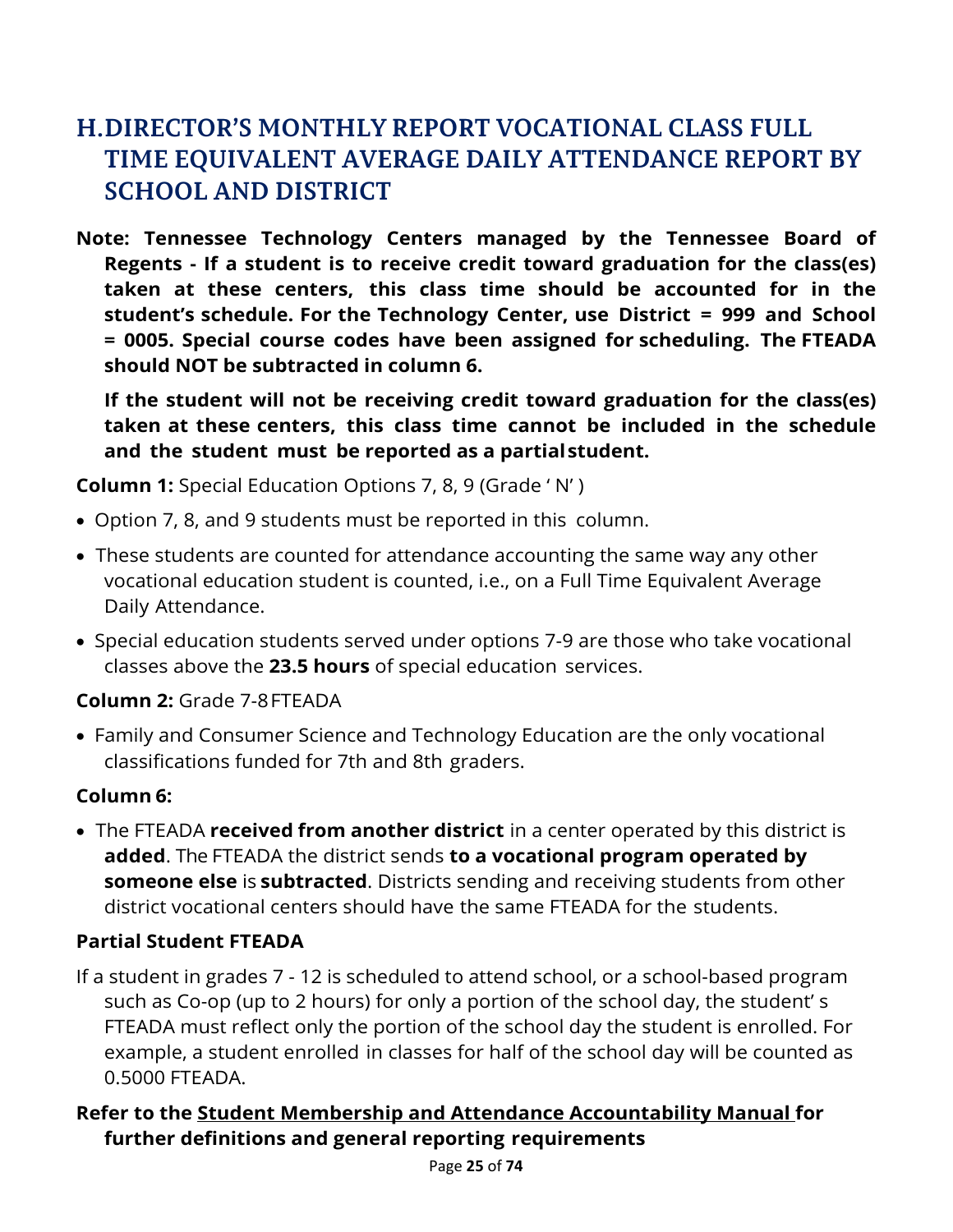#### **DIRECTOR'S MONTHLY VOCATIONAL CLASS FULL TIME EQUIVALENT AVERAGE DAILY** ATTENDANCE

**Month of School** \_\_\_\_\_\_\_\_\_\_\_\_\_\_

|                                                               |                                                                                         |                                                  |                                     | *Name of Districts Receiving                     |                                                                                                    |                                                               |                                                                                         |  |  |  |  |  |  |
|---------------------------------------------------------------|-----------------------------------------------------------------------------------------|--------------------------------------------------|-------------------------------------|--------------------------------------------------|----------------------------------------------------------------------------------------------------|---------------------------------------------------------------|-----------------------------------------------------------------------------------------|--|--|--|--|--|--|
|                                                               |                                                                                         |                                                  |                                     |                                                  |                                                                                                    |                                                               |                                                                                         |  |  |  |  |  |  |
| <b>CLASSIFICATION</b>                                         | $(1)$ Grade<br>'N' Special<br><b>Ed. Option</b><br>7, 8, 9<br><b>FTEADA</b><br>(Note 1) | (2)<br><b>Grades</b><br>$7 - 8$<br><b>FTEADA</b> | (3)<br>Grad<br>e 9<br><b>FTEADA</b> | (4)<br><b>Grades</b><br>$10-12$<br><b>FTEADA</b> | (5)<br><b>Gross</b><br><b>District FTEADA</b><br><b>Sum of Column</b><br>(1) through<br>Column (4) | (6)<br>$+1$<br><b>Other</b><br><b>FTEADA*</b><br>(Note 2 & 3) | (7)<br><b>Net</b><br><b>District</b><br><b>FTEADA</b><br>Column (5)<br>plus or<br>minus |  |  |  |  |  |  |
| <b>Agriculture</b><br>(10 Months)                             |                                                                                         |                                                  |                                     |                                                  |                                                                                                    |                                                               |                                                                                         |  |  |  |  |  |  |
| <b>Agriculture</b><br>(12 Months)                             |                                                                                         |                                                  |                                     |                                                  |                                                                                                    |                                                               |                                                                                         |  |  |  |  |  |  |
| <b>Family and</b><br><b>Consumer Science</b>                  |                                                                                         |                                                  |                                     |                                                  |                                                                                                    |                                                               |                                                                                         |  |  |  |  |  |  |
| <b>Family and</b><br><b>Consumer Science</b><br>Occupational  |                                                                                         |                                                  |                                     |                                                  |                                                                                                    |                                                               |                                                                                         |  |  |  |  |  |  |
| <b>Health Science</b><br>and Technology                       |                                                                                         |                                                  |                                     |                                                  |                                                                                                    |                                                               |                                                                                         |  |  |  |  |  |  |
| <b>Trade and</b><br><b>Industrial</b>                         |                                                                                         |                                                  |                                     |                                                  |                                                                                                    |                                                               |                                                                                         |  |  |  |  |  |  |
| <b>Technology</b><br><b>Education</b>                         |                                                                                         |                                                  |                                     |                                                  |                                                                                                    |                                                               |                                                                                         |  |  |  |  |  |  |
| <b>Vocational Office</b><br><b>Education</b>                  |                                                                                         |                                                  |                                     |                                                  |                                                                                                    |                                                               |                                                                                         |  |  |  |  |  |  |
| <b>Marketing</b><br><b>Education</b>                          |                                                                                         |                                                  |                                     |                                                  |                                                                                                    |                                                               |                                                                                         |  |  |  |  |  |  |
| <b>Technology</b><br>Preparation                              |                                                                                         |                                                  |                                     |                                                  |                                                                                                    |                                                               |                                                                                         |  |  |  |  |  |  |
| <b>Other Vocational</b><br><b>Programs</b>                    |                                                                                         |                                                  |                                     |                                                  |                                                                                                    |                                                               |                                                                                         |  |  |  |  |  |  |
| <b>TOTAL</b><br><b>Vocational By</b><br><b>Classification</b> |                                                                                         |                                                  |                                     |                                                  |                                                                                                    |                                                               |                                                                                         |  |  |  |  |  |  |

NOTE: 1. Grade 'N' (Special Ed. Option 7, 8, 9) Include only students whose vocational education classes are not part of their special education (IEP)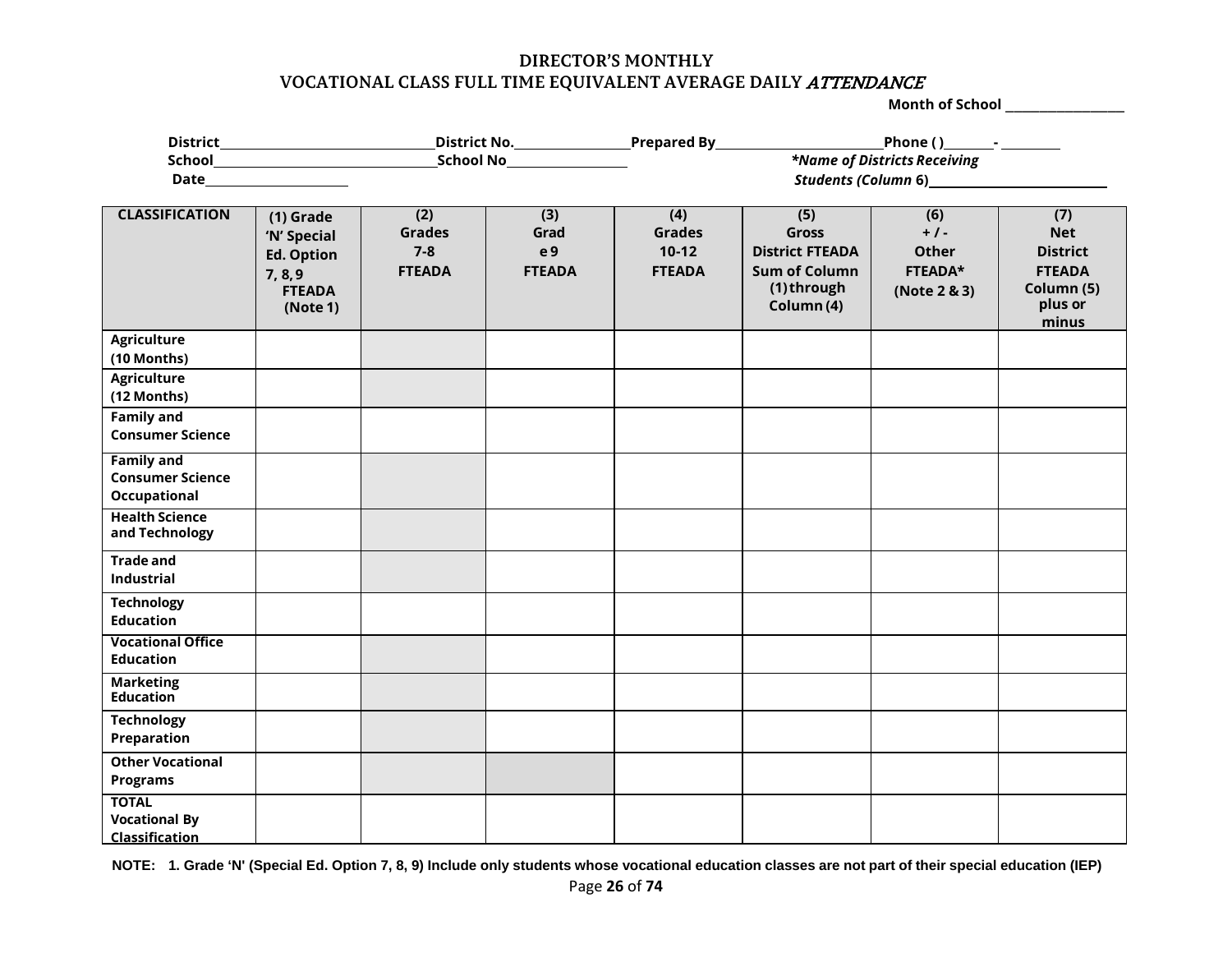**2. The FTEADA** *received from another district* **in a center operated by you is** *adde***d. The FTEADA which** *you send* **to vocational program operated by someone else is** *subtracte***d.**

FTEADA for a Tennessee Technology Center managed by the Tennessee Board of Regents should not be subtracted.

**ED-1861 (REV 5/02)**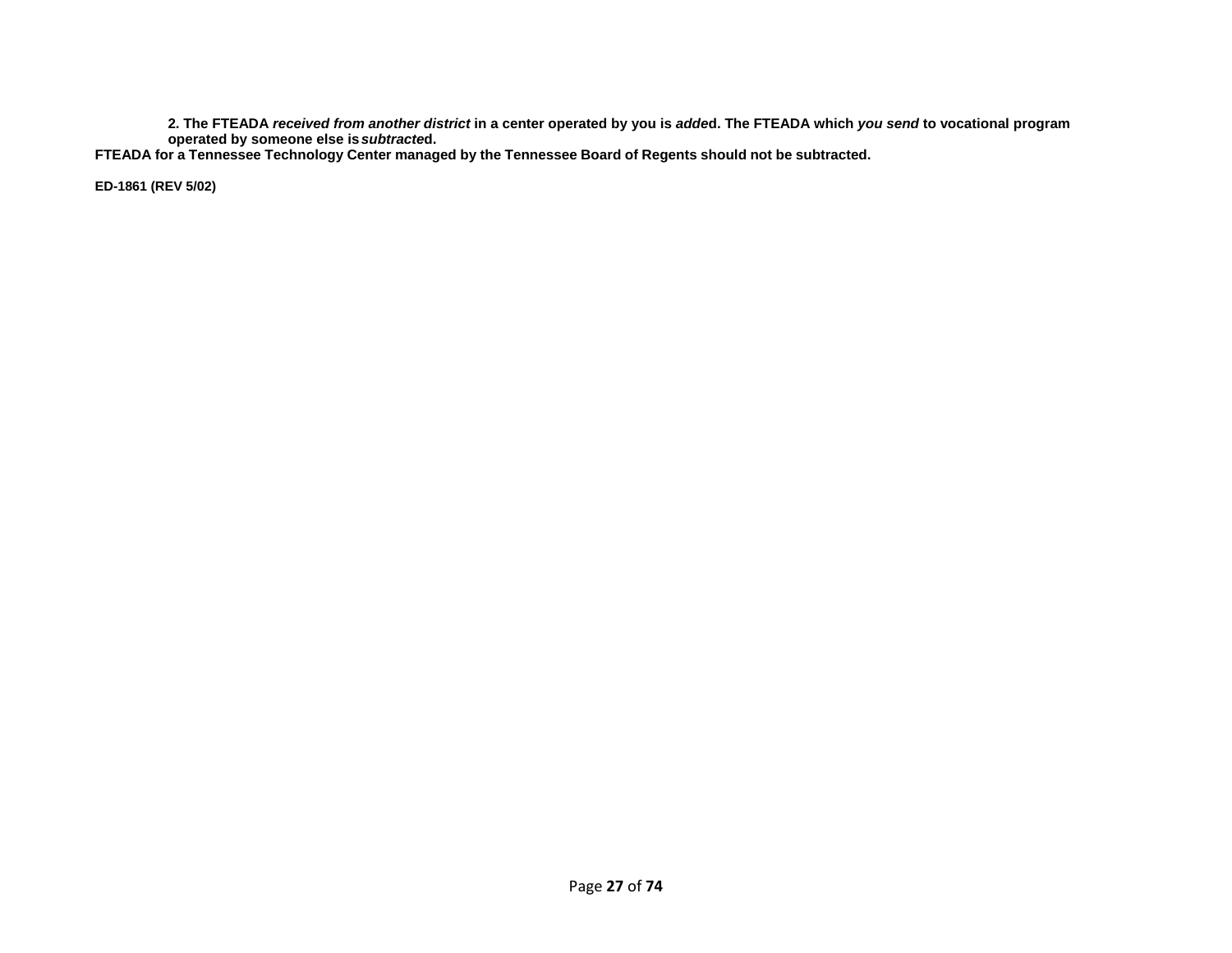# <span id="page-27-0"></span>**I. DIRECTOR'S MONTHLY REPORT VOCATIONAL CLASS FULL TIME EQUIVALENT AVERAGE DAILY MEMBERSHIP REPORT BY SCHOOL AND DISTRICT**

**Note: Tennessee Technology Centers managed by the Tennessee Board of Regents - If a student is to receive credit toward graduation for the class(es) taken at these centers, this class time should be accounted for in the student's schedule. For the Technology Center, use District = 999 and School = 0005. Special course codes have been assigned for scheduling. The FTEADM should NOT be subtracted in column 6.**

**If the student will not be receiving credit toward graduation for the class(es) taken at these centers, this class time cannot be included in the schedule and the student must be reported as a partialstudent.**

**Column 1:** Special Education Options 7, 8, 9 (Grade ' N' )

•Option 7, 8, and 9 students must be reported in this column.

• These students are counted for attendance accounting the same way any other vocational education student is counted, i.e., on a Full Time Equivalent Average Daily Membership.

•Special education students served under options 7-9 are those who take vocational classes above the **23.5 hours** of special education services.

### **Column 2:** Grade 7-8 FTEADM

•Family and Consumer Science and Technology Education are the only vocational classifications funded for 7th and 8th graders.

### **Column 6:**

• The FTEADM **received from another district** in a center operated by this district is **added**. The FTEADM the district sends **to a vocational program operated by someone else** is **subtracted**. Districts sending and receiving students from other district vocational centers should have the same FTEADM for the students.

## **Partial StudentFTEADM**

If a student in grades 7 - 12 is scheduled to attend school, or a school-based program such as Co-op (up to 2 hours) for only a portion of the school day, the student' s FTEADM must reflect only the portion of the school day the student is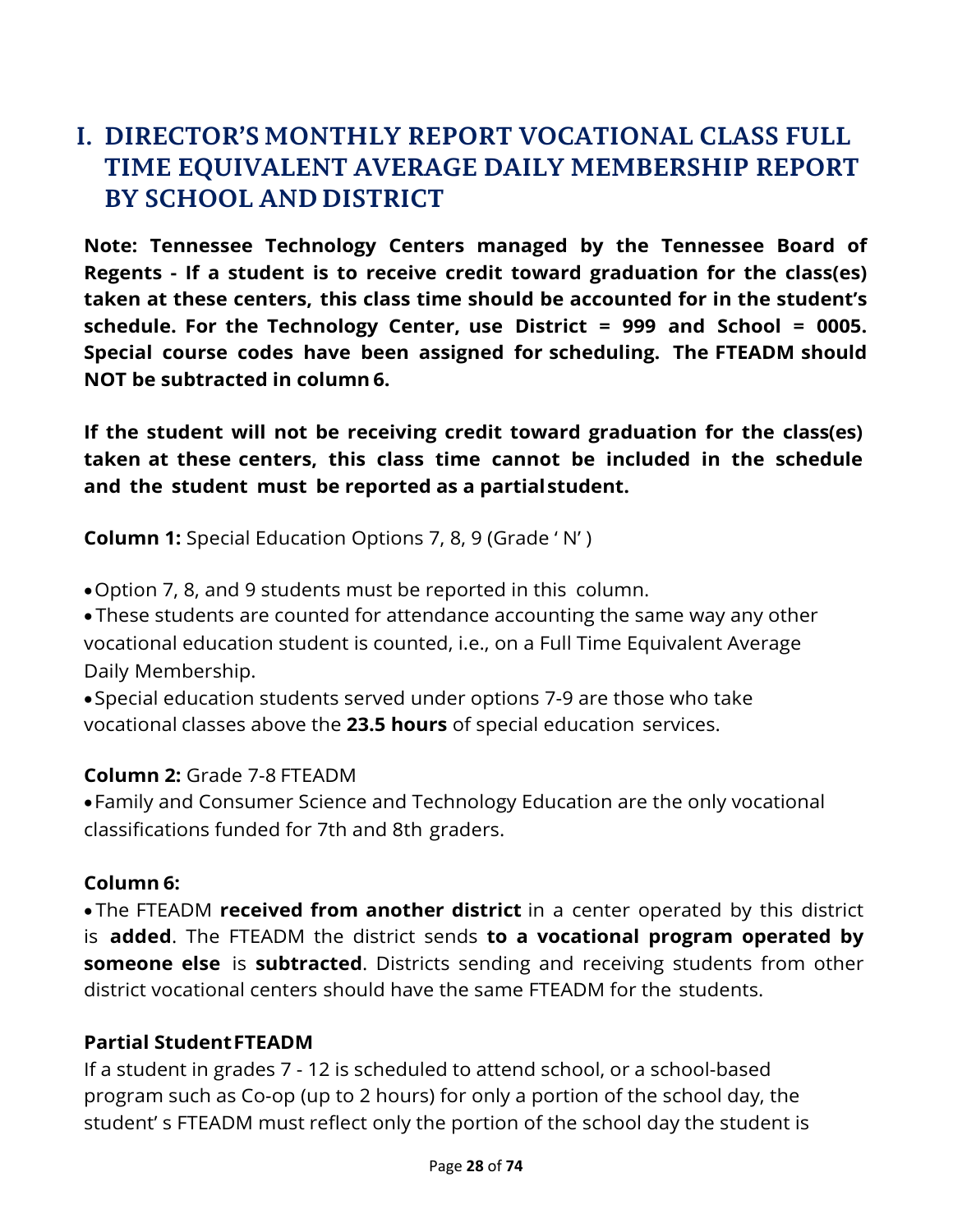enrolled. For example, a student enrolled in classes for half of the school day will be counted as 0.5000 FTEADM.

•**Refer to the Student Membership and Attendance Accountability Manual for further definitions and general reporting requirements.**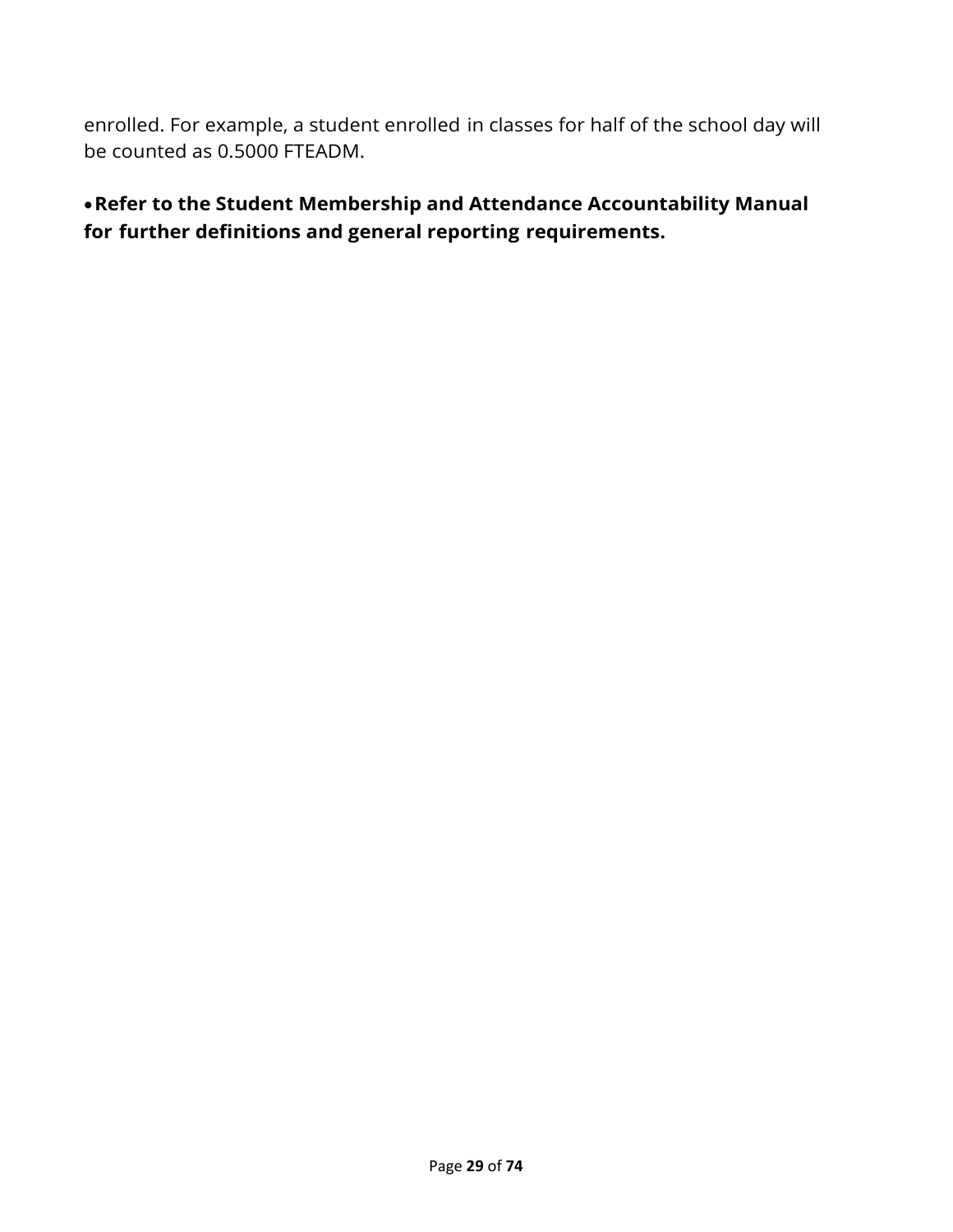### DIRECTOR'S MONTHLY VOCATIONAL CLASS FULL TIME EQUIVALENT AVERAGE DAILY *MEMBERSHIP* **Month of School** \_\_\_\_\_

| BY DISTRICT AND SCHOOL                                       |                                                                             |                                                  |                                    |                                                  |                                                                                                    |                                                        |                                                                                                       |  |  |  |  |
|--------------------------------------------------------------|-----------------------------------------------------------------------------|--------------------------------------------------|------------------------------------|--------------------------------------------------|----------------------------------------------------------------------------------------------------|--------------------------------------------------------|-------------------------------------------------------------------------------------------------------|--|--|--|--|
|                                                              |                                                                             |                                                  |                                    | District No. Prepared By                         |                                                                                                    | Phone ( <u>)</u> _________ <sup>_</sup> ___________    |                                                                                                       |  |  |  |  |
|                                                              |                                                                             |                                                  | _School No.__________________      | *Name of Districts Receiving                     |                                                                                                    |                                                        |                                                                                                       |  |  |  |  |
|                                                              | Students (Column 6)                                                         |                                                  |                                    |                                                  |                                                                                                    |                                                        |                                                                                                       |  |  |  |  |
|                                                              |                                                                             |                                                  |                                    |                                                  |                                                                                                    |                                                        |                                                                                                       |  |  |  |  |
| <b>CLASSIFICATION</b>                                        | (1) Grade 'N'<br><b>Special Ed.</b><br>Option 7, 8,<br>9 FTEADM<br>(Note 1) | (2)<br><b>Grades</b><br>$7 - 8$<br><b>FTEADM</b> | (3)<br>Grade<br>9<br><b>FTEADM</b> | (4)<br><b>Grades</b><br>$10-12$<br><b>FTEADM</b> | (5)<br><b>Gross</b><br><b>District FTEADM</b><br><b>Sum of Column</b><br>(1) through<br>Column (4) | (6)<br>$+1$<br><b>Other</b><br>FTEADM*<br>(Note 2 & 3) | (7)<br><b>Net</b><br><b>District</b><br><b>FTEADM</b><br>Column (5) plus<br>or<br>minus Column<br>(6) |  |  |  |  |
| Agriculture<br>(10 Months)                                   |                                                                             |                                                  |                                    |                                                  |                                                                                                    |                                                        |                                                                                                       |  |  |  |  |
| <b>Agriculture</b><br>(12 Months)                            |                                                                             |                                                  |                                    |                                                  |                                                                                                    |                                                        |                                                                                                       |  |  |  |  |
| <b>Family and</b><br><b>Consumer Science</b>                 |                                                                             |                                                  |                                    |                                                  |                                                                                                    |                                                        |                                                                                                       |  |  |  |  |
| <b>Family and</b><br><b>Consumer Science</b><br>Occupational |                                                                             |                                                  |                                    |                                                  |                                                                                                    |                                                        |                                                                                                       |  |  |  |  |
| <b>Health Science</b><br>and Technology                      |                                                                             |                                                  |                                    |                                                  |                                                                                                    |                                                        |                                                                                                       |  |  |  |  |
| <b>Trade and</b><br>Industrial                               |                                                                             |                                                  |                                    |                                                  |                                                                                                    |                                                        |                                                                                                       |  |  |  |  |
| <b>Technology</b><br><b>Education</b>                        |                                                                             |                                                  |                                    |                                                  |                                                                                                    |                                                        |                                                                                                       |  |  |  |  |
| <b>Vocational Office</b><br><b>Education</b>                 |                                                                             |                                                  |                                    |                                                  |                                                                                                    |                                                        |                                                                                                       |  |  |  |  |
| <b>Marketing</b><br><b>Education</b>                         |                                                                             |                                                  |                                    |                                                  |                                                                                                    |                                                        |                                                                                                       |  |  |  |  |
| <b>Technology</b><br>Preparation                             |                                                                             |                                                  |                                    |                                                  |                                                                                                    |                                                        |                                                                                                       |  |  |  |  |
| <b>Other Vocational</b><br><b>Programs</b>                   |                                                                             |                                                  |                                    |                                                  |                                                                                                    |                                                        |                                                                                                       |  |  |  |  |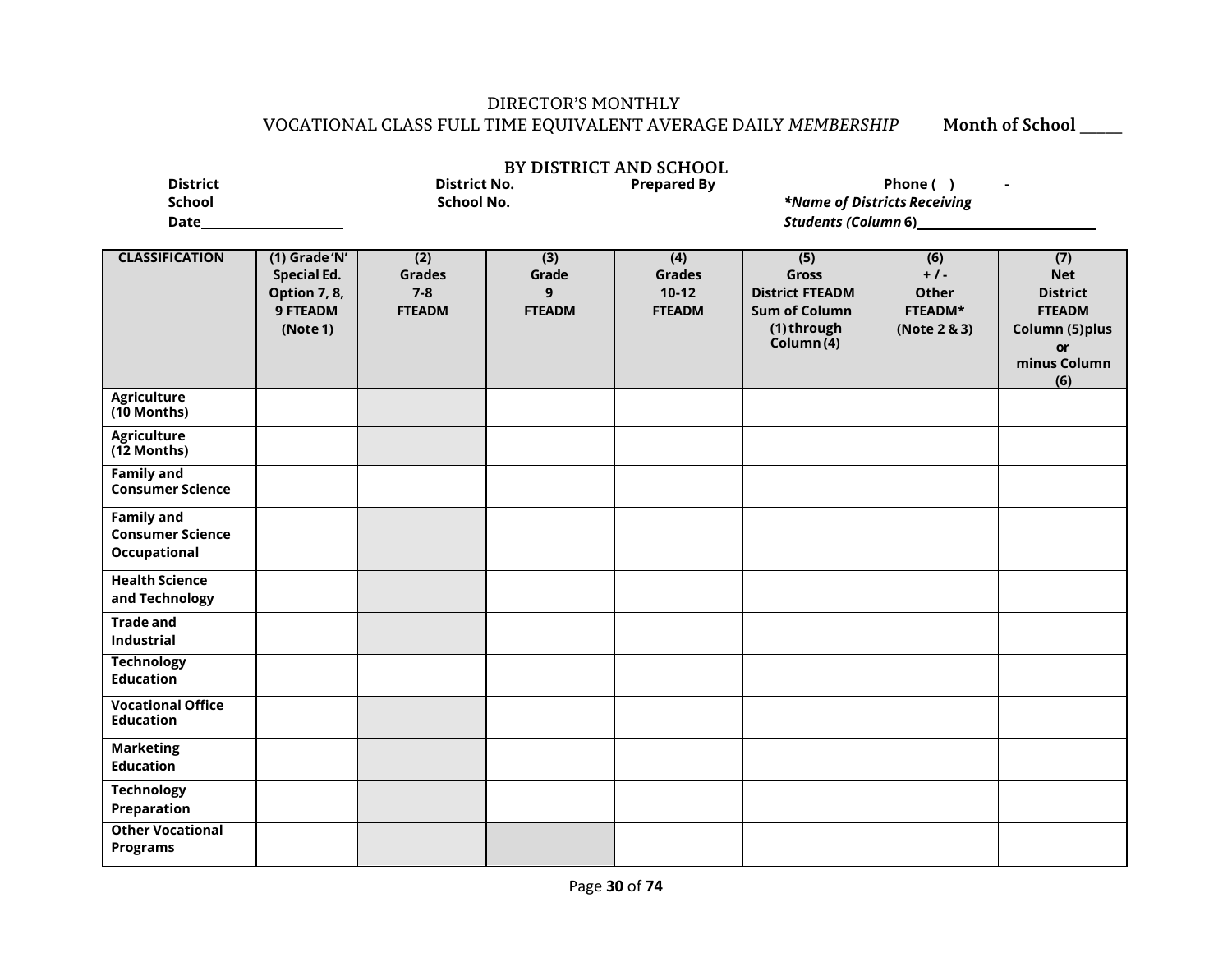| <b>TOTAL</b>         |  |  |  |  |
|----------------------|--|--|--|--|
| <b>Vocational By</b> |  |  |  |  |
| Classifie:<br>cation |  |  |  |  |

NOTE: 1. Grade 'N' (Special Ed. Option 7, 8, 9) Include only students whose vocational education classes are not part of their special education (IEP) 2. The FTEADM received from another district in a center operated by you is added. The FTEADM which you send to vocational program **operated by someone else is***subtracte***d.**

**3. FTEADM for a Tennessee Technology Center managed by the Tennessee Board of Regents should not besubtracted.**

**ED-1861 (REV 5/02)**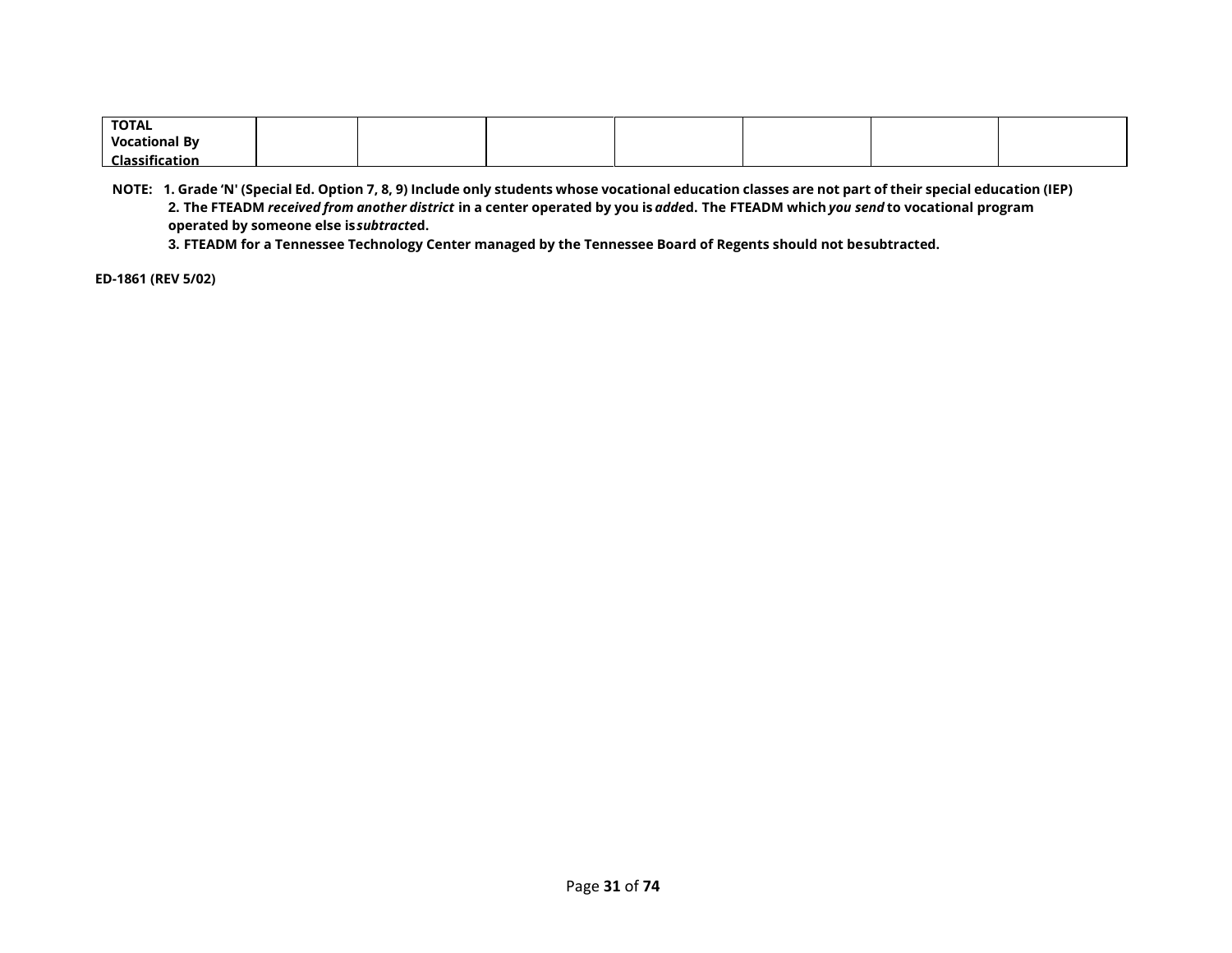# <span id="page-31-0"></span>**J. END OF MONTH MEMBERSHIP REPORT**

• **End of Month Membership –** The number of students actually on the roll on the last day of an accounting period. This is the Total Enrollment (**E + E1+ EC +TR**) minus those students who have withdrawn plus students who have previously withdrawn but have returned.

## **Total Enrollment – W (withdrawn) + R (Returned) = Total Membership**

- The statewide report can only accept data in the six race categories listed.
- Students who are receiving special education options 7, 8, and 9 should be listed under grade N and not under their grade.

**Refer to the Student Membership and Attendance Accountability Manual for further definitions and general reporting requirements.**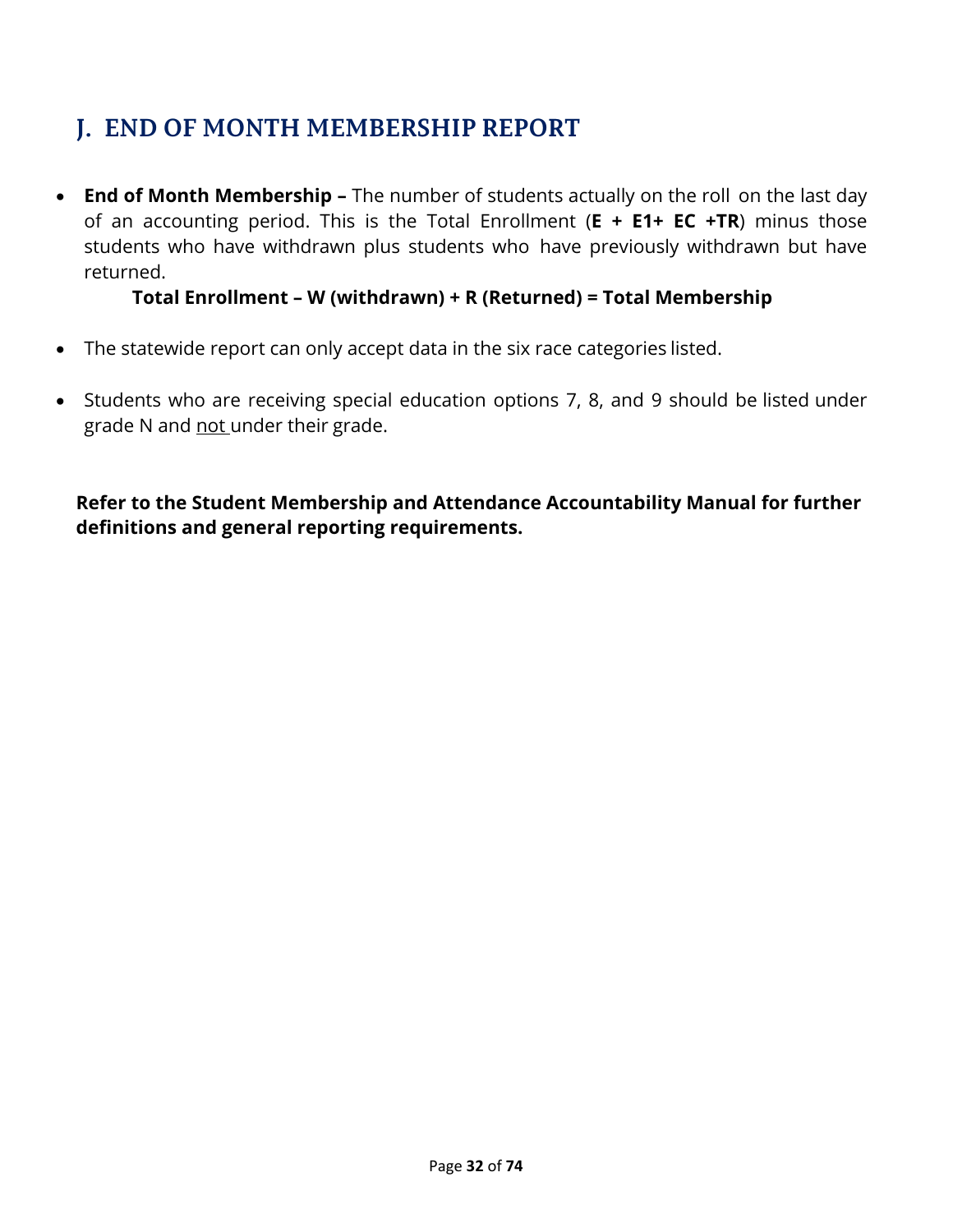### **END OF MONTH MEMBERSHIP BY SCHOOL AND DISTRICT**

| Report Period ____________________                |             |              |                |              |                         |                     |              |                |   |                  |            |    |    |                                |              |  |
|---------------------------------------------------|-------------|--------------|----------------|--------------|-------------------------|---------------------|--------------|----------------|---|------------------|------------|----|----|--------------------------------|--------------|--|
| District Name                                     |             |              |                |              |                         | District No. ______ |              |                |   |                  |            |    |    |                                |              |  |
|                                                   |             |              |                |              |                         |                     |              |                |   |                  |            |    |    |                                |              |  |
| School Name <i>______________________________</i> |             |              |                |              |                         | School No.          |              |                |   |                  |            |    |    |                                |              |  |
|                                                   |             |              |                |              |                         |                     | Male         |                |   |                  |            |    |    |                                |              |  |
|                                                   | $\mathbf K$ | $\mathbf{1}$ | $\overline{2}$ | $\mathbf{3}$ | $\overline{\mathbf{4}}$ | $5\phantom{.0}$     | 6            | $\overline{7}$ | 8 | $\boldsymbol{9}$ | 10         | 11 | 12 | $\mathbf{N}^*$                 | <b>Total</b> |  |
| White                                             |             |              |                |              |                         |                     |              |                |   |                  |            |    |    |                                |              |  |
| <b>Black</b>                                      |             |              |                |              |                         |                     |              |                |   |                  |            |    |    |                                |              |  |
| Hispanic                                          |             |              |                |              |                         |                     |              |                |   |                  |            |    |    |                                |              |  |
| Asian                                             |             |              |                |              |                         |                     |              |                |   |                  |            |    |    |                                |              |  |
| Indian                                            |             |              |                |              |                         |                     |              |                |   |                  |            |    |    |                                |              |  |
| <b>Pacific</b>                                    |             |              |                |              |                         |                     |              |                |   |                  |            |    |    |                                |              |  |
| Island                                            |             |              |                |              |                         |                     |              |                |   |                  |            |    |    |                                |              |  |
| <b>Total</b>                                      |             |              |                |              |                         |                     |              |                |   |                  |            |    |    |                                |              |  |
|                                                   |             |              |                |              |                         |                     | Female       |                |   |                  |            |    |    |                                |              |  |
|                                                   | $\,$ K      | $\mathbf{1}$ | $\overline{2}$ | 3            | 4                       | 5                   | 6            | $\overline{7}$ | 8 | 9                | 10         | 11 | 12 | 'N'*                           | <b>Total</b> |  |
| White                                             |             |              |                |              |                         |                     |              |                |   |                  |            |    |    |                                |              |  |
| <b>Black</b>                                      |             |              |                |              |                         |                     |              |                |   |                  |            |    |    |                                |              |  |
| Hispanic                                          |             |              |                |              |                         |                     |              |                |   |                  |            |    |    |                                |              |  |
| Asian                                             |             |              |                |              |                         |                     |              |                |   |                  |            |    |    |                                |              |  |
| Indian                                            |             |              |                |              |                         |                     |              |                |   |                  |            |    |    |                                |              |  |
| Pacific                                           |             |              |                |              |                         |                     |              |                |   |                  |            |    |    |                                |              |  |
| Island                                            |             |              |                |              |                         |                     |              |                |   |                  |            |    |    |                                |              |  |
| <b>Total</b>                                      |             |              |                |              |                         |                     |              |                |   |                  |            |    |    |                                |              |  |
|                                                   |             |              |                |              |                         |                     | <b>Total</b> |                |   |                  |            |    |    |                                |              |  |
|                                                   | $\,$ K      | $\mathbf{1}$ | $\mathbf{2}$   | 3            | 4                       | 5                   | 6            | $\overline{7}$ | 8 | 9                | ${\bf 10}$ | 11 | 12 | $^{\prime}$ N $^{\prime\star}$ | <b>Total</b> |  |
| White                                             |             |              |                |              |                         |                     |              |                |   |                  |            |    |    |                                |              |  |
| <b>Black</b>                                      |             |              |                |              |                         |                     |              |                |   |                  |            |    |    |                                |              |  |
| Hispanic                                          |             |              |                |              |                         |                     |              |                |   |                  |            |    |    |                                |              |  |
| Asian                                             |             |              |                |              |                         |                     |              |                |   |                  |            |    |    |                                |              |  |
| Indian                                            |             |              |                |              |                         |                     |              |                |   |                  |            |    |    |                                |              |  |
| Pacific                                           |             |              |                |              |                         |                     |              |                |   |                  |            |    |    |                                |              |  |
| Island                                            |             |              |                |              |                         |                     |              |                |   |                  |            |    |    |                                |              |  |
| <b>Total</b>                                      |             |              |                |              |                         |                     |              |                |   |                  |            |    |    |                                |              |  |

\* NOTE: 'N' = Special Education Options 7, 8, 9

**ED-2991 (Rev 4/00)**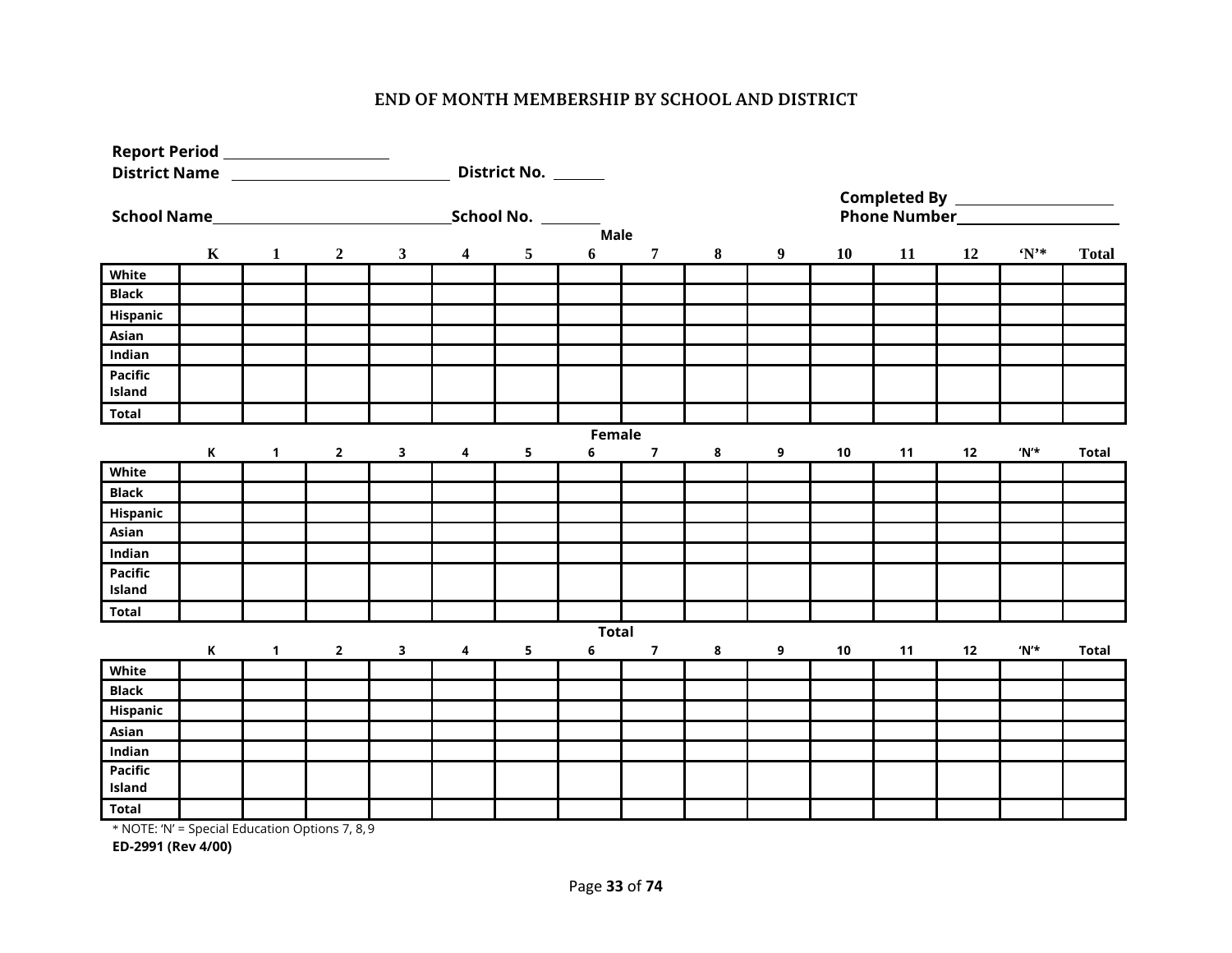# <span id="page-33-0"></span>**K. NET ENROLLMENT REPORT**

A student is included in Net Enrollment if, at any time during the year, he or she entered the school with an enrollment code of **E** or**E1**or **EC**.

Calculate the total number of Net Enrollment by race, sex and grade.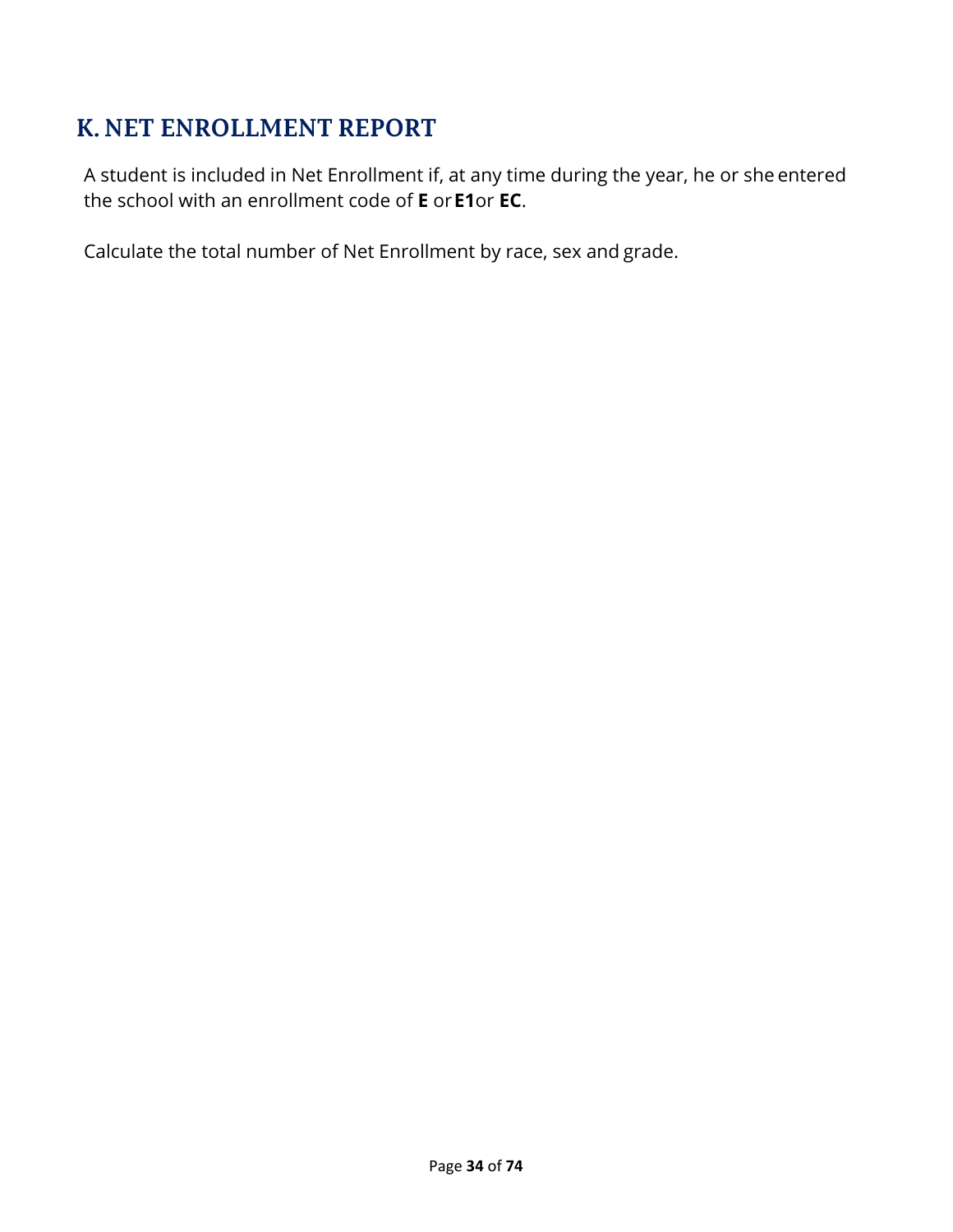#### **NET ENROLLMENT**

**School Year -**

**District Number: District Name: School Number: School Name:**

| <b>Male</b>    |              |          |                         |          |                         |             |          |                |              |             |              |             |             |          |                         |
|----------------|--------------|----------|-------------------------|----------|-------------------------|-------------|----------|----------------|--------------|-------------|--------------|-------------|-------------|----------|-------------------------|
|                | K            | 1        | $\overline{\mathbf{2}}$ | 3        | 4                       | 5           | 6        | 7              | 8            | 9           | 10           | 11          | 12          | N        | <b>TOTAL</b>            |
| White          |              |          |                         |          |                         |             |          |                |              |             |              |             |             |          | $\pmb{0}$               |
| <b>Black</b>   |              |          |                         |          |                         |             |          |                |              |             |              |             |             |          | $\bf{0}$                |
| Hispanic       |              |          |                         |          |                         |             |          |                |              |             |              |             |             |          | $\pmb{0}$               |
| Asian          |              |          |                         |          |                         |             |          |                |              |             |              |             |             |          | $\bf{0}$                |
| Indian         |              |          |                         |          |                         |             |          |                |              |             |              |             |             |          | $\overline{\mathbf{0}}$ |
| Pacific Island |              |          |                         |          |                         |             |          |                |              |             |              |             |             |          | $\overline{\mathbf{0}}$ |
| <b>TOTAL</b>   | $\mathbf 0$  | $\bf{0}$ | $\mathbf 0$             | $\bf{0}$ | $\mathbf 0$             | $\bf{0}$    | $\bf{0}$ | $\bf{0}$       | $\mathbf{0}$ | $\pmb{0}$   | $\mathbf 0$  | $\mathbf 0$ | $\mathbf 0$ | $\bf{0}$ | $\overline{\mathbf{0}}$ |
| Female         |              |          |                         |          |                         |             |          |                |              |             |              |             |             |          |                         |
|                | K            | 1        | $\overline{2}$          | 3        | 4                       | 5           | 6        | $\overline{7}$ | 8            | 9           | 10           | 11          | 12          | N        | <b>TOTAL</b>            |
| White          |              |          |                         |          |                         |             |          |                |              |             |              |             |             |          | $\bf{0}$                |
| <b>Black</b>   |              |          |                         |          |                         |             |          |                |              |             |              |             |             |          | $\mathbf 0$             |
| Hispanic       |              |          |                         |          |                         |             |          |                |              |             |              |             |             |          | $\overline{\mathbf{0}}$ |
| Asian          |              |          |                         |          |                         |             |          |                |              |             |              |             |             |          | $\bf{0}$                |
| Indian         |              |          |                         |          |                         |             |          |                |              |             |              |             |             |          | $\overline{\mathbf{0}}$ |
| Pacific Island |              |          |                         |          |                         |             |          |                |              |             |              |             |             |          | $\bf{0}$                |
| <b>TOTAL</b>   | $\mathbf{0}$ | $\bf{0}$ | 0                       | $\bf{0}$ | $\bf{0}$                | $\mathbf 0$ | $\bf{0}$ | $\bf{0}$       | $\bf{0}$     | $\bf{0}$    | $\mathbf{0}$ | $\bf{0}$    | $\bf{0}$    | $\bf{0}$ | $\pmb{0}$               |
|                |              |          |                         |          |                         |             |          | <b>Total</b>   |              |             |              |             |             |          |                         |
|                | K            | 1        | $\overline{2}$          | 3        | $\overline{\mathbf{4}}$ | 5           | 6        | $\overline{7}$ | 8            | 9           | 10           | 11          | 12          | N        | <b>TOTAL</b>            |
| White          |              |          |                         |          |                         |             |          |                |              |             |              |             |             |          | $\pmb{0}$               |
| <b>Black</b>   |              |          |                         |          |                         |             |          |                |              |             |              |             |             |          | $\overline{\mathbf{0}}$ |
| Hispanic       |              |          |                         |          |                         |             |          |                |              |             |              |             |             |          | $\mathbf 0$             |
| Asian          |              |          |                         |          |                         |             |          |                |              |             |              |             |             |          | $\bf{0}$                |
| Indian         |              |          |                         |          |                         |             |          |                |              |             |              |             |             |          | $\overline{\mathbf{0}}$ |
| Pacific Island |              |          |                         |          |                         |             |          |                |              |             |              |             |             |          | $\pmb{0}$               |
| <b>TOTAL</b>   | $\bf{0}$     | $\bf{0}$ | 0                       | $\bf{0}$ | $\bf{0}$                | $\bf{0}$    | $\bf{0}$ | $\bf{0}$       | $\bf{0}$     | $\mathbf 0$ | $\mathbf 0$  | $\bf{0}$    | $\bf{0}$    | $\bf{0}$ | $\bf{0}$                |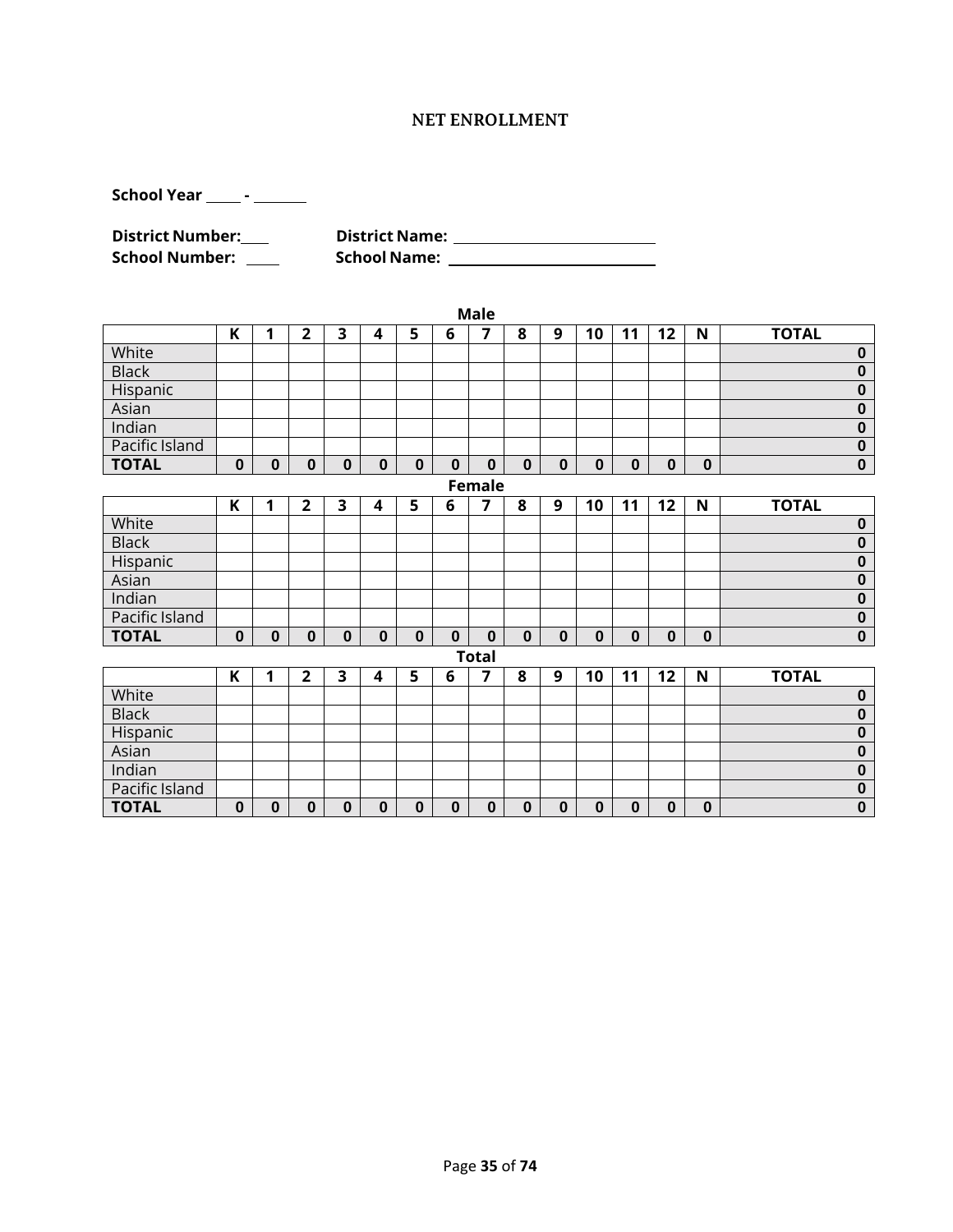# <span id="page-35-0"></span>**L. NUMBER OF PROMOTIONS AND RETENTIONS REPORT BY SCHOOL AND DISTRICT**

- Calculate the total number of Promotions and Retentions for each schoolin the district by grade level. Also, calculate totals for the district by grade.
	- **Transition Grades should be counted as listed below:**

 $T1 = 1$ st Grade T2 = 2nd Grade T3 = 3rd Grade  $T4 = 4th$  Grade T5 = 5th Grade T6 = 6th Grade  $T7 = 7th$  Grade T8 = 8th Grade

• Do not include the Comprehensive Development (Special Education Options 7, 8, 9) students *(Grade Level = N)*

This report will be produced two ways:

- (1) All promotions/retentions from the first day of a school year through June 30
- (2) All promotions/retentions from the first day of a school year through end of summer school (prior to the start of a new school year.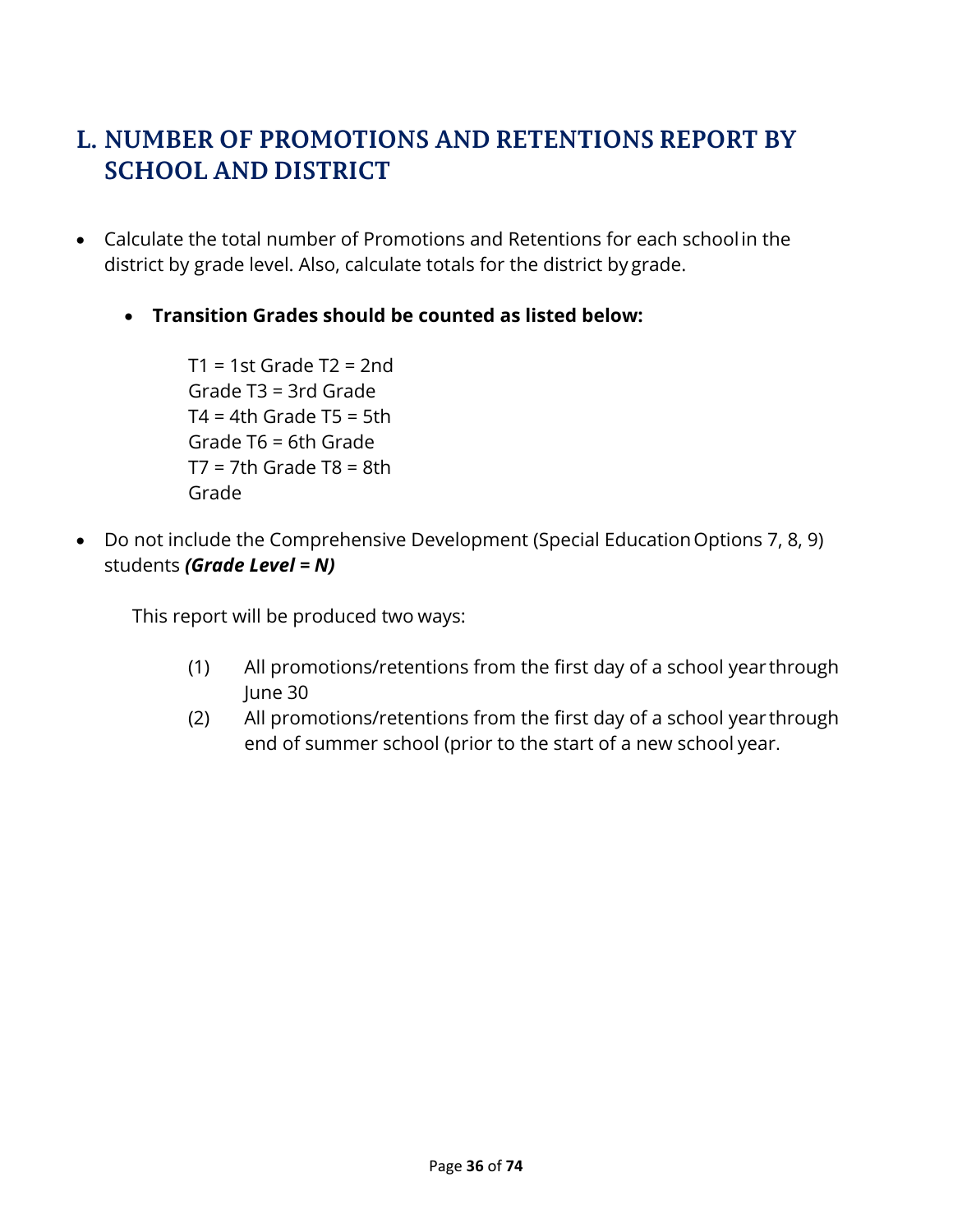#### **NUMBER OF PROMOTIONS AND RETENTIONS BY SCHOOL AND DISTRICT**

| <b>School</b>                      | School Number | <b>Including</b><br><b>Dates</b><br><b>Through</b> Through |
|------------------------------------|---------------|------------------------------------------------------------|
| <b>School District</b>             |               | District Number                                            |
| Report Prepared by:_______________ |               | Telephone Number (____) __________                         |

*Date*

| Grade                   | <b>Promotions</b> | <b>Retentions</b> |
|-------------------------|-------------------|-------------------|
| $\overline{\mathsf{K}}$ |                   |                   |
|                         |                   |                   |
| 1                       |                   |                   |
| $\overline{2}$          |                   |                   |
| 3                       |                   |                   |
|                         |                   |                   |
| $\boldsymbol{4}$        |                   |                   |
| 5                       |                   |                   |
|                         |                   |                   |
| $\pmb{6}$               |                   |                   |
| 7                       |                   |                   |
| 8                       |                   |                   |
|                         |                   |                   |
| $\boldsymbol{9}$        |                   |                   |
| 10                      |                   |                   |
| <u>11</u>               |                   |                   |
|                         |                   |                   |
| 12                      |                   |                   |
| <b>TOTAL</b>            |                   |                   |

*Note: Do not include Grade ' N' (Special Education children in Comprehensive Development Classes – Options 7, 8, and 9)*

**ED-1861 (rev 4/00)**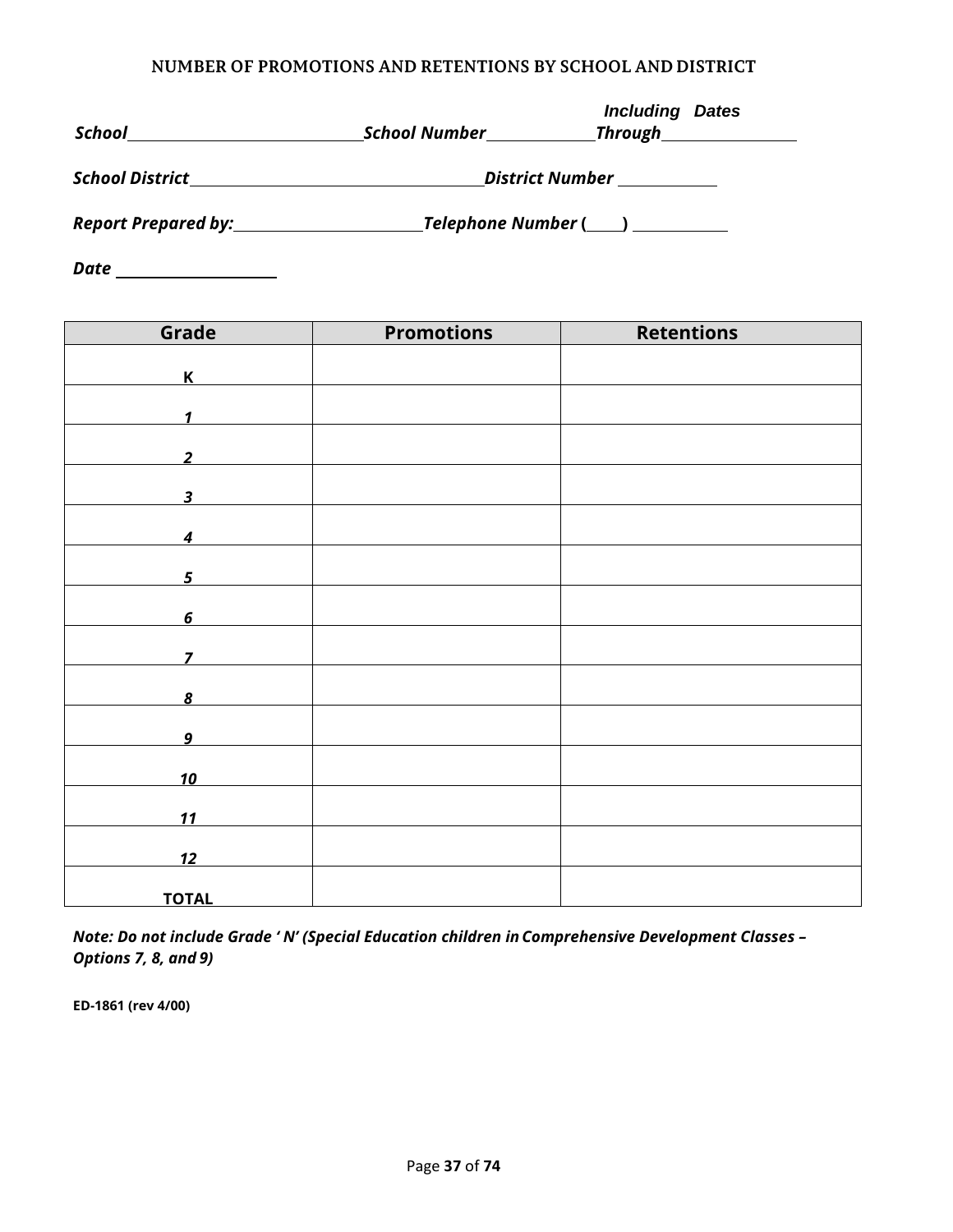# **M. PRELIMINARY SCHOOL REPORT – GRADES PK - 12**

The Preliminary School Data will be submitted for each school for the Fall Semester and Spring Semester. The Fall Semester Data (this data will be labeled FALL) will include all classes that are scheduled from the beginning of the school year up through the end of the Report Period 4. The Spring Semester Data (this data will be labeled SPRING) will include all classes that are active from the end of the Report Period 5 through the end of the year. Classes that are taught for the entire school year will be included in both the fall and Spring Semester reports. This data will be checked for class size compliance and will show how many classes are out of compliance with class-size, and schools out of compliance with averages. Classes taught by teachers that are Federally Funded, will be excluded from the State report count and average to determine compliance.

## **A.** *Grade Level Group Determination*

Several business rules will be considered to determine in which part of the report a class will be included or if it is totally excluded. Below is a list of the considerations.

Pre-Kindergarten, kindergarten, elementary, middle, and/or junior high classes whichare self-contained should be reported as one class per teacher.

Elementary pullout classes, i.e. art (major/minor portion of day), music (major/minor portion of day), physical education (major/minor portion of day), Title classes, and computer technology (instructor) should not be counted in classes. Elementary and secondary special education classes that are pullouts should not be counted inclasses.

Classes such as typewriting, instrumental music, and vocal music should not be counted in classes. Each class shown in gray shading in the Correlation of Course Codes Report should be excluded from the Preliminary School Report.

Classes where students are departmentalized but move as a class unit from one teacher to another (should be classified as self-contained departmentalized) will be counted as one class.

Classes where students stay with one teacher all day but are scheduled into different subjects for report card purposes should be reported as self-contained departmentalized and counted as one class.

Classes that are departmentalized should have each class counted separately.

Classes that have all students with Special Ed Options 7, 8, and 9 should be counted as Special Ed (Grade N).Vocational Education Courses that have a Vocational Education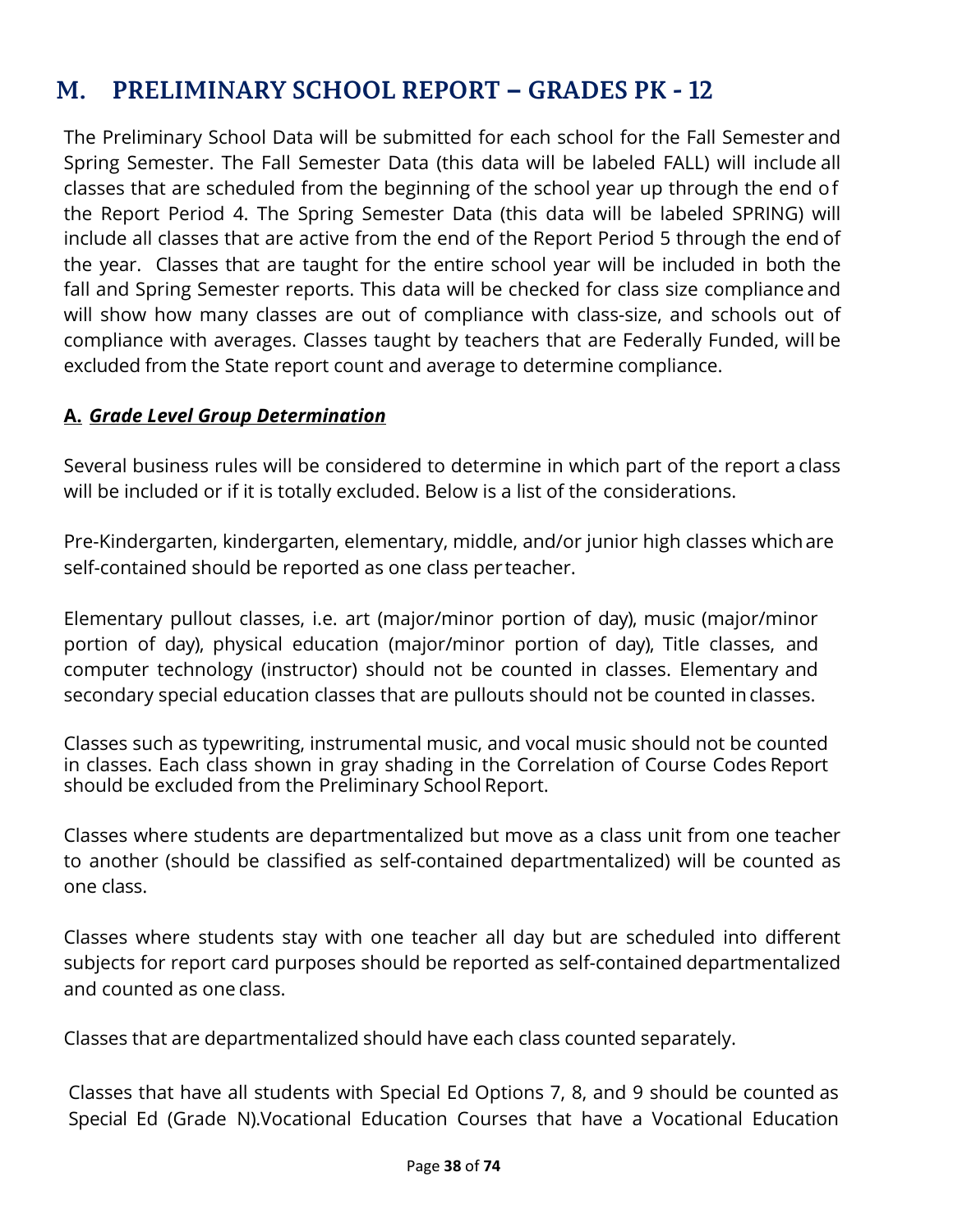Program Code (VEPC) assigned should be evaluated and counted as Vocational Education Classes.

Classes that are Multi-Age Structure should be listed in a separate section and on a separate line with the grades involved printed. Certain course codes have been assigned for these. All student instructional grades will also be examined to determine if the class is an illegal split. All student instructional grades will be printed for theclass.

## **B.** *EIA Goals and Class Membership Table*

The following table indicates the evaluation rules for the classes on the Preliminary School Report.

| <b>EIA Goals</b>           |          |                |
|----------------------------|----------|----------------|
| <b>Grade Level Average</b> |          | <b>Maximum</b> |
| $K-3$                      | 20       | 25             |
| 4-6                        | 25       | 30             |
| $7-12$<br>Voc Ed.          | 30<br>ንበ | 35<br>つら       |

## **C.** *Total Number of Classes*

The total number of classes for the particular grade level group should beshown.

## **D.** *EIA Grade Level Group Average*

EIA grade level group averages are listed for the respective grade level group based on the chart above.

## **E.** *School Grade Level Group Average*

The number of students in each designated grade level group class included should be totaled and divided by the number of classes to determine the grade level group average. This should be carried to two decimal places (e.g. 19.59). If any grade level group exceeds the EIA Grade Level Average, display a message on the Class Maximum Deficiency Report.

## **F.** *EIA Maximum Class Sizes*

EIA maximum class size should be listed from chartabove.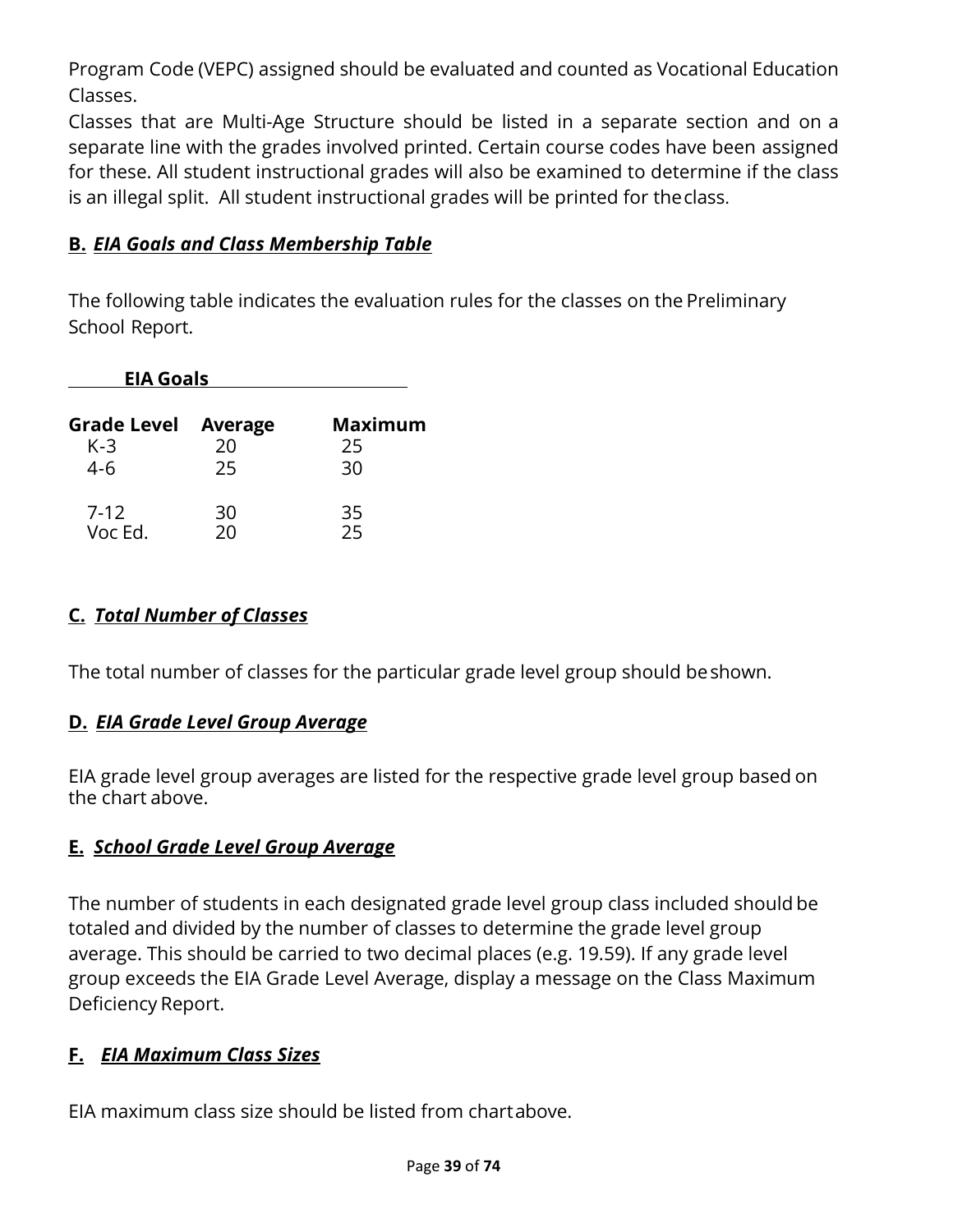## **G.** *Out of Compliance*

If any Grade Level Group is greater than the School Grade Level Group Average or any class exceeds the EIA Maximum, put an asterisk "\*" in the Out of Compliance Column.

## **H.** *Multi-Age Classes*

These should be shown in a separate section. Multi-age classes have a maximum class size allowed that is the same as the average size for the grade level group including these classes. If a multi-age class includes student instructional grade levels that have different averages specified, use the average for the lowest possible level to determine the maximum class size.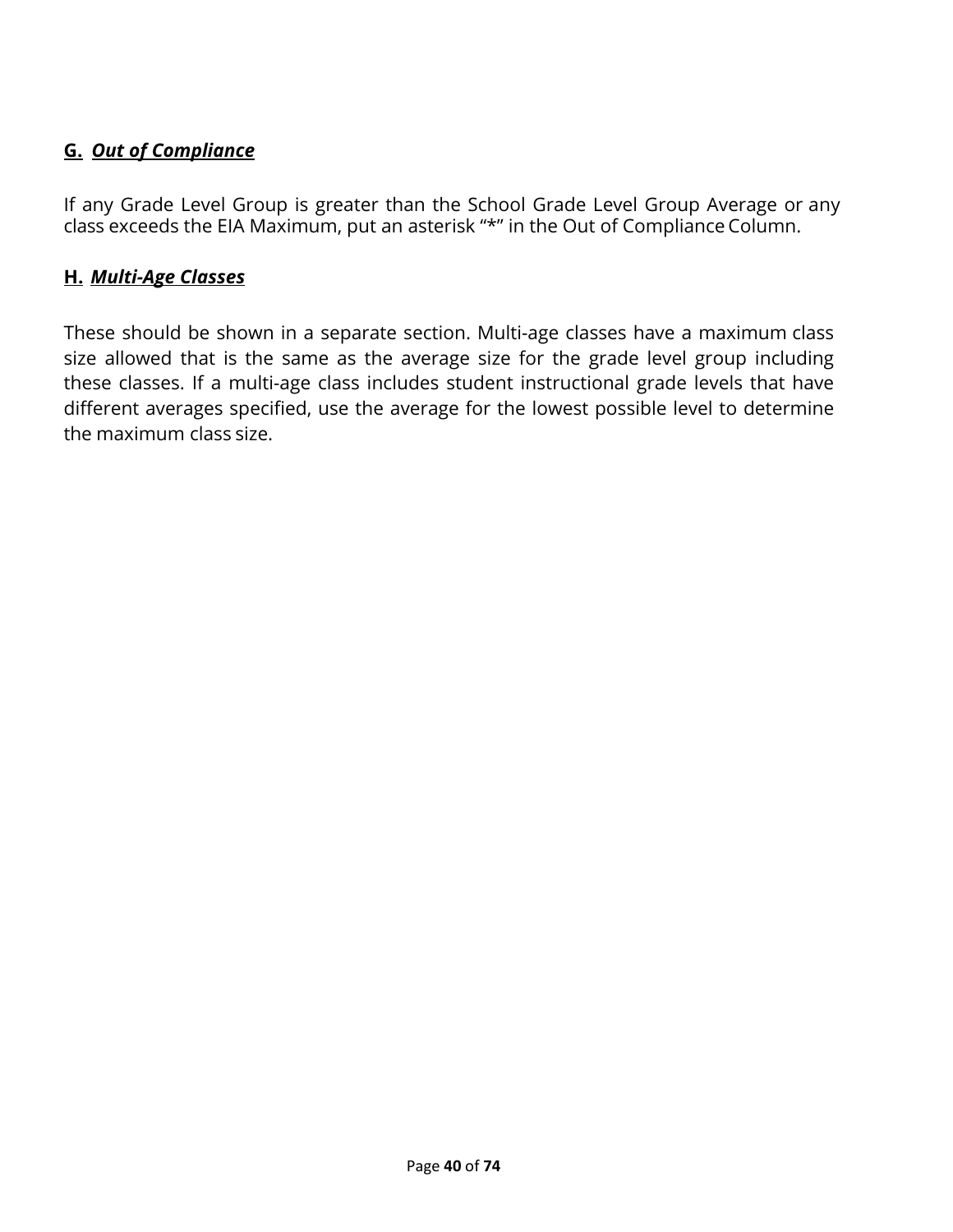#### **TENNESSEE DEPARTMENT OF EDUCATION PRELIMINARY SCHOOL REPORT – GRADES PK – 12 – FALL ORSPRING SCHOOL YEAR**

**Report Date: \_\_\_\_\_\_\_\_\_\_\_\_\_\_\_\_\_\_**

 **School Year \_\_\_\_\_\_\_\_ Semester \_\_\_\_\_\_\_ DistrictNumber Name \_\_\_\_\_\_\_\_\_\_\_\_\_\_\_\_\_\_\_\_\_\_\_\_\_\_\_\_\_\_\_\_ School Number Name \_\_\_\_\_\_\_\_\_\_\_\_\_\_\_\_\_\_\_\_\_\_\_\_\_\_\_\_\_\_\_\_**

An "\*" in column "OUT / COMP" indicates item is**not compliant**based on data

| <b>GRADE LEVEL</b>   | <b>TOTAL</b>   | <b>EIA</b>                 | <b>SCHOOL</b>                | <b>EIA MAX</b> | OUT/        |
|----------------------|----------------|----------------------------|------------------------------|----------------|-------------|
| <b>GROUP</b>         | NO.            | <b>GRADE</b>               | <b>GRADE</b>                 | <b>CLASS</b>   | <b>COMP</b> |
|                      | <b>CLASSES</b> | <b>LEVEL</b><br><b>AVG</b> | <b>LEVEL</b><br><b>GROUP</b> | <b>SIZES</b>   |             |
|                      |                |                            | <b>AVG</b>                   |                |             |
|                      |                |                            |                              |                |             |
| $K - 3, T1 - T3$     |                | 20                         |                              | 25             |             |
| 4-6, T4-T6           |                | 25                         |                              | 30             |             |
| $7 - 12, T7 - T8$    |                | 30                         |                              | 35             |             |
| except VE            |                |                            |                              |                |             |
| <b>Vocational Ed</b> |                | 20                         |                              | 25             |             |
| Special Ed (Grade    |                |                            |                              |                |             |
| N)                   |                |                            |                              |                |             |
| Pre-Kindergarten     |                |                            |                              |                |             |
|                      |                |                            |                              |                |             |
| <b>Totals</b>        |                |                            |                              |                |             |

**ILLEGAL SPLITS** An "\*" in column "OUT / COMP" indicates item is not compliant based on data submitted

| <b>SDE</b><br><b>COURSE</b><br><b>CODE</b> | <b>LOCAL</b><br><b>CLASS</b><br><b>NUMBER</b> | <b>GRADE</b><br><b>LEVELS</b><br><b>WITHIN A</b><br><b>CLASS</b> | <b>CLASS</b><br><b>SIZE</b> | <b>EIA MAX</b><br><b>CLASS</b><br><b>SIZE</b> | OUT/<br><b>COMP</b> |
|--------------------------------------------|-----------------------------------------------|------------------------------------------------------------------|-----------------------------|-----------------------------------------------|---------------------|
|                                            |                                               |                                                                  |                             |                                               |                     |
|                                            |                                               |                                                                  |                             |                                               |                     |
|                                            |                                               |                                                                  |                             |                                               |                     |
|                                            |                                               |                                                                  |                             |                                               |                     |
| Totals                                     |                                               |                                                                  |                             |                                               |                     |

**MULTI-AGE** An "\*" in column "OUT / COMP" indicates item is**notcompliant**based on data submitted

| .                                          |                                               | $\cdots$                                                         |                             |                                               | .                   |
|--------------------------------------------|-----------------------------------------------|------------------------------------------------------------------|-----------------------------|-----------------------------------------------|---------------------|
| <b>SDE</b><br><b>COURSE</b><br><b>CODE</b> | <b>LOCAL</b><br><b>CLASS</b><br><b>NUMBER</b> | <b>GRADE</b><br><b>LEVELS</b><br><b>WITHIN A</b><br><b>CLASS</b> | <b>CLASS</b><br><b>SIZE</b> | <b>EIA MAX</b><br><b>CLASS</b><br><b>SIZE</b> | OUT/<br><b>COMP</b> |
|                                            |                                               |                                                                  |                             |                                               |                     |
|                                            |                                               |                                                                  |                             |                                               |                     |
|                                            |                                               |                                                                  |                             |                                               |                     |
|                                            |                                               |                                                                  |                             |                                               |                     |
| <b>Totals</b>                              |                                               |                                                                  |                             |                                               |                     |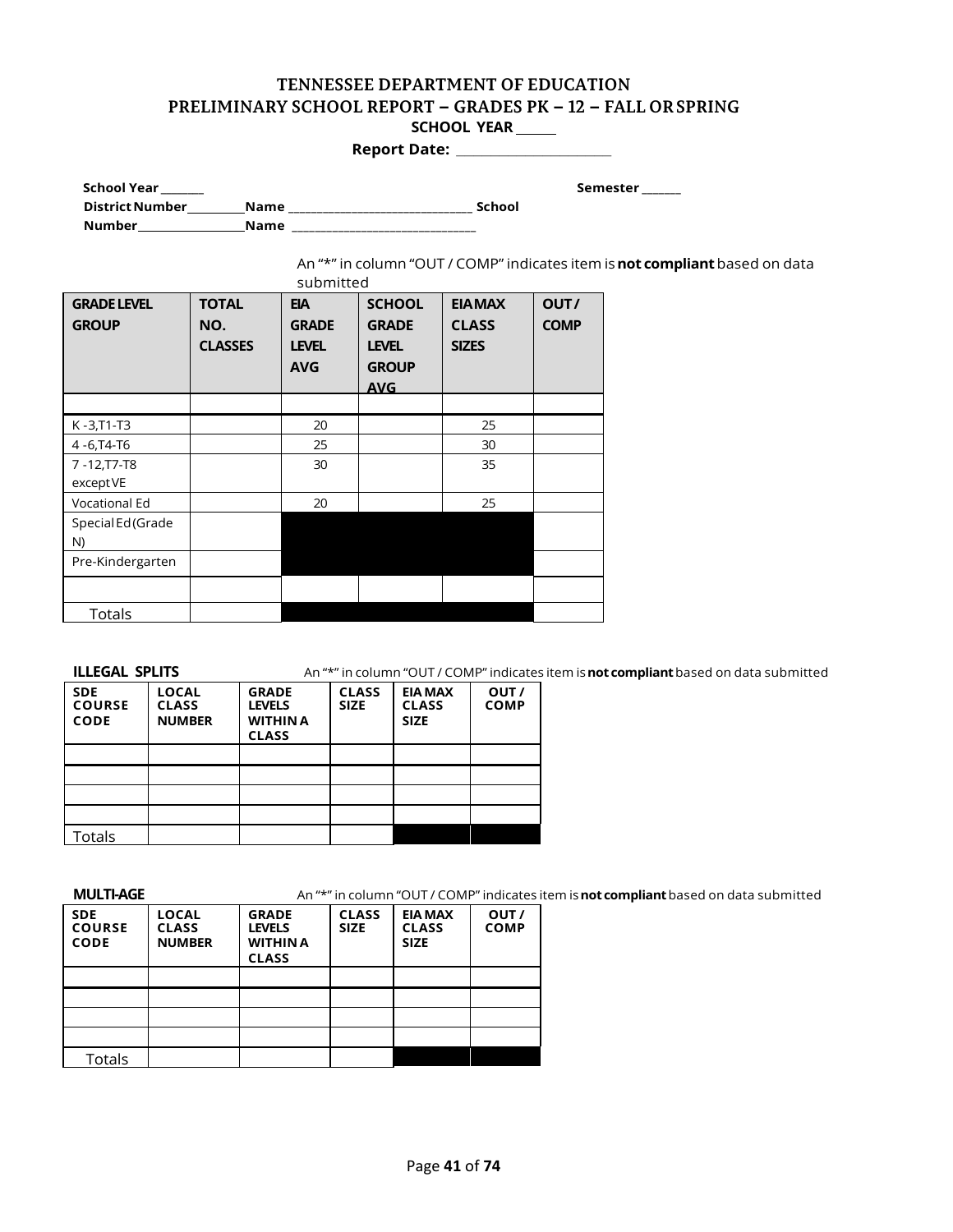# **N.PRELIMINARY STAFF REPORT**

The Preliminary Staff Data will be submitted for each school for the Fall Semester and Spring Semester. All classes that are scheduled will be included. All professional staff will be included, even if they are not scheduled for a class. The Fall Semester Data will include all classes by staff member that are scheduled from the beginning of the school year including year-long classes, block classes, and any exploratory classes that are scheduled up through the end of Report Period 4. The Spring Semester Data will include all classes by staff; that are active at the end of Period 5 and any scheduled through the end of the year. This will include second semester block scheduled classes as well as classes that are all year. Deficiencies will be checked on all classes and staff.

## Field 1, **School Term**

This will be "Fall" or "Spring" depending on the class schedules.

## Field 2, **District No.**

The district number assigned to the district by the State Department of Education.

## Field 3, **DistrictName**

The name of the school district.

## Field 4, **School No**.

The school number assigned to the school by the State Department of Education.

## Field 5, **School Name**

The name of the school.

## Field 6, **District Approval By**

This will be filled in by the person approving the report. This will beDistrict sign-off.

## Field 7, **District Approval Date**

The date the district's "Preliminary School Report" was approved by the authorized individual at the school district.

## Field 8, **StaffAssignments**

Enter the number of each type of professional staff filling full-time and part-time positions. Assignments to be included consists of the following groups:

- A. Supervising Principal, use Staff Assign/Position Code to determinewho qualifies.
- B. Teaching Principal, use Staff Assign/Position Code to determinewho qualifies.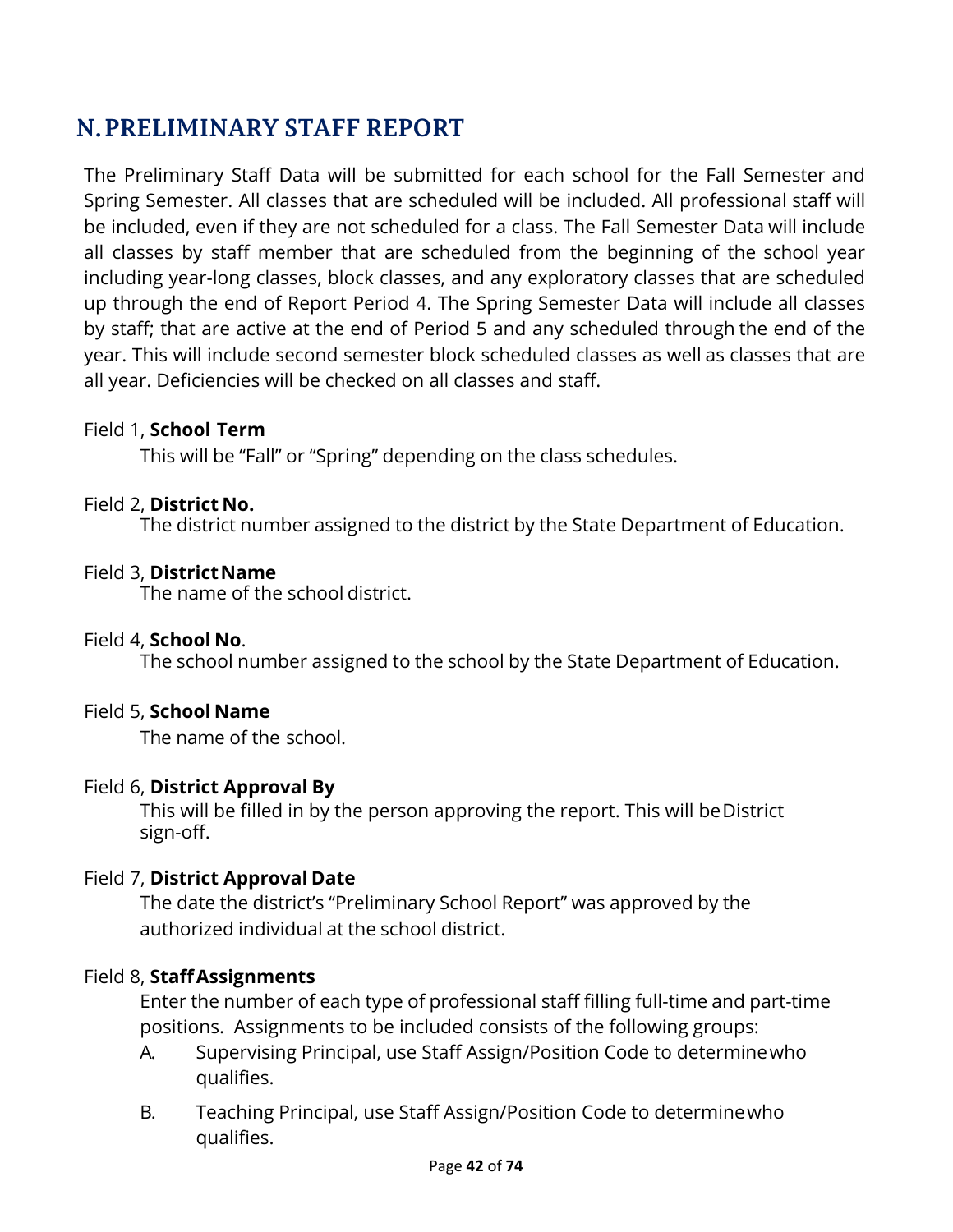- C. Assistant Principals, use Staff Assign/Position Code to determine who qualifies.
- D. Classroom Teachers, use Staff Assign/Position Code to determine who qualifies. Include Guidance, Librarian, ROTC, and Special Needs teachers in the grouping.

## **Preliminary Staff Report**

E. University Teachers, use Staff Assign/Position Code to determine who qualifies. If a university teacher is teaching a class physically located in the primary (home) school, the teacher should be included in this report.

### Field 9, **Name**

The name of the staff member being reported (Last, First Middle). This fieldwill be printed only once for each staffmember.

### Field 10, **License No.**

The License Number of the staff member that is being reported. This field willbe printed only once for each staffmember.

#### Field 11, **SSN**

The Social Security Number of the staff member that is being reported. This field will be printed only once for each staff member.

## Field 12, **SDE Course Code**

The Course Code, as defined by the State Department of Education, for the class for which this staff member is assigned to teach a class. This field will only be printed once for each staff member, continue lines for as many as needed.

#### Field 13, **Local Class No.**

The unique number assigned by the school for this course and session that the staff member has been assigned to teach. The Local Class Number may consist ofthe SDE Course Code with a class section number attached, or it may not resemble the SDE Course Code. The Local Class Number must be unique for each class in the school.

#### Field 14, **Number of Students**

The count of the students enrolled in thisclass.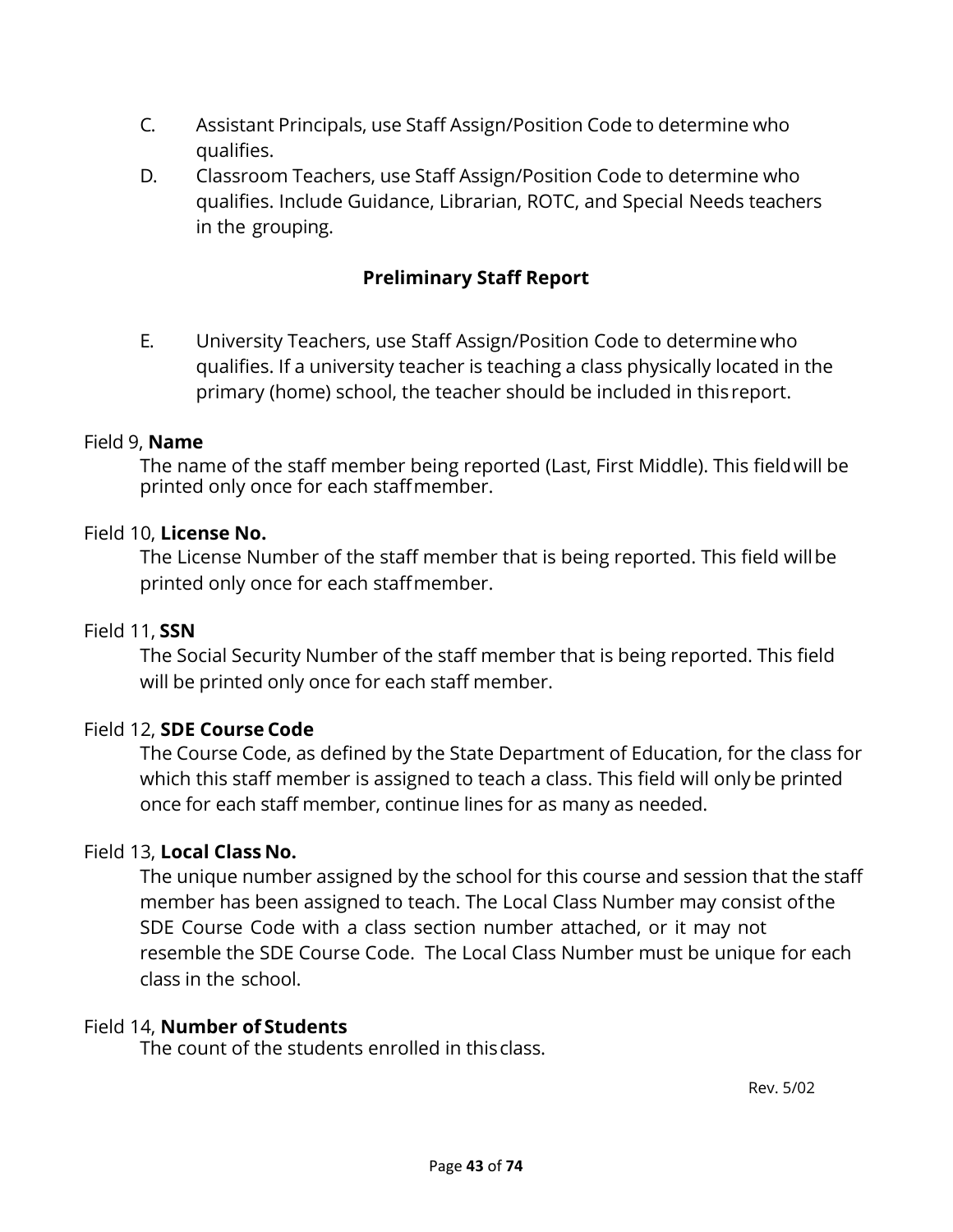#### **PRELIMINARY STAFF REPORT School Year \_\_\_-\_\_\_\_ Report Date: \_\_\_\_\_\_\_\_\_**

1. School Term \_\_\_\_\_\_\_\_\_\_\_\_\_\_\_\_\_

2. District No. \_\_\_\_\_\_\_\_ 3. District Name \_\_\_\_\_\_\_\_\_\_\_\_\_\_\_\_\_\_\_\_\_\_\_\_\_\_\_\_\_\_\_\_\_\_\_\_\_ 6. District Approval By \_\_\_\_\_\_\_\_\_\_\_\_\_\_\_\_\_\_\_\_\_\_\_\_\_\_\_\_\_\_\_ 4. School No. \_\_\_\_\_\_\_\_ 5. School Name \_\_\_\_\_\_\_\_\_\_\_\_\_\_\_\_\_\_\_\_\_\_\_\_\_\_\_\_\_\_\_\_\_\_\_\_\_ 7. District Approval Date \_\_\_\_\_\_\_\_\_\_\_\_\_\_\_\_\_\_\_\_\_

| <b>8.Staff Assignments</b>     | <b>Full Time</b> | <b>Part Time</b> |
|--------------------------------|------------------|------------------|
| A. Supervising Principals      |                  |                  |
| <b>B. Teaching Principals</b>  |                  |                  |
| C. Assistant Principals        |                  |                  |
| D. Classroom Teachers**        |                  |                  |
| Total Professional Staff (A-D) |                  |                  |
| E. University Teachers         |                  |                  |
| <b>Grand Total</b>             |                  |                  |

\*\* Includes guidance, librarian, ROTC, and special needs teachers

**9. Name 10. License No. 11.SSN 12. SDE Course Code 13. Local Class No. 14. # of Students**

**ED – 2346 (Rev. 5/02)**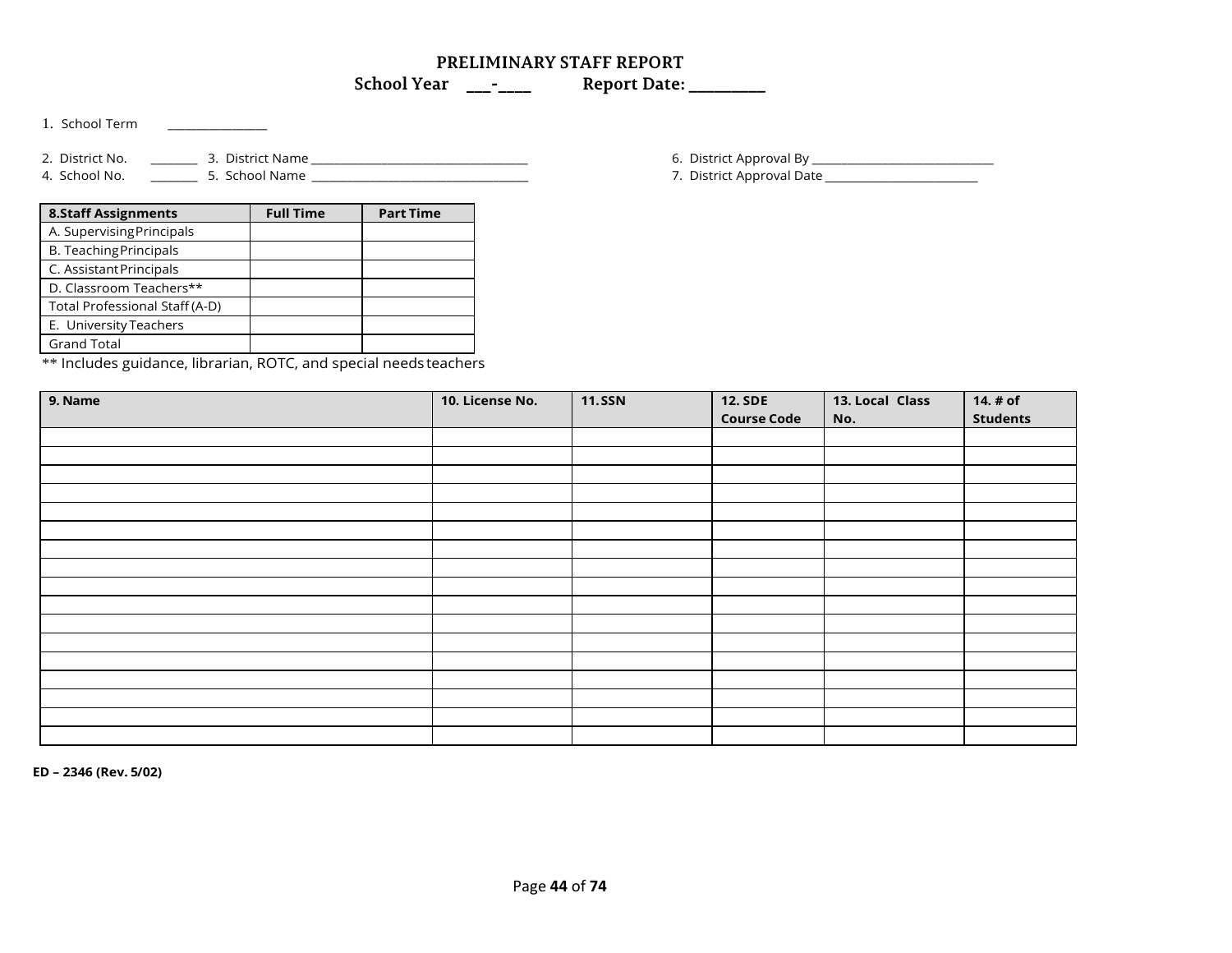# **O.REPORT OF 12TH GRADERS**

# **Report of 12th Graders**

This report is produced for the Spring and Summer completions and must include all

 $12<sup>th</sup>$  graders who have graduated or are enrolled on graduation day whether they will graduate or not. This report and a "Roster of Graduates" are sent to Accountability.

For any 12<sup>th</sup> grade Early graduates, this report and "Roster of Graduates" must be submitted. There will not be anything reported in Section V of the "Report of 12<sup>th"</sup> Graders ".

Accountability reports the count of students in the five graduation categories (including those who do not graduate) by gender and ethnic category to Tennessee Higher Education Commission.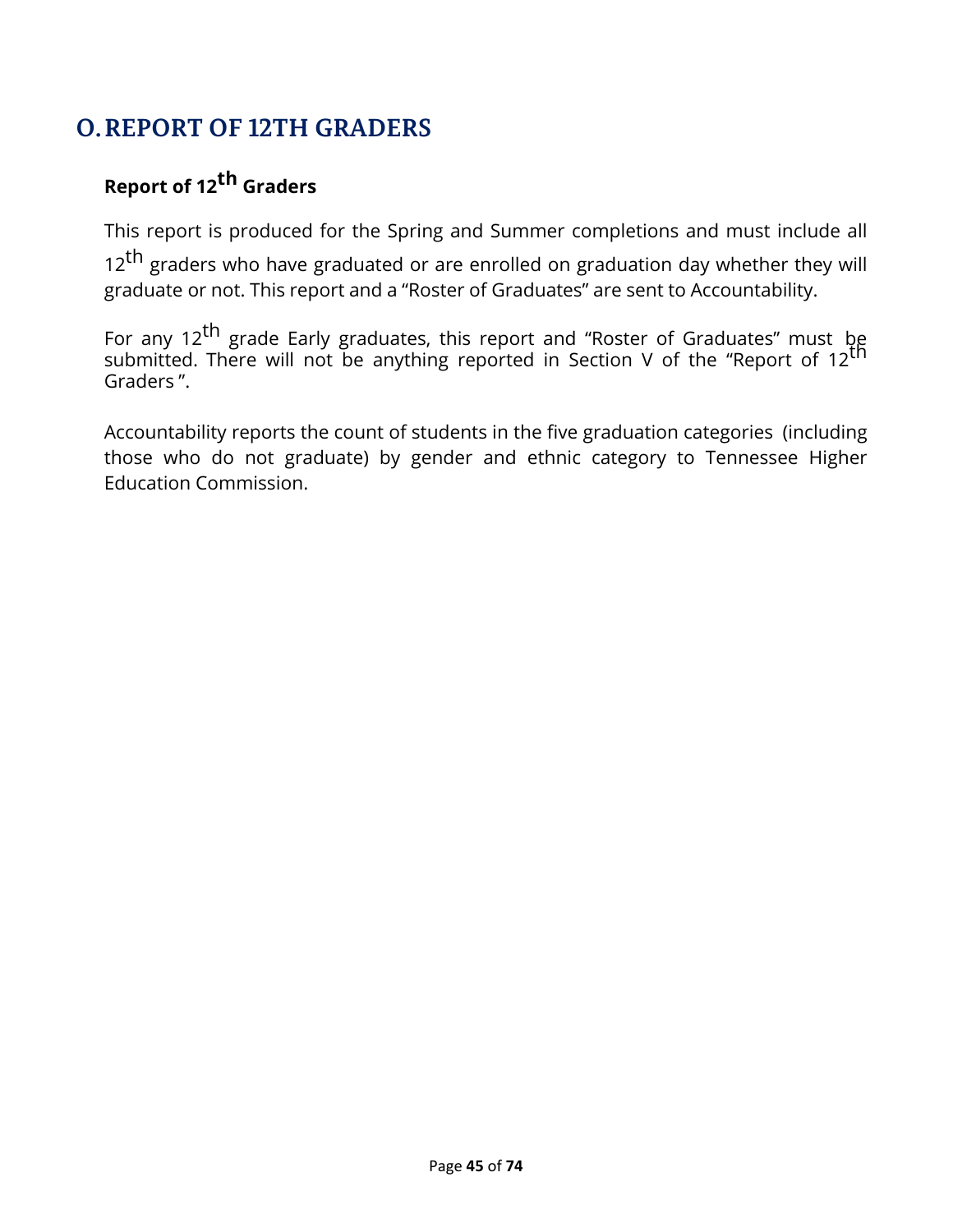| <b>REPORT OF 12TH GRADERS</b>                                                                                                                                                                                                                                                                                                                                                                                                                                                                                                                  |                                   |                                    |  |  |  |  |  |  |
|------------------------------------------------------------------------------------------------------------------------------------------------------------------------------------------------------------------------------------------------------------------------------------------------------------------------------------------------------------------------------------------------------------------------------------------------------------------------------------------------------------------------------------------------|-----------------------------------|------------------------------------|--|--|--|--|--|--|
|                                                                                                                                                                                                                                                                                                                                                                                                                                                                                                                                                | District District District Number | School Number <b>School</b> Number |  |  |  |  |  |  |
|                                                                                                                                                                                                                                                                                                                                                                                                                                                                                                                                                |                                   |                                    |  |  |  |  |  |  |
| • Please complete the following table for 12 <sup>th</sup> graders. If you have questions, contact Bonnie Bailey or Glen Smith at (615) 532-4705.<br>• You should account for all 12 <sup>th</sup> graders who are on your rolls on graduation day. Do <b>not</b> include adult high school students.<br>$\mathsf{f} \mathsf{h}$ and the set of the set of the set of the set of the set of the set of the set of the set of the set of the set of the set of the set of the set of the set of the set of the set of the set of the set of the |                                   |                                    |  |  |  |  |  |  |

- $12^{th}$  graders who do not graduate this \_\_\_\_\_\_\_\_\_\_\_\_\_\_\_\_\_\_\_\_\_period should be counted in Section V.
- **Roster of Graduate forms must be submitted to support this report.**

|                                                                                               | Males                                   |                                         |             |       |                     | Females                                    |                |                                         |                                         |          | <b>Totals</b> |                     |                                        |                  |                                             |
|-----------------------------------------------------------------------------------------------|-----------------------------------------|-----------------------------------------|-------------|-------|---------------------|--------------------------------------------|----------------|-----------------------------------------|-----------------------------------------|----------|---------------|---------------------|----------------------------------------|------------------|---------------------------------------------|
|                                                                                               | White<br>(not of<br>Hispanic<br>origin) | Black<br>(not of<br>Hispanic<br>origin) | Hispanic    | Asian | Pacific<br>Islander | American<br>Indian or<br>Alaskan<br>Native | Total<br>Males | White<br>(not of<br>Hispanic<br>origin) | Black<br>(not of<br>Hispanic<br>origin) | Hispanic | Asian         | Pacific<br>Islander | Ameri<br>can<br>Indian<br>or<br>Alaska | Total<br>Females | Total<br>(Sum of<br>Column<br>s G and<br>N) |
|                                                                                               | A                                       | B                                       | $\mathbf C$ | D     | E.                  | F                                          | G              | H                                       |                                         | J        | K             |                     | M                                      | N                | $\mathbf O$                                 |
| I. Regular Diploma                                                                            |                                         |                                         |             |       |                     |                                            |                |                                         |                                         |          |               |                     |                                        |                  |                                             |
| II. Honors Diploma                                                                            |                                         |                                         |             |       |                     |                                            |                |                                         |                                         |          |               |                     |                                        |                  |                                             |
| III. Special<br>Education<br>Diploma                                                          |                                         |                                         |             |       |                     |                                            |                |                                         |                                         |          |               |                     |                                        |                  |                                             |
| IV. High<br>School                                                                            |                                         |                                         |             |       |                     |                                            |                |                                         |                                         |          |               |                     |                                        |                  |                                             |
| V. 12 <sup>U</sup> Graders in<br>the<br>Spring or<br>Summer<br>graduating<br>class who failed |                                         |                                         |             |       |                     |                                            |                |                                         |                                         |          |               |                     |                                        |                  |                                             |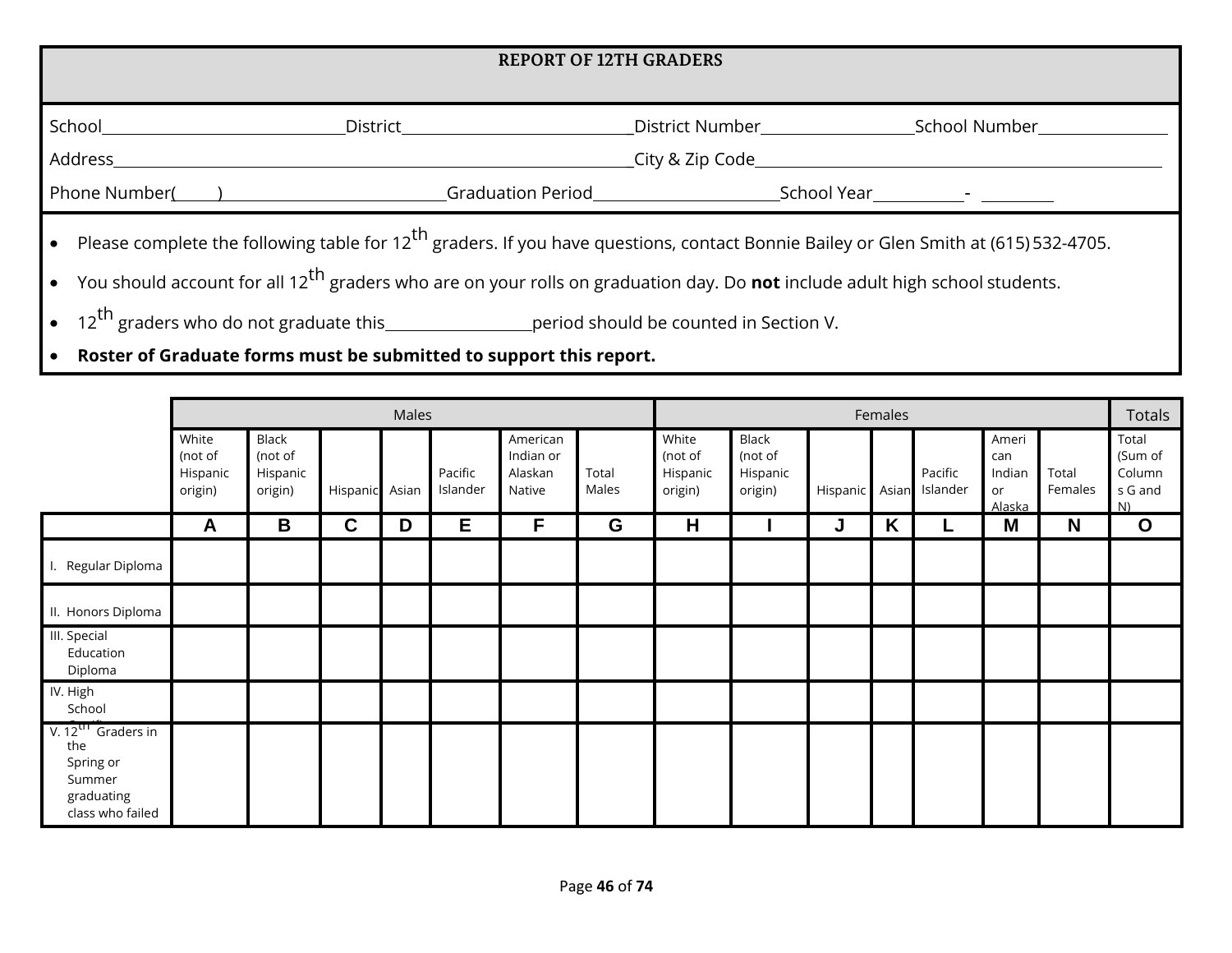| <b>ND TOTAL</b><br><b>GRAN</b> |  |  |  |  |  |  |  |  |
|--------------------------------|--|--|--|--|--|--|--|--|

I certify that data on this form have been verified and are accurate. Principal's Signature \_ Superintendent's Signature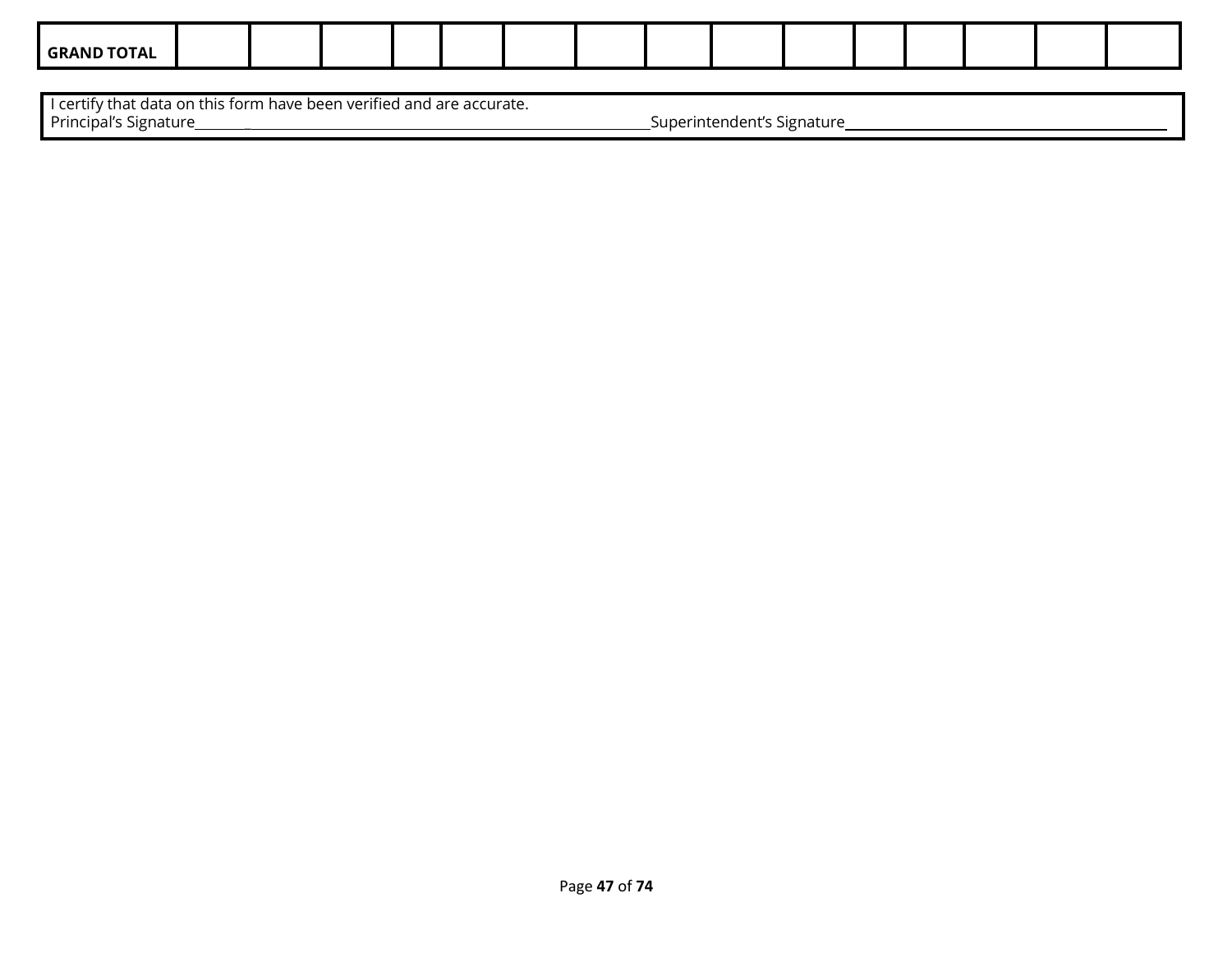# **P. SPECIAL EDUCATION NUMBER OF PROMOTIONS AND RETENTIONS REPORT**

## **This report includes only students with Special Education Primary Options1-10**

- Calculate the total number of Promotions and Retentions for each schoolin the district by grade level. Also, calculate totals for the district by grade.
	- **Transition Grades should be counted as listed below:**

 $T1 = 1$ st Grade T2 = 2nd Grade T3 = 3rd Grade  $T4 = 4th$  Grade T5 = 5th Grade T6 = 6th Grade  $T7 = 7th$  Grade T8 = 8th Grade

• **DO INCLUDE** the Comprehensive Development (Special Education Options 7, 8, 9) students *(Grade Level = N)*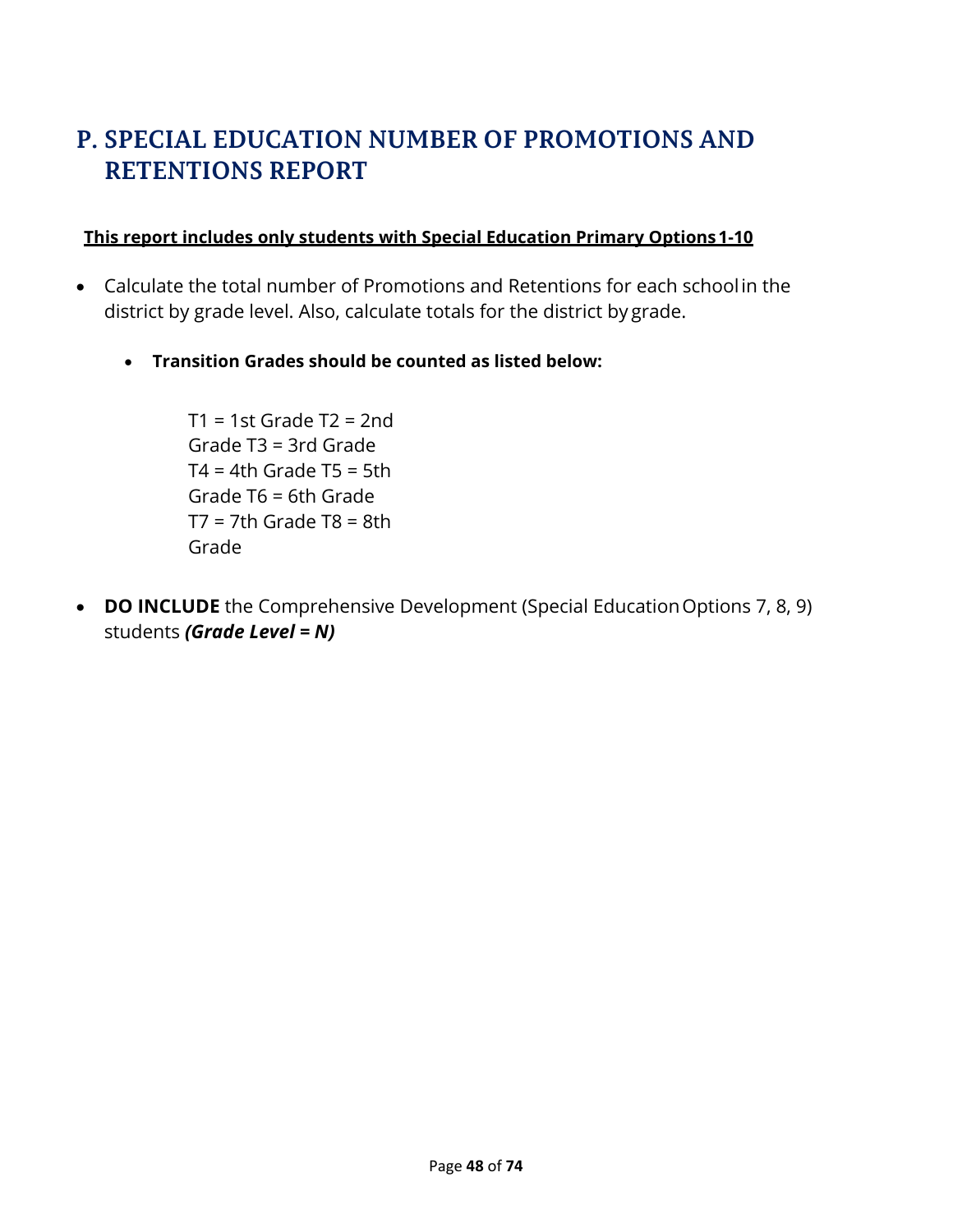### **SPECIAL EDUCATION NUMBER OF PROMOTIONS AND RETENTIONS**

|                            |                           | <b>Including Dates</b> |  |  |  |  |  |
|----------------------------|---------------------------|------------------------|--|--|--|--|--|
|                            |                           |                        |  |  |  |  |  |
|                            |                           |                        |  |  |  |  |  |
|                            |                           |                        |  |  |  |  |  |
| <b>Signature</b>           |                           |                        |  |  |  |  |  |
| Grade                      | <b>Promotions</b>         | <b>Retentions</b>      |  |  |  |  |  |
| $\kappa$                   |                           |                        |  |  |  |  |  |
| $\overline{1}$             |                           |                        |  |  |  |  |  |
| $\overline{\phantom{a}2}$  |                           |                        |  |  |  |  |  |
|                            | $\overline{\phantom{a}3}$ |                        |  |  |  |  |  |
|                            | $\overline{4}$            |                        |  |  |  |  |  |
| $\overline{\phantom{a}}$ 5 |                           |                        |  |  |  |  |  |
| $\overline{6}$             |                           |                        |  |  |  |  |  |
| 7                          |                           |                        |  |  |  |  |  |
| 8                          |                           |                        |  |  |  |  |  |
| 9                          |                           |                        |  |  |  |  |  |
| <u>10</u>                  |                           |                        |  |  |  |  |  |
| 11                         |                           |                        |  |  |  |  |  |
| <u>12</u>                  |                           |                        |  |  |  |  |  |
| $\overline{\mathsf{N}}$    |                           |                        |  |  |  |  |  |
| <b>TOTAL</b>               |                           |                        |  |  |  |  |  |

#### *Note: DO INCLUDE CDC students (Grade ' N' )*

**ED-1861 (rev 4/00)**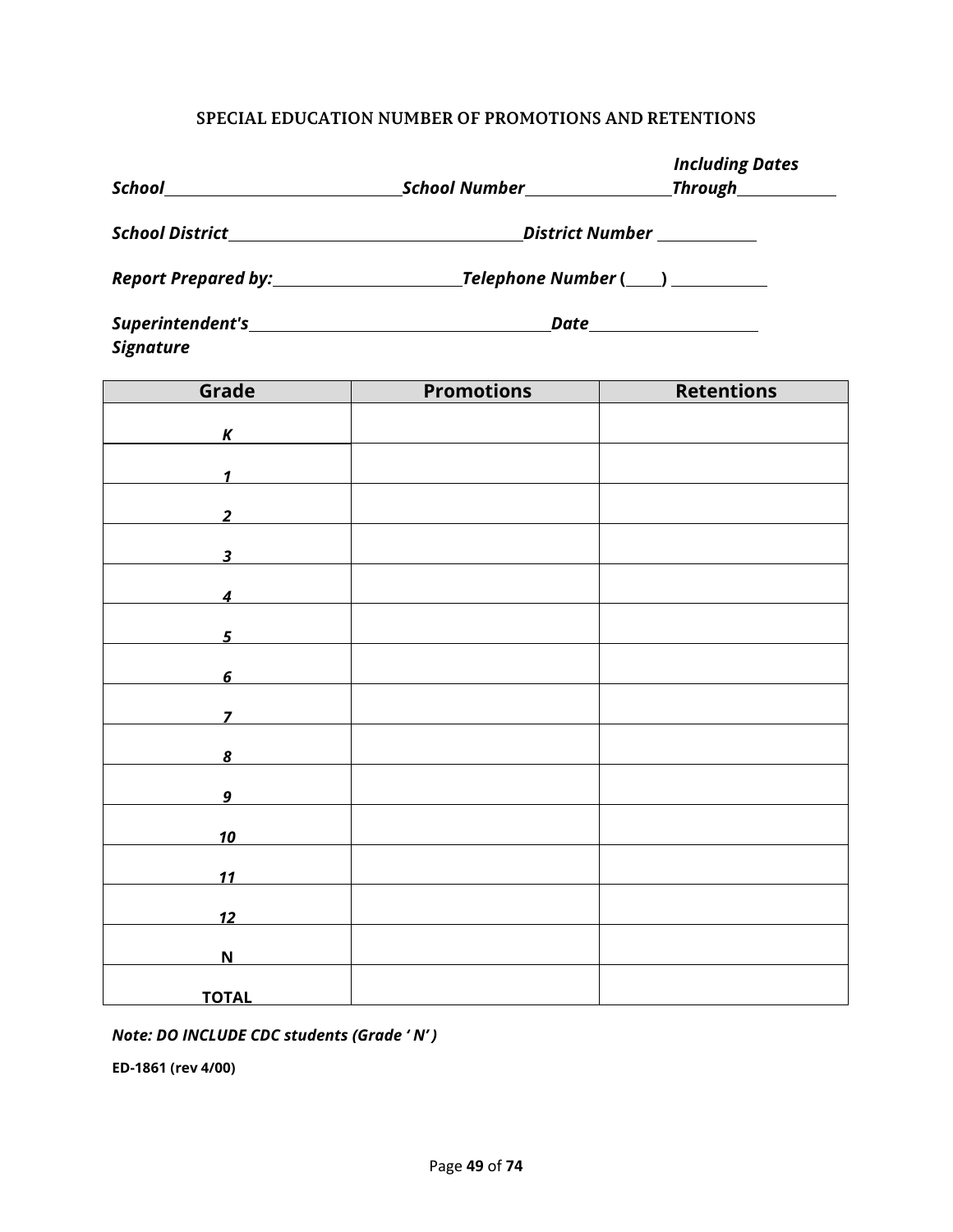# **Q.SPECIAL ED REPORT OF 12TH GRADERS**

This report is sent in at the end of the school year and must include all 12<sup>th</sup> graders who have graduated since the beginning of the school year or are enrolled on graduation day whether they will graduate or not. Any student who graduates during the summer session should also be reported.

The Special Ed Report of 12<sup>th</sup> Graders will only include students with Special Ed Primary Options of 1-10.

The information includes all five types (regular diploma, honors diploma, special education diploma, high school certificate, and no certificate [those in the spring graduating class who failed to meet minimum standards for graduation).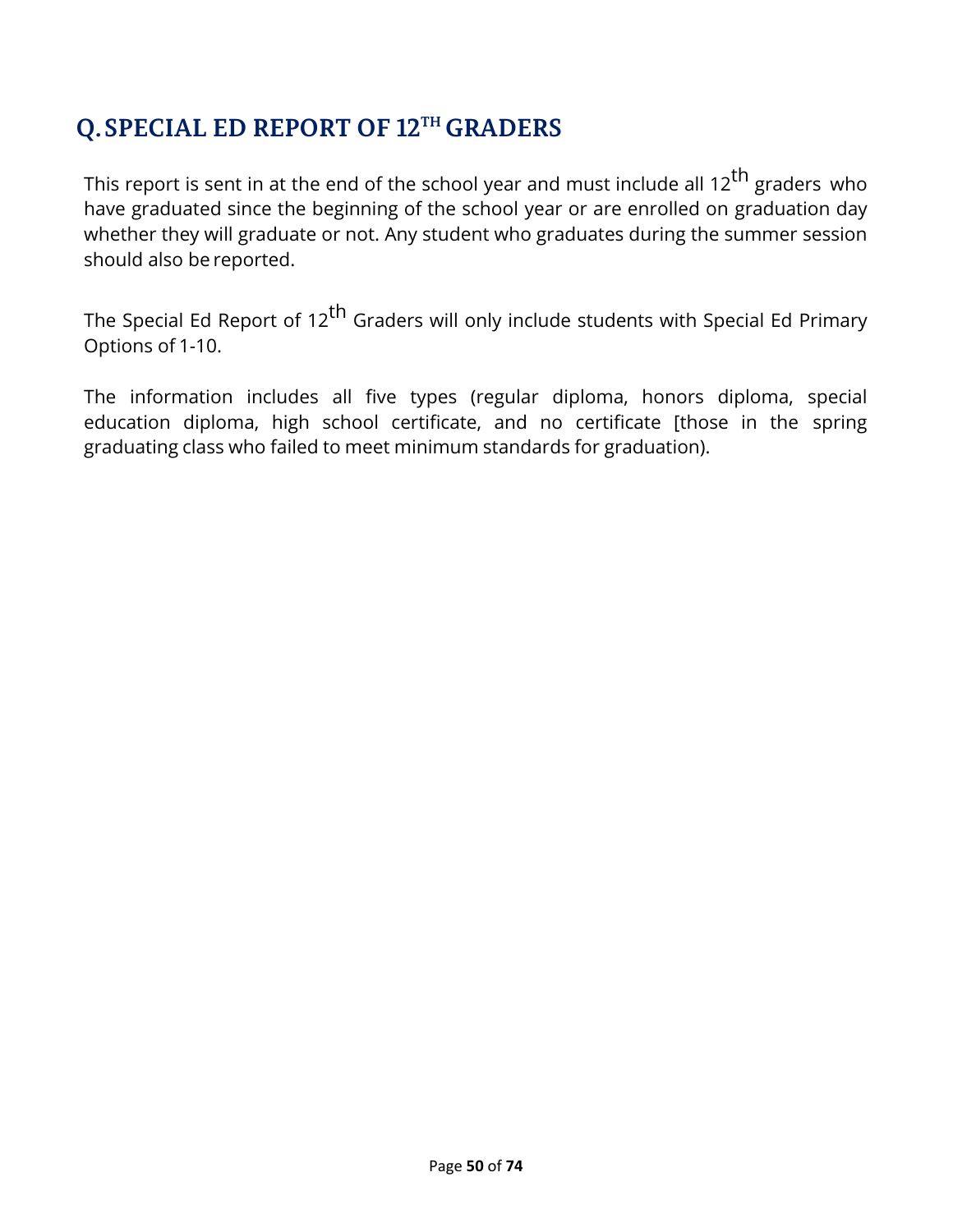| SPECIAL ED REPORT OF 12 <sup>TH</sup> GRADERS                                                                                                                                                                                                            |                                          |                                                                                                                                                                                                                                                                    |                                    |  |  |  |  |  |  |
|----------------------------------------------------------------------------------------------------------------------------------------------------------------------------------------------------------------------------------------------------------|------------------------------------------|--------------------------------------------------------------------------------------------------------------------------------------------------------------------------------------------------------------------------------------------------------------------|------------------------------------|--|--|--|--|--|--|
| School and the control of the control of the control of the control of the control of the control of the control of the control of the control of the control of the control of the control of the control of the control of t<br>Address                | District <b>Exercise Service Service</b> | District Number <b>Exercise Services</b><br>City & Zip Code                                                                                                                                                                                                        | School Number <b>School</b> Number |  |  |  |  |  |  |
| Phone Number( and a set of the set of the set of the set of the set of the set of the set of the set of the set of the set of the set of the set of the set of the set of the set of the set of the set of the set of the set<br>End Date_______________ |                                          |                                                                                                                                                                                                                                                                    |                                    |  |  |  |  |  |  |
|                                                                                                                                                                                                                                                          |                                          | Please complete the following table for 12 <sup>th</sup> graders. If you have questions, contact Gloria Matta.<br>• You should account for all 12 <sup>th</sup> graders who are on your rolls on graduation day. Do <b>not</b> include adult high school students. |                                    |  |  |  |  |  |  |

• Students who do not graduate this spring should be counted in Section V.

• **This report includes all students with Special Ed Options 1-10.**

|                                                                                                                |                                         |                                                |             | Males |                     |                                            |                |                                         |                                                |          | Females |                     |                                            |                  | <b>Totals</b>                           |
|----------------------------------------------------------------------------------------------------------------|-----------------------------------------|------------------------------------------------|-------------|-------|---------------------|--------------------------------------------|----------------|-----------------------------------------|------------------------------------------------|----------|---------|---------------------|--------------------------------------------|------------------|-----------------------------------------|
|                                                                                                                | White<br>(not of<br>Hispanic<br>origin) | <b>Black</b><br>(not of<br>Hispanic<br>origin) | Hispanic    | Asian | Pacific<br>Islander | American<br>Indian or<br>Alaskan<br>Native | Total<br>Males | White<br>(not of<br>Hispanic<br>origin) | <b>Black</b><br>(not of<br>Hispanic<br>origin) | Hispanic | Asian   | Pacific<br>Islander | American<br>Indian or<br>Alaskan<br>Native | Total<br>Females | Total<br>(Sum of<br>Columns<br>G and N) |
|                                                                                                                | A                                       | B                                              | $\mathbf c$ | D     | Е                   | F                                          | G              | H                                       |                                                | J        | K       |                     | M                                          | N                | $\mathbf{o}$                            |
| Regular Diploma<br>H I.                                                                                        |                                         |                                                |             |       |                     |                                            |                |                                         |                                                |          |         |                     |                                            |                  |                                         |
| II. Honors Diploma                                                                                             |                                         |                                                |             |       |                     |                                            |                |                                         |                                                |          |         |                     |                                            |                  |                                         |
| III. Special Education<br>Diploma                                                                              |                                         |                                                |             |       |                     |                                            |                |                                         |                                                |          |         |                     |                                            |                  |                                         |
| IV. High School<br>Certificate                                                                                 |                                         |                                                |             |       |                     |                                            |                |                                         |                                                |          |         |                     |                                            |                  |                                         |
| V. Students in the<br>spring graduating<br>class who failed to<br>meet minimum<br>standards for<br>graduation. |                                         |                                                |             |       |                     |                                            |                |                                         |                                                |          |         |                     |                                            |                  |                                         |
|                                                                                                                |                                         |                                                |             |       |                     |                                            |                |                                         |                                                |          |         |                     |                                            |                  |                                         |
| <b>GRAND TOTAL</b>                                                                                             |                                         |                                                |             |       |                     |                                            |                |                                         |                                                |          |         |                     |                                            |                  |                                         |
| I contificitly do do on this form boys boom verified and are accurate                                          |                                         |                                                |             |       |                     |                                            |                |                                         |                                                |          |         |                     |                                            |                  |                                         |

I certify that data on this form have been verified and are accurate.<br>Principal's Signature

Superintendent's Signature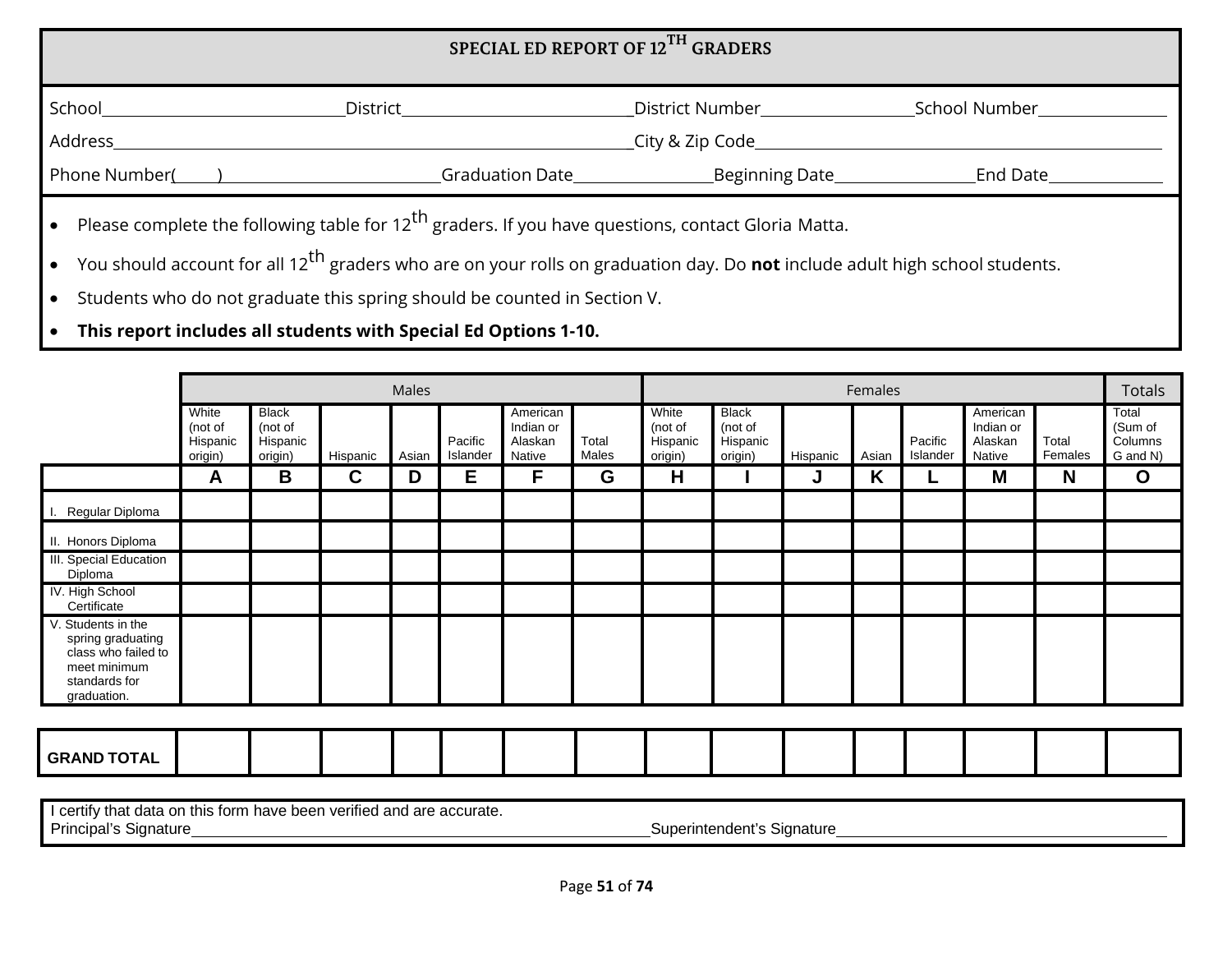#### **SPECIAL EDUCATION SUSPENSION, EXPULSION, AND REMANDSREPORT**

## **This report includes only students with Special Education Primary Options 1-10**

## Do not report in-school suspensions.

**NOTE:** Incidents of suspensions do not necessarily equal days of suspension. If a student is given a 3-day suspension, it is counted as a single incident of suspension.

If a student is placed in an alternative school or program, he/she should be counted as **Remanded.**

## **Suspensions, Expulsions, and Remands by Grade, Race, and Sex and Category(K-12)**

## **SECTION 1:**

• Report the number of incidents of suspensions, expulsions, and remands for students by grade (K-12 and N), race, and sex. **'N'** is the category for special education students in Options 7, 8, and 9. **NOTE: The number of incidents is to be reported not the number of students. For example, a student with two incidents of suspension must be counted two times in this column.**

## **SECTION 2:**

- Report the number of incidents of suspensions, expulsions, and remands for students by cause, race, and sex. **NOTE: The number of incidents is to be reported not the number of students. For example, a student with two incidents of suspension must be counted two times in this column.**
- When a student is suspended or remanded more than one time during the year, that student should be reported for each suspension or remands in the proper category.

**NOTE:** For every race and sex category the number of incidents by cause must equal the number of incidents by race.

## **Total Number of Students Suspended and Remanded, by Single/Multiple Suspensions andRemands**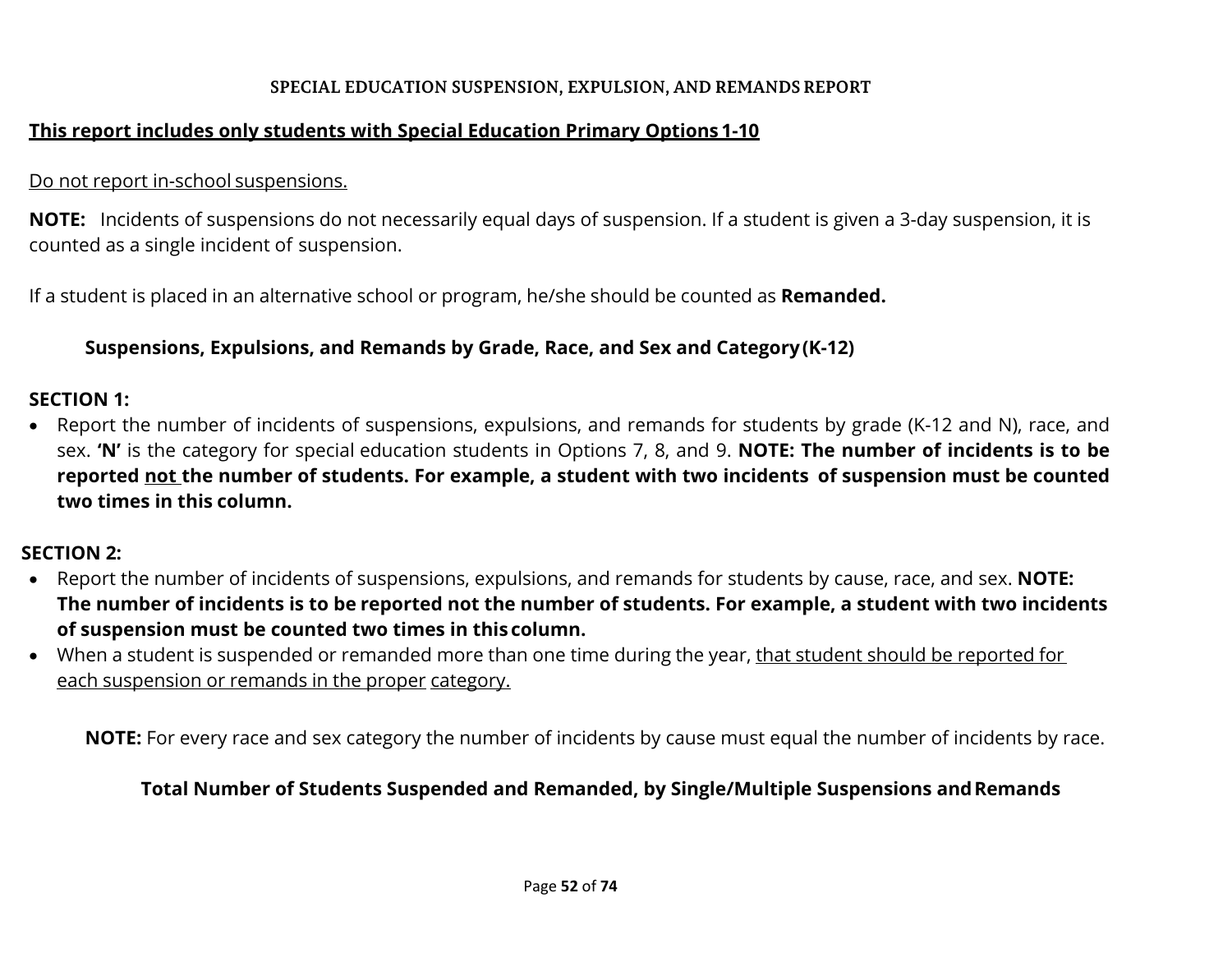# **SECTION 3:**

- The purpose of this Section is to determine the actual number of students (**not incidents**) who were suspended and remanded during the school year. All categories are mutually exclusive; therefore, do **not** report students in more than 1 category.
- The **Total Number of Students Suspended and Remanded** will match the totals in Section 1 and Section 2 **only** if all students were suspended or remanded one time during the entire school year.
- Total Number of Students Suspended/Remanded is the total number of **students** suspended/remanded in your school district.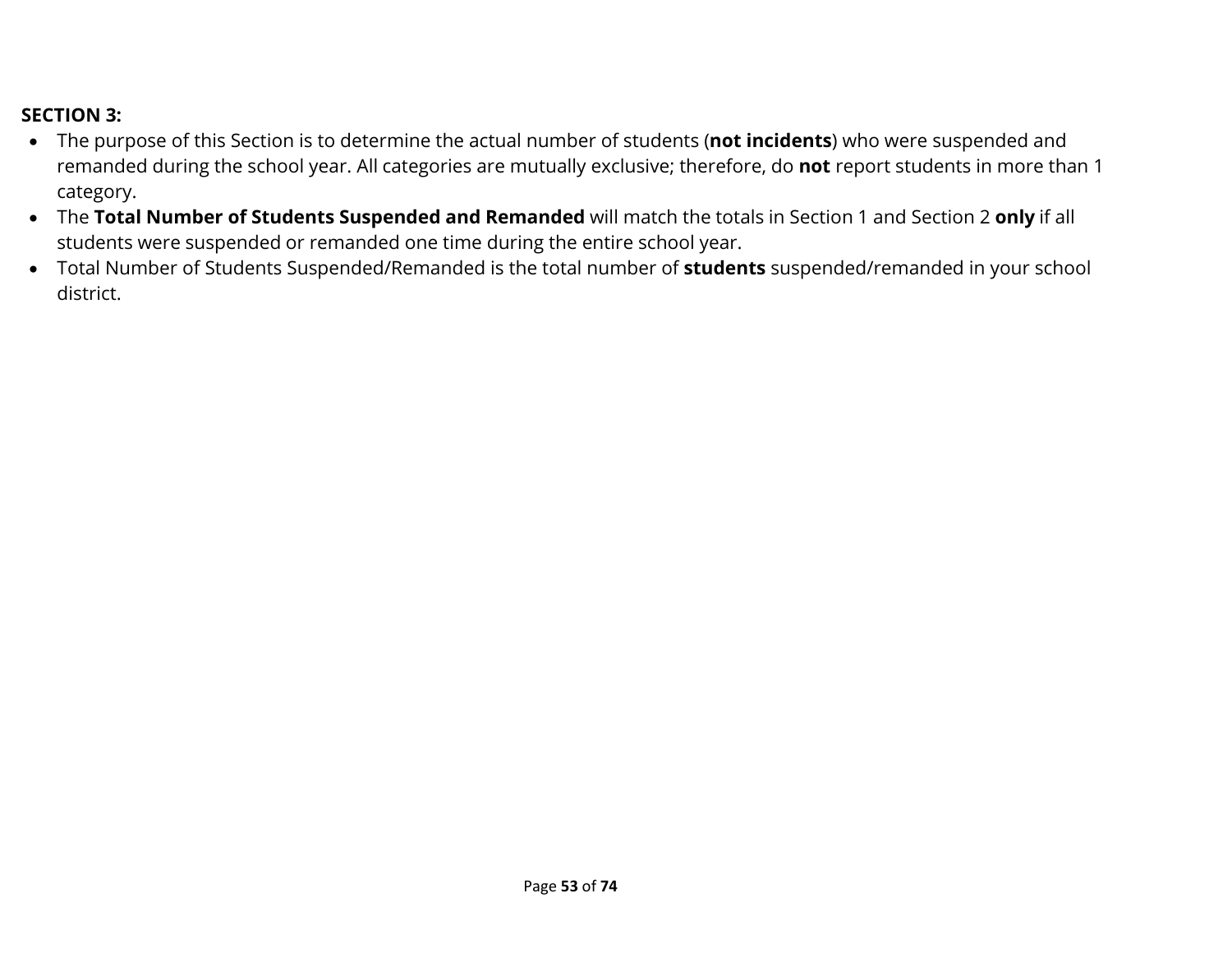| <b>School Year</b> |                       |
|--------------------|-----------------------|
| District:          | <b>District Name:</b> |
| School :           | <b>School Name:</b>   |

**Section 1:** 

Incidents of Suspensions By Grade

| By<br>Grade    | <b>WHITE</b><br><b>MALE</b> | <b>BLACK</b><br><b>MALE</b> | <b>HISPANIC</b><br><b>MALE</b> | <b>ASIAN</b><br><b>MALE</b> | <b>INDIAN</b><br><b>MALE</b> | <b>PACIFIC</b><br><b>ISLAND</b><br><b>MALE</b> | <b>WHITE</b><br><b>FEMALE</b> | <b>BLACK</b><br><b>FEMALE</b> | <b>HISPANIC</b><br><b>FEMALE</b> | <b>ASIAN</b><br><b>FEMALE</b> | <b>INDIAN</b><br><b>FEMALE</b> | <b>PACIFIC</b><br><b>ISLAND</b><br><b>FEMALE</b> | Total<br><b>Males</b> | Total<br>Females | Total<br>Male &<br>Female |
|----------------|-----------------------------|-----------------------------|--------------------------------|-----------------------------|------------------------------|------------------------------------------------|-------------------------------|-------------------------------|----------------------------------|-------------------------------|--------------------------------|--------------------------------------------------|-----------------------|------------------|---------------------------|
| K              |                             |                             |                                |                             |                              |                                                |                               |                               |                                  |                               |                                |                                                  |                       |                  |                           |
| $\overline{ }$ |                             |                             |                                |                             |                              |                                                |                               |                               |                                  |                               |                                |                                                  |                       |                  |                           |
| $\overline{2}$ |                             |                             |                                |                             |                              |                                                |                               |                               |                                  |                               |                                |                                                  |                       |                  |                           |
| 3              |                             |                             |                                |                             |                              |                                                |                               |                               |                                  |                               |                                |                                                  |                       |                  |                           |
| 4              |                             |                             |                                |                             |                              |                                                |                               |                               |                                  |                               |                                |                                                  |                       |                  |                           |
| 5              |                             |                             |                                |                             |                              |                                                |                               |                               |                                  |                               |                                |                                                  |                       |                  |                           |
| 6              |                             |                             |                                |                             |                              |                                                |                               |                               |                                  |                               |                                |                                                  |                       |                  |                           |
| 7              |                             |                             |                                |                             |                              |                                                |                               |                               |                                  |                               |                                |                                                  |                       |                  |                           |
| 8              |                             |                             |                                |                             |                              |                                                |                               |                               |                                  |                               |                                |                                                  |                       |                  |                           |
| 9              |                             |                             |                                |                             |                              |                                                |                               |                               |                                  |                               |                                |                                                  |                       |                  |                           |
| $10$           |                             |                             |                                |                             |                              |                                                |                               |                               |                                  |                               |                                |                                                  |                       |                  |                           |
| $11$           |                             |                             |                                |                             |                              |                                                |                               |                               |                                  |                               |                                |                                                  |                       |                  |                           |
| 12             |                             |                             |                                |                             |                              |                                                |                               |                               |                                  |                               |                                |                                                  |                       |                  |                           |
| ${\sf N}$      |                             |                             |                                |                             |                              |                                                |                               |                               |                                  |                               |                                |                                                  |                       |                  |                           |
| <b>TOTAL</b>   |                             |                             |                                |                             |                              |                                                |                               |                               |                                  |                               |                                |                                                  |                       |                  |                           |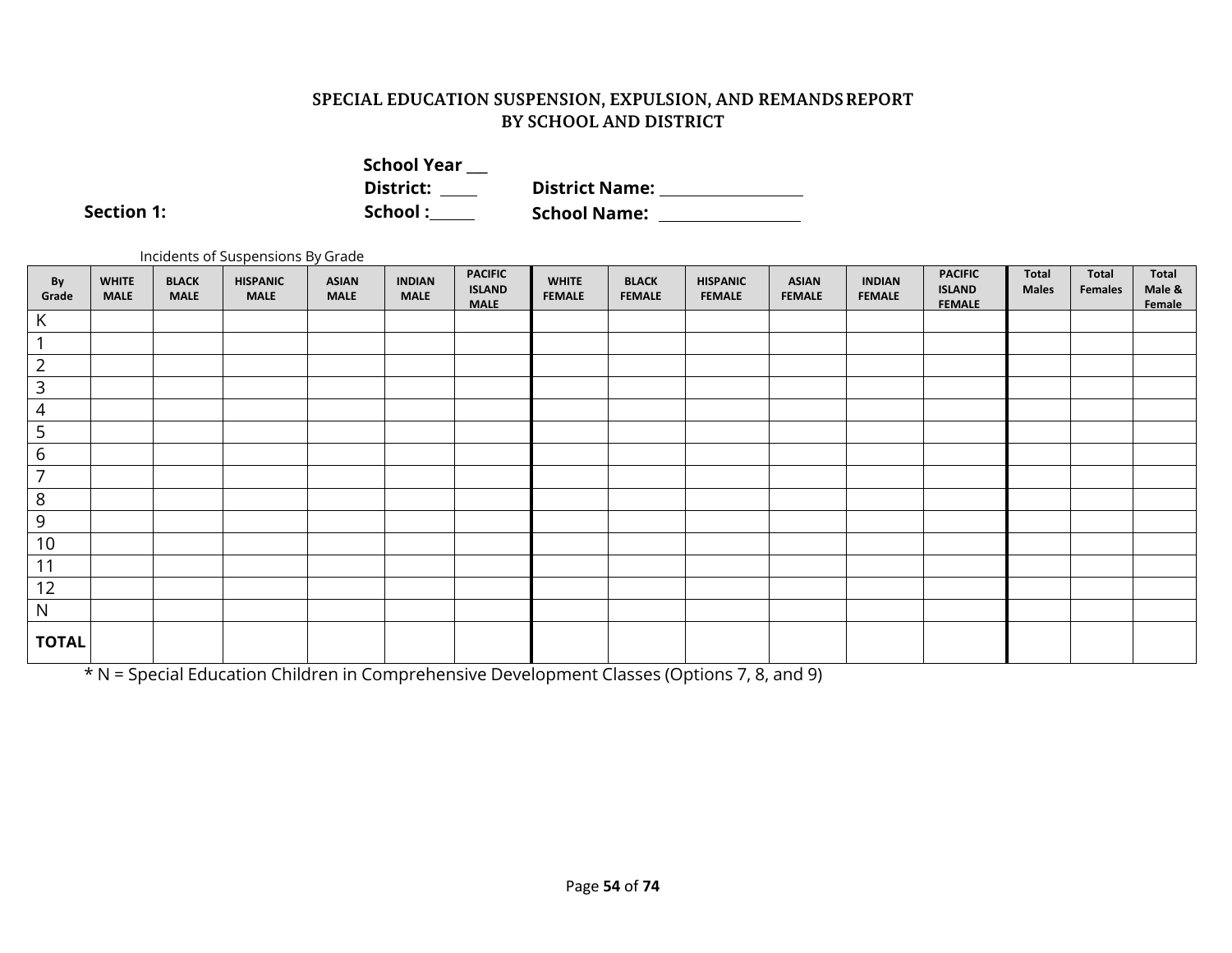**School Year \_\_\_\_ District: District Name: School Name:** 

**Section 1:** 

Incidents of Expulsions By Grade

| By<br>Grade                          | <b>WHITE</b><br><b>MALE</b> | <b>BLACK</b><br><b>MALE</b> | <b>HISPANIC</b><br><b>MALE</b> | <b>ASIAN</b><br><b>MALE</b> | <b>INDIAN</b><br><b>MALE</b> | <b>PACIFIC</b><br><b>ISLAND</b><br><b>MALE</b> | <b>WHITE</b><br><b>FEMALE</b> | <b>BLACK</b><br><b>FEMALE</b> | <b>HISPANIC</b><br><b>FEMALE</b> | <b>ASIAN</b><br><b>FEMALE</b> | <b>INDIAN</b><br><b>FEMALE</b> | <b>PACIFIC</b><br><b>ISLAND</b><br><b>FEMALE</b> | Total<br><b>Males</b> | Total<br><b>Females</b> | Total<br>Male &<br>Female |
|--------------------------------------|-----------------------------|-----------------------------|--------------------------------|-----------------------------|------------------------------|------------------------------------------------|-------------------------------|-------------------------------|----------------------------------|-------------------------------|--------------------------------|--------------------------------------------------|-----------------------|-------------------------|---------------------------|
| $\mathsf{K}$                         |                             |                             |                                |                             |                              |                                                |                               |                               |                                  |                               |                                |                                                  |                       |                         |                           |
| $\mathbf{1}$                         |                             |                             |                                |                             |                              |                                                |                               |                               |                                  |                               |                                |                                                  |                       |                         |                           |
| $\overline{2}$                       |                             |                             |                                |                             |                              |                                                |                               |                               |                                  |                               |                                |                                                  |                       |                         |                           |
| $\overline{\mathbf{3}}$              |                             |                             |                                |                             |                              |                                                |                               |                               |                                  |                               |                                |                                                  |                       |                         |                           |
| $\overline{4}$                       |                             |                             |                                |                             |                              |                                                |                               |                               |                                  |                               |                                |                                                  |                       |                         |                           |
| $\overline{\overline{\overline{5}}}$ |                             |                             |                                |                             |                              |                                                |                               |                               |                                  |                               |                                |                                                  |                       |                         |                           |
| $\overline{6}$                       |                             |                             |                                |                             |                              |                                                |                               |                               |                                  |                               |                                |                                                  |                       |                         |                           |
| $\overline{7}$                       |                             |                             |                                |                             |                              |                                                |                               |                               |                                  |                               |                                |                                                  |                       |                         |                           |
| $\overline{8}$                       |                             |                             |                                |                             |                              |                                                |                               |                               |                                  |                               |                                |                                                  |                       |                         |                           |
| $\overline{9}$                       |                             |                             |                                |                             |                              |                                                |                               |                               |                                  |                               |                                |                                                  |                       |                         |                           |
| 10                                   |                             |                             |                                |                             |                              |                                                |                               |                               |                                  |                               |                                |                                                  |                       |                         |                           |
| 11                                   |                             |                             |                                |                             |                              |                                                |                               |                               |                                  |                               |                                |                                                  |                       |                         |                           |
| 12                                   |                             |                             |                                |                             |                              |                                                |                               |                               |                                  |                               |                                |                                                  |                       |                         |                           |
| ${\sf N}$                            |                             |                             |                                |                             |                              |                                                |                               |                               |                                  |                               |                                |                                                  |                       |                         |                           |
| <b>TOTAL</b>                         |                             |                             |                                |                             |                              |                                                |                               |                               |                                  |                               |                                |                                                  |                       |                         |                           |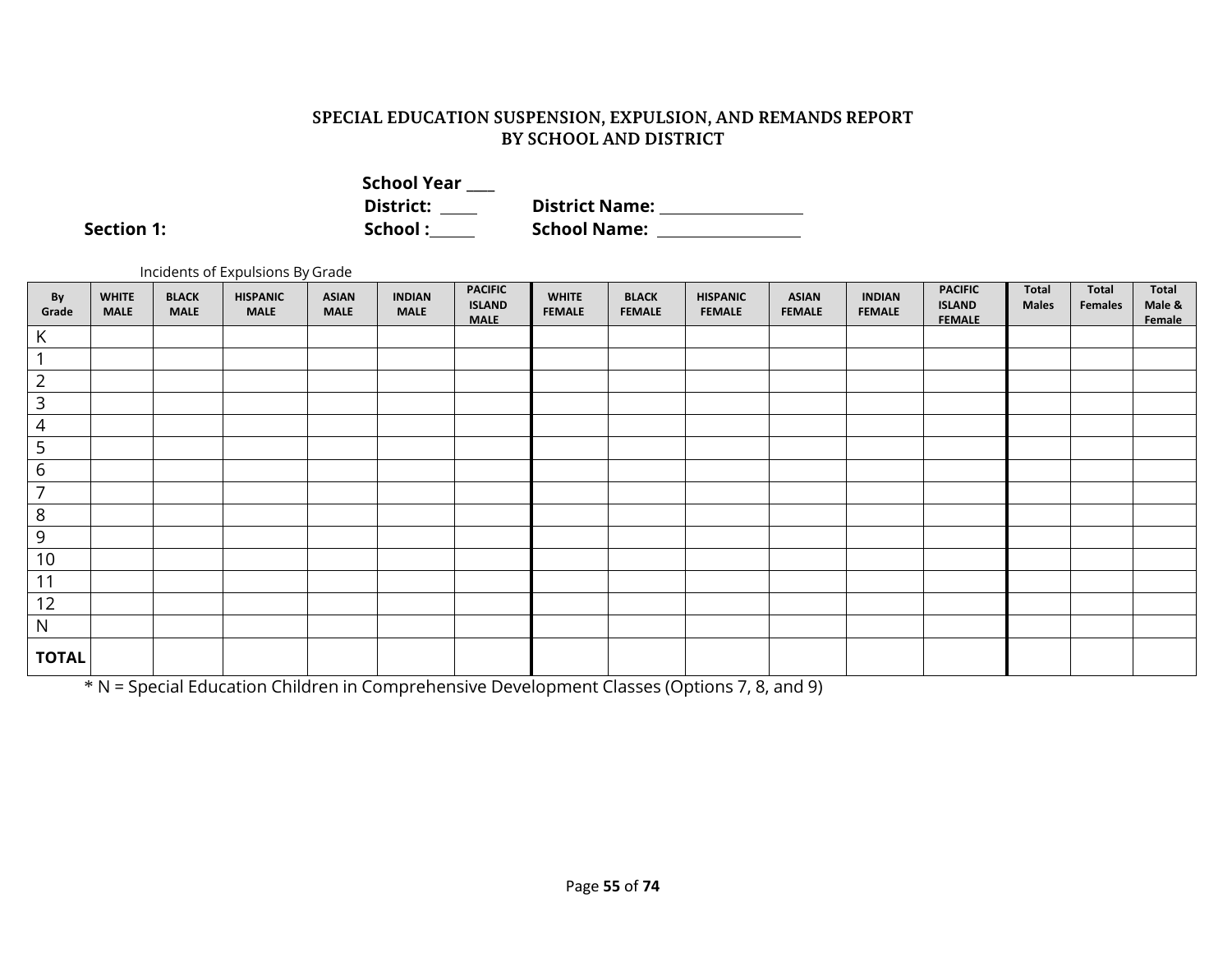| <b>School Year</b> |                       |  |
|--------------------|-----------------------|--|
| District:          | <b>District Name:</b> |  |
| School :           | <b>School Name:</b>   |  |

**Section 1:** 

|                 | Incidents of Remands By Grade |                             |                                |                             |                              |                                                |                               |                               |                                  |                               |                                |                                                  |               |                 |                           |
|-----------------|-------------------------------|-----------------------------|--------------------------------|-----------------------------|------------------------------|------------------------------------------------|-------------------------------|-------------------------------|----------------------------------|-------------------------------|--------------------------------|--------------------------------------------------|---------------|-----------------|---------------------------|
| By<br>Grade     | <b>WHITE</b><br><b>MALE</b>   | <b>BLACK</b><br><b>MALE</b> | <b>HISPANIC</b><br><b>MALE</b> | <b>ASIAN</b><br><b>MALE</b> | <b>INDIAN</b><br><b>MALE</b> | <b>PACIFIC</b><br><b>ISLAND</b><br><b>MALE</b> | <b>WHITE</b><br><b>FEMALE</b> | <b>BLACK</b><br><b>FEMALE</b> | <b>HISPANIC</b><br><b>FEMALE</b> | <b>ASIAN</b><br><b>FEMALE</b> | <b>INDIAN</b><br><b>FEMALE</b> | <b>PACIFIC</b><br><b>ISLAND</b><br><b>FEMALE</b> | Total<br>Male | Total<br>Female | Total<br>Male &<br>Female |
| K               |                               |                             |                                |                             |                              |                                                |                               |                               |                                  |                               |                                |                                                  |               |                 |                           |
| 1               |                               |                             |                                |                             |                              |                                                |                               |                               |                                  |                               |                                |                                                  |               |                 |                           |
| $\frac{2}{3}$   |                               |                             |                                |                             |                              |                                                |                               |                               |                                  |                               |                                |                                                  |               |                 |                           |
|                 |                               |                             |                                |                             |                              |                                                |                               |                               |                                  |                               |                                |                                                  |               |                 |                           |
| 4               |                               |                             |                                |                             |                              |                                                |                               |                               |                                  |                               |                                |                                                  |               |                 |                           |
| $rac{5}{6}$     |                               |                             |                                |                             |                              |                                                |                               |                               |                                  |                               |                                |                                                  |               |                 |                           |
|                 |                               |                             |                                |                             |                              |                                                |                               |                               |                                  |                               |                                |                                                  |               |                 |                           |
| $\overline{7}$  |                               |                             |                                |                             |                              |                                                |                               |                               |                                  |                               |                                |                                                  |               |                 |                           |
| $\overline{8}$  |                               |                             |                                |                             |                              |                                                |                               |                               |                                  |                               |                                |                                                  |               |                 |                           |
| 9               |                               |                             |                                |                             |                              |                                                |                               |                               |                                  |                               |                                |                                                  |               |                 |                           |
| 10              |                               |                             |                                |                             |                              |                                                |                               |                               |                                  |                               |                                |                                                  |               |                 |                           |
| $\overline{11}$ |                               |                             |                                |                             |                              |                                                |                               |                               |                                  |                               |                                |                                                  |               |                 |                           |
| 12              |                               |                             |                                |                             |                              |                                                |                               |                               |                                  |                               |                                |                                                  |               |                 |                           |
| N               |                               |                             |                                |                             |                              |                                                |                               |                               |                                  |                               |                                |                                                  |               |                 |                           |
| <b>TOTAL</b>    |                               |                             |                                |                             |                              |                                                |                               |                               |                                  |                               |                                |                                                  |               |                 |                           |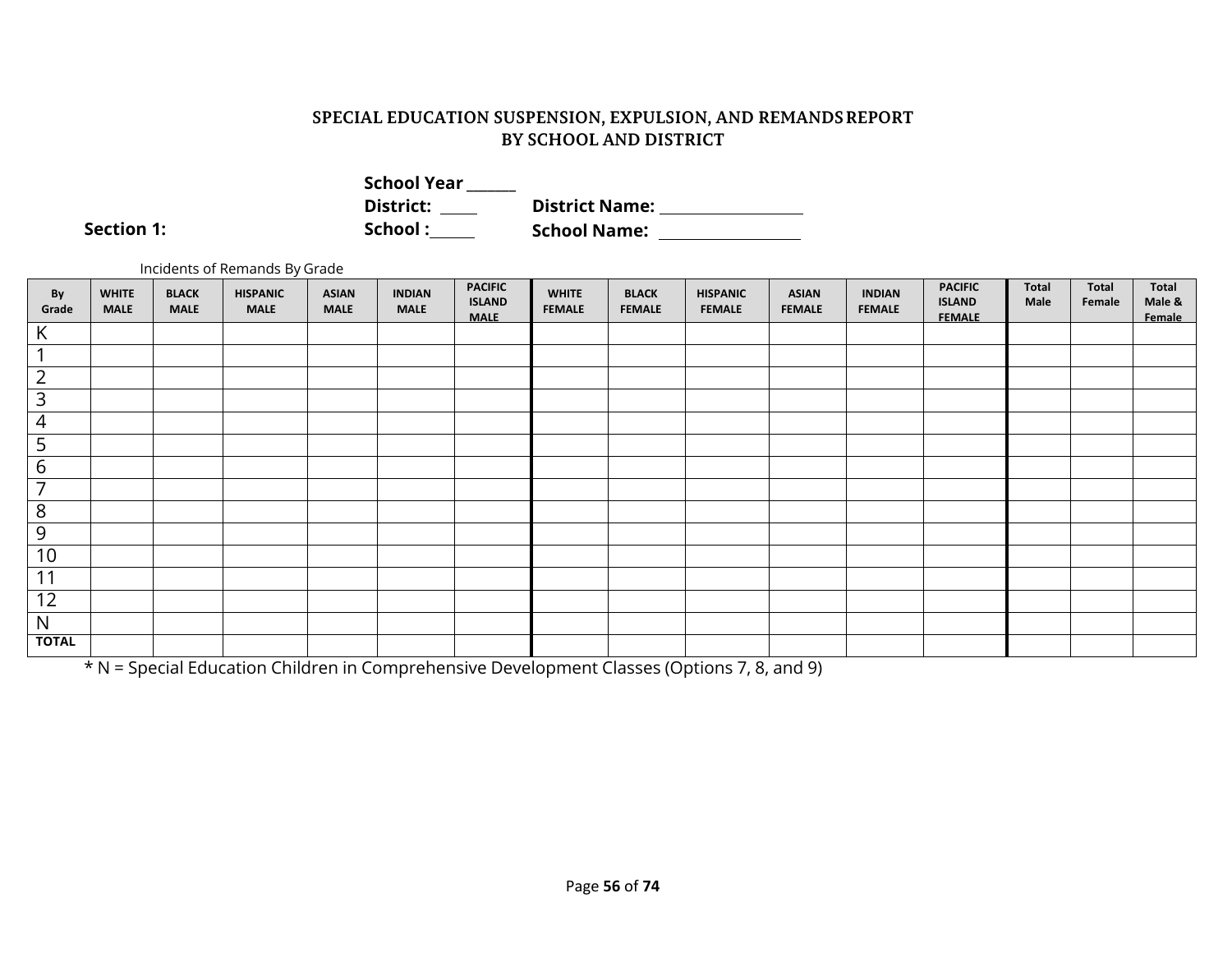| <b>School Year</b> |                       |
|--------------------|-----------------------|
| District:          | <b>District Name:</b> |
| School:            | <b>School Name:</b>   |

**Section 2:** 

Incidents of Suspensions By Cause

| <b>By Cause</b>       | <b>WHITE</b><br><b>MALE</b> | <b>BLACK</b><br><b>MALE</b> | <b>HISPANIC</b><br><b>MALE</b> | <b>ASIAN</b><br><b>MALE</b> | <b>INDIAN</b><br><b>MALE</b> | <b>PACIFIC</b><br><b>ISLAND</b><br><b>MALE</b> | <b>WHITE</b><br><b>FEMALE</b> | <b>BLACK</b><br><b>FEMALE</b> | <b>HISPANIC</b><br><b>FEMALE</b> | <b>ASIAN</b><br><b>FEMALE</b> | <b>INDIAN</b><br><b>FEMALE</b> | <b>PACIFIC</b><br><b>ISLAND</b><br><b>FEMALE</b> | <b>Total</b><br><b>Males</b> | Total<br>Females | <b>TOTAL</b> |
|-----------------------|-----------------------------|-----------------------------|--------------------------------|-----------------------------|------------------------------|------------------------------------------------|-------------------------------|-------------------------------|----------------------------------|-------------------------------|--------------------------------|--------------------------------------------------|------------------------------|------------------|--------------|
| (01) Attendance       |                             |                             |                                |                             |                              |                                                |                               |                               |                                  |                               |                                |                                                  |                              |                  |              |
| (02) Immoral          |                             |                             |                                |                             |                              |                                                |                               |                               |                                  |                               |                                |                                                  |                              |                  |              |
| (03) Violence         |                             |                             |                                |                             |                              |                                                |                               |                               |                                  |                               |                                |                                                  |                              |                  |              |
| (04) Fighting         |                             |                             |                                |                             |                              |                                                |                               |                               |                                  |                               |                                |                                                  |                              |                  |              |
| (05) Damage           |                             |                             |                                |                             |                              |                                                |                               |                               |                                  |                               |                                |                                                  |                              |                  |              |
| (06) Drinking         |                             |                             |                                |                             |                              |                                                |                               |                               |                                  |                               |                                |                                                  |                              |                  |              |
| (07) Drugs            |                             |                             |                                |                             |                              |                                                |                               |                               |                                  |                               |                                |                                                  |                              |                  |              |
| (08) Theft            |                             |                             |                                |                             |                              |                                                |                               |                               |                                  |                               |                                |                                                  |                              |                  |              |
| (09) Tobacco          |                             |                             |                                |                             |                              |                                                |                               |                               |                                  |                               |                                |                                                  |                              |                  |              |
| (10) Firearms         |                             |                             |                                |                             |                              |                                                |                               |                               |                                  |                               |                                |                                                  |                              |                  |              |
| (11) Weapons          |                             |                             |                                |                             |                              |                                                |                               |                               |                                  |                               |                                |                                                  |                              |                  |              |
| (12)<br>Immunizations |                             |                             |                                |                             |                              |                                                |                               |                               |                                  |                               |                                |                                                  |                              |                  |              |
| (13-15) Other         |                             |                             |                                |                             |                              |                                                |                               |                               |                                  |                               |                                |                                                  |                              |                  |              |
| (16) Battery          |                             |                             |                                |                             |                              |                                                |                               |                               |                                  |                               |                                |                                                  |                              |                  |              |
| <b>TOTAL</b>          |                             |                             |                                |                             |                              |                                                |                               |                               |                                  |                               |                                |                                                  |                              |                  |              |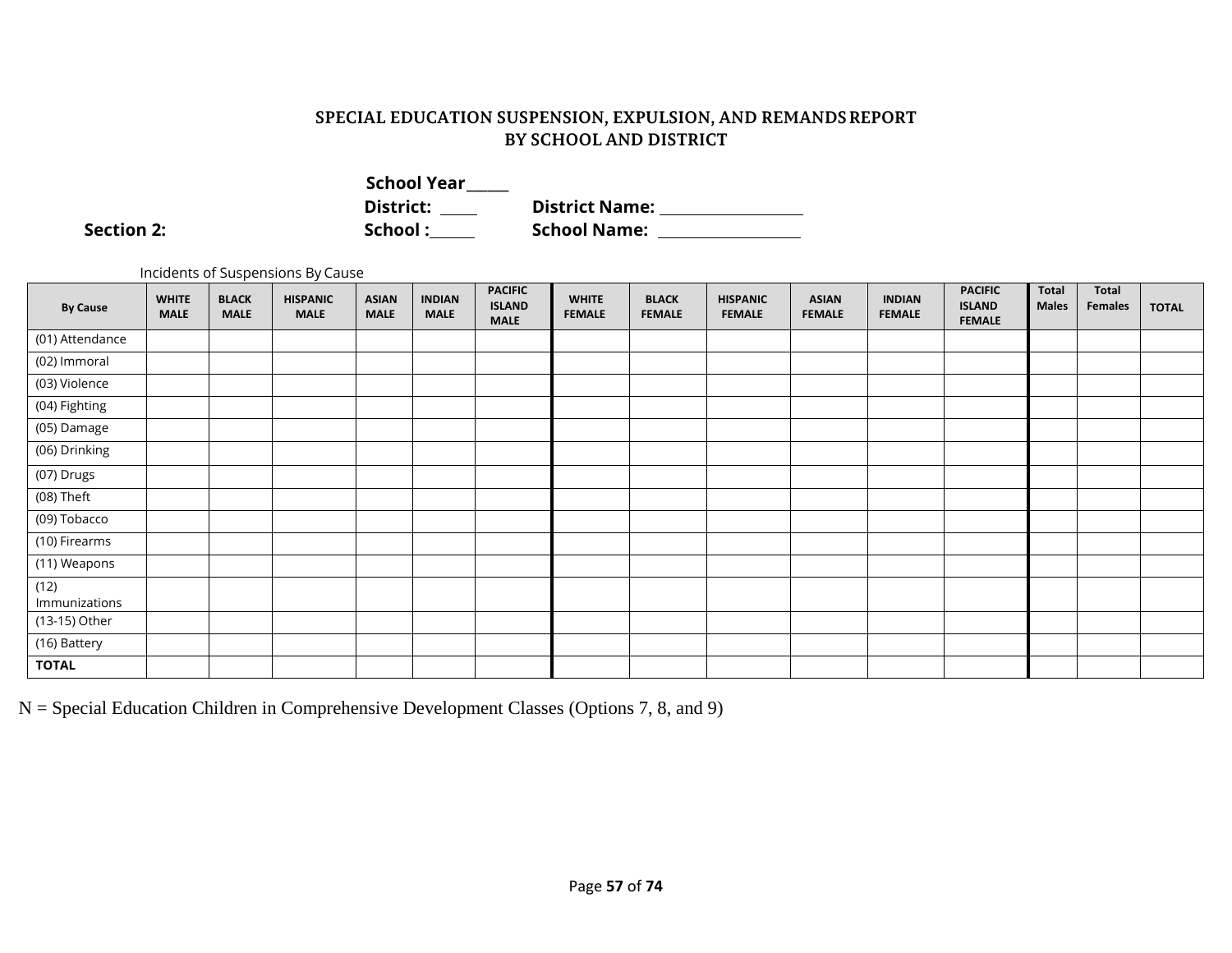| <b>School Year</b> |                       |
|--------------------|-----------------------|
| District:          | <b>District Name:</b> |
| School :           | School Name: __       |

Section 2: Solution 2: Solution 2: Solution 2: Solution 2: Solution 2: Solution 2: Solution 2: Solution 2: Solution 2: Solution 2: Solution 2: Solution 2: Solution 2: Solution 2: Solution 2: Solution 2: Solution 2: Solutio

Incidents of Expulsions By Cause

| <b>By Cause</b>       | <b>WHITE</b><br><b>MALE</b> | <b>BLACK</b><br><b>MALE</b> | <b>HISPANIC</b><br><b>MALE</b> | <b>ASIAN</b><br><b>MALE</b> | <b>INDIAN</b><br><b>MALE</b> | <b>PACIFIC</b><br><b>ISLAND</b><br><b>MALE</b> | <b>WHITE</b><br><b>FEMALE</b> | <b>BLACK</b><br><b>FEMALE</b> | <b>HISPA</b><br><b>NIC</b><br><b>FEM</b> | <b>ASIAN</b><br><b>FEMALE</b> | <b>INDIAN</b><br><b>FEMALE</b> | <b>PACIFIC</b><br><b>ISLAND</b><br><b>FEMALE</b> | <b>Total</b><br><b>Males</b> | <b>Total</b><br>Females | <b>TOTAL</b> |
|-----------------------|-----------------------------|-----------------------------|--------------------------------|-----------------------------|------------------------------|------------------------------------------------|-------------------------------|-------------------------------|------------------------------------------|-------------------------------|--------------------------------|--------------------------------------------------|------------------------------|-------------------------|--------------|
| (01) Attendance       |                             |                             |                                |                             |                              |                                                |                               |                               |                                          |                               |                                |                                                  |                              |                         |              |
| (02) Immoral          |                             |                             |                                |                             |                              |                                                |                               |                               |                                          |                               |                                |                                                  |                              |                         |              |
| (03) Violence         |                             |                             |                                |                             |                              |                                                |                               |                               |                                          |                               |                                |                                                  |                              |                         |              |
| (04) Fighting         |                             |                             |                                |                             |                              |                                                |                               |                               |                                          |                               |                                |                                                  |                              |                         |              |
| (05) Damage           |                             |                             |                                |                             |                              |                                                |                               |                               |                                          |                               |                                |                                                  |                              |                         |              |
| (06) Drinking         |                             |                             |                                |                             |                              |                                                |                               |                               |                                          |                               |                                |                                                  |                              |                         |              |
| (07) Drugs            |                             |                             |                                |                             |                              |                                                |                               |                               |                                          |                               |                                |                                                  |                              |                         |              |
| (08) Theft            |                             |                             |                                |                             |                              |                                                |                               |                               |                                          |                               |                                |                                                  |                              |                         |              |
| (09) Tobacco          |                             |                             |                                |                             |                              |                                                |                               |                               |                                          |                               |                                |                                                  |                              |                         |              |
| (10) Firearms         |                             |                             |                                |                             |                              |                                                |                               |                               |                                          |                               |                                |                                                  |                              |                         |              |
| (11) Weapons          |                             |                             |                                |                             |                              |                                                |                               |                               |                                          |                               |                                |                                                  |                              |                         |              |
| (12)<br>Immunizations |                             |                             |                                |                             |                              |                                                |                               |                               |                                          |                               |                                |                                                  |                              |                         |              |
| (13-15) Other         |                             |                             |                                |                             |                              |                                                |                               |                               |                                          |                               |                                |                                                  |                              |                         |              |
| (16) Battery          |                             |                             |                                |                             |                              |                                                |                               |                               |                                          |                               |                                |                                                  |                              |                         |              |
| <b>TOTAL</b>          |                             |                             |                                |                             |                              |                                                |                               |                               |                                          |                               |                                |                                                  |                              |                         |              |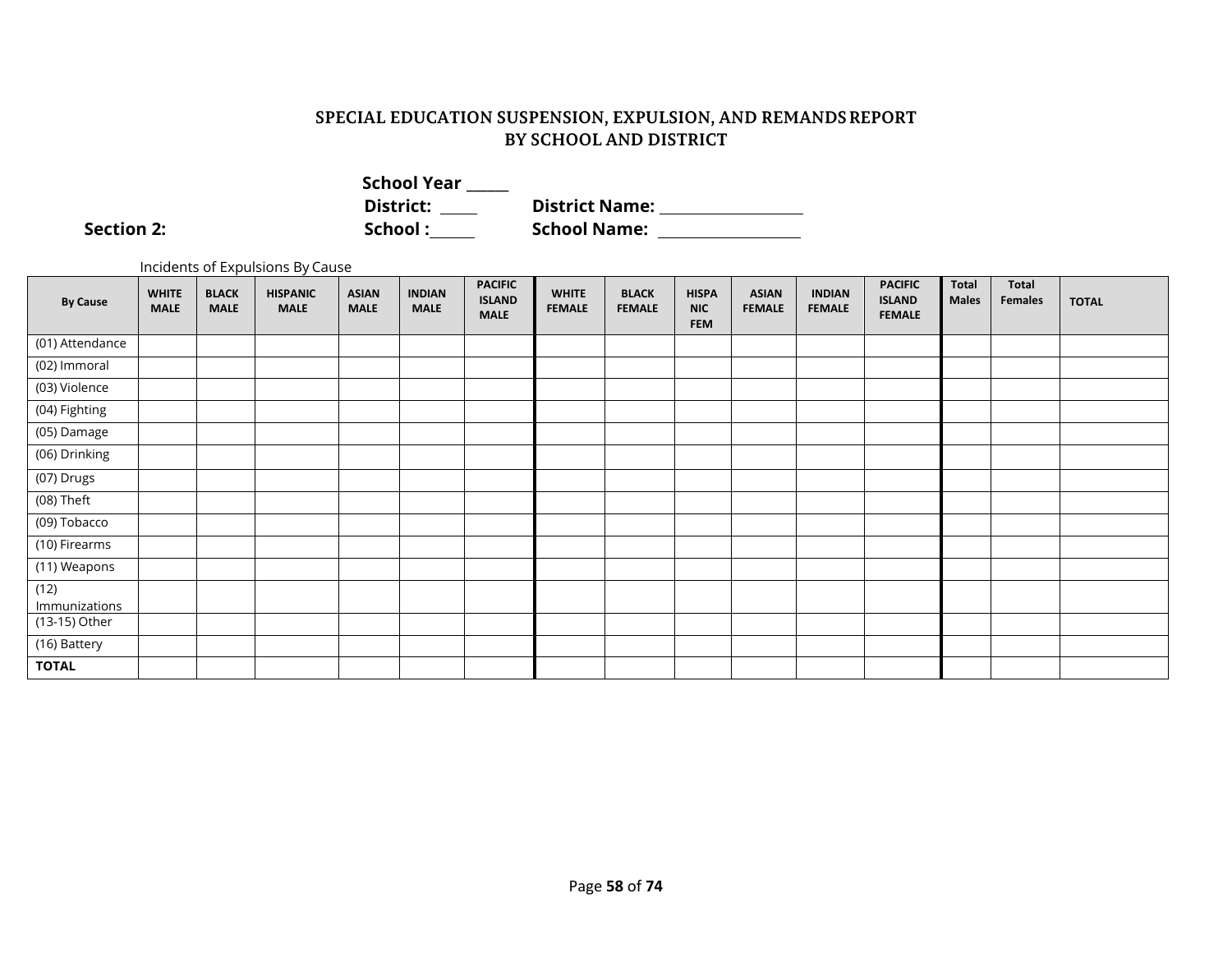| <b>School Year</b> |                       |
|--------------------|-----------------------|
| District:          | <b>District Name:</b> |
| School:            | <b>School Name:</b>   |

**Section 2:** 

Incidents of Remands By Cause

| <b>By Cause</b>       | <b>WHITE</b><br><b>MALE</b> | <b>BLACK</b><br><b>MALE</b> | <b>HISPANIC</b><br><b>MALE</b> | <b>ASIAN</b><br><b>MALE</b> | <b>INDIAN</b><br><b>MALE</b> | <b>PACIFIC</b><br><b>ISLAND</b><br><b>MALE</b> | <b>WHITE</b><br><b>FEMALE</b> | <b>BLACK</b><br><b>FEMALE</b> | <b>HISPANIC</b><br><b>FEMALE</b> | <b>ASIAN</b><br><b>FEMALE</b> | <b>INDIAN</b><br><b>FEMALE</b> | <b>PACIFIC</b><br><b>ISLAND</b><br><b>FEMALE</b> | Total<br><b>Males</b> | Total<br>Females | <b>TOTAL</b> |
|-----------------------|-----------------------------|-----------------------------|--------------------------------|-----------------------------|------------------------------|------------------------------------------------|-------------------------------|-------------------------------|----------------------------------|-------------------------------|--------------------------------|--------------------------------------------------|-----------------------|------------------|--------------|
| (01) Attendance       |                             |                             |                                |                             |                              |                                                |                               |                               |                                  |                               |                                |                                                  |                       |                  |              |
| (02) Immoral          |                             |                             |                                |                             |                              |                                                |                               |                               |                                  |                               |                                |                                                  |                       |                  |              |
| (03) Violence         |                             |                             |                                |                             |                              |                                                |                               |                               |                                  |                               |                                |                                                  |                       |                  |              |
| (04) Fighting         |                             |                             |                                |                             |                              |                                                |                               |                               |                                  |                               |                                |                                                  |                       |                  |              |
| (05) Damage           |                             |                             |                                |                             |                              |                                                |                               |                               |                                  |                               |                                |                                                  |                       |                  |              |
| (06) Drinking         |                             |                             |                                |                             |                              |                                                |                               |                               |                                  |                               |                                |                                                  |                       |                  |              |
| (07) Drugs            |                             |                             |                                |                             |                              |                                                |                               |                               |                                  |                               |                                |                                                  |                       |                  |              |
| (08) Theft            |                             |                             |                                |                             |                              |                                                |                               |                               |                                  |                               |                                |                                                  |                       |                  |              |
| (09) Tobacco          |                             |                             |                                |                             |                              |                                                |                               |                               |                                  |                               |                                |                                                  |                       |                  |              |
| (10) Firearms         |                             |                             |                                |                             |                              |                                                |                               |                               |                                  |                               |                                |                                                  |                       |                  |              |
| (11) Weapons          |                             |                             |                                |                             |                              |                                                |                               |                               |                                  |                               |                                |                                                  |                       |                  |              |
| (12)<br>Immunizations |                             |                             |                                |                             |                              |                                                |                               |                               |                                  |                               |                                |                                                  |                       |                  |              |
| (13-15) Other         |                             |                             |                                |                             |                              |                                                |                               |                               |                                  |                               |                                |                                                  |                       |                  |              |
| (16) Battery          |                             |                             |                                |                             |                              |                                                |                               |                               |                                  |                               |                                |                                                  |                       |                  |              |
| <b>TOTAL</b>          |                             |                             |                                |                             |                              |                                                |                               |                               |                                  |                               |                                |                                                  |                       |                  |              |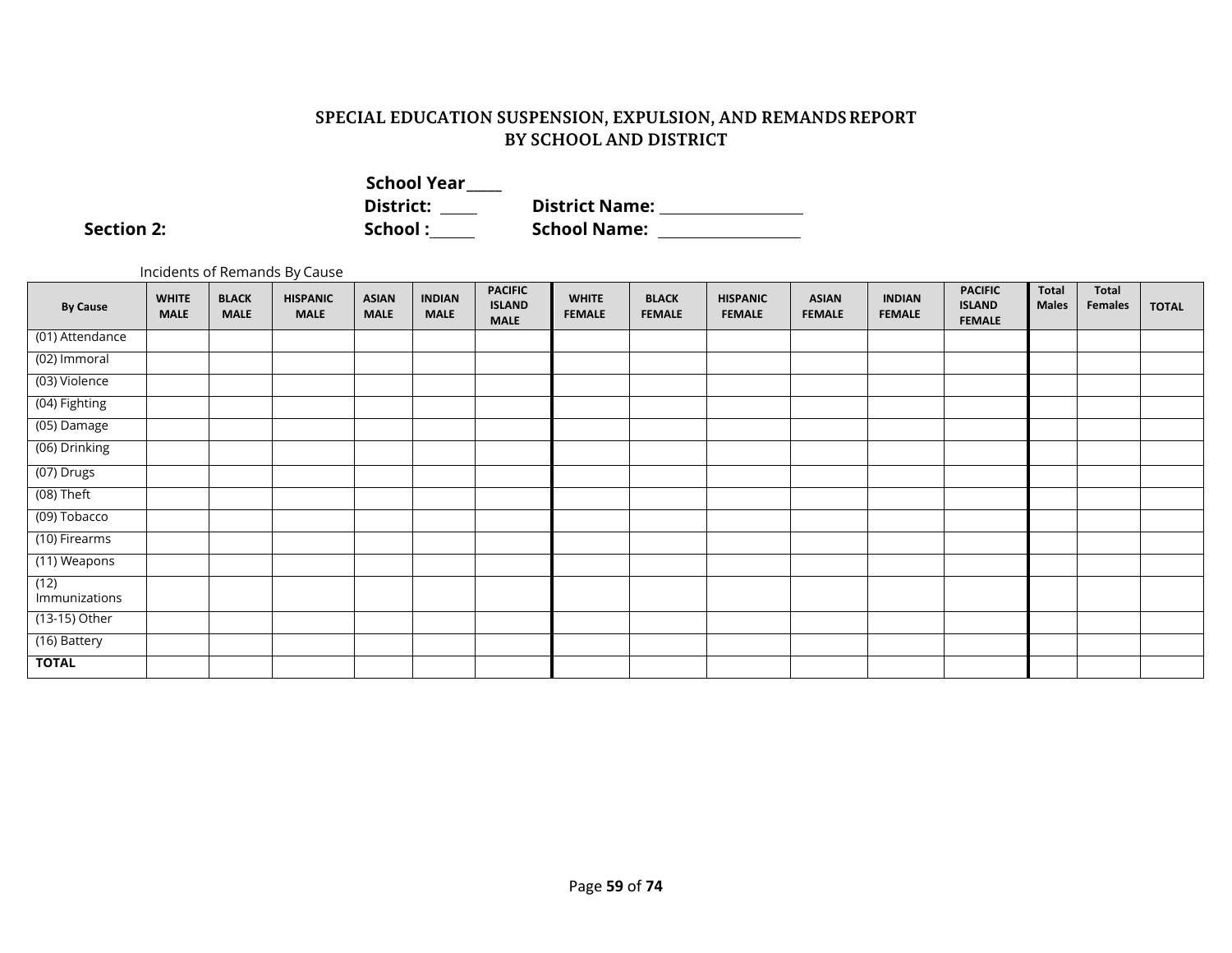|                   | <b>School Year</b> |                       |
|-------------------|--------------------|-----------------------|
|                   | District:          | <b>District Name:</b> |
| <b>Section 3:</b> | School:            | School Name:          |

#### **Number of Students Suspended By Race and Sex**

|                    | <b>WHITE</b><br><b>MALE</b> | <b>BLACK</b><br><b>MALE</b> | <b>HISPANIC</b><br><b>MALE</b> | <b>ASIAN</b><br><b>MALE</b> | <b>INDIAN</b><br><b>MALE</b> | <b>PACIFIC</b><br><b>ISLAND</b><br><b>MALE</b> | <b>WHITE</b><br><b>FEMALE</b> | <b>BLACK</b><br><b>FEMALE</b> | <b>HISPANIC</b><br><b>FEMALE</b> | <b>ASIAN</b><br><b>FEMALE</b> | <b>INDIAN</b><br><b>FEMALE</b> | <b>PACIFIC</b><br><b>ISLAND</b><br><b>FEMALE</b> | <b>Total</b><br><b>Males</b> | <b>Total</b><br><b>Females</b> | <b>Total</b><br>Males &<br><b>Females</b> |
|--------------------|-----------------------------|-----------------------------|--------------------------------|-----------------------------|------------------------------|------------------------------------------------|-------------------------------|-------------------------------|----------------------------------|-------------------------------|--------------------------------|--------------------------------------------------|------------------------------|--------------------------------|-------------------------------------------|
| <b>TOTAL</b>       |                             |                             |                                |                             |                              |                                                |                               |                               |                                  |                               |                                |                                                  |                              |                                |                                           |
| Time Only          |                             |                             |                                |                             |                              |                                                |                               |                               |                                  |                               |                                |                                                  |                              |                                |                                           |
| 2 Times Only       |                             |                             |                                |                             |                              |                                                |                               |                               |                                  |                               |                                |                                                  |                              |                                |                                           |
| 3 Times Only       |                             |                             |                                |                             |                              |                                                |                               |                               |                                  |                               |                                |                                                  |                              |                                |                                           |
| More Than<br>Three |                             |                             |                                |                             |                              |                                                |                               |                               |                                  |                               |                                |                                                  |                              |                                |                                           |

### **Number of Students Remanded By Race and Sex**

|                    | <b>WHITE</b><br><b>MALE</b> | <b>BLACK</b><br><b>MALE</b> | <b>HISPANIC</b><br><b>MALE</b> | <b>ASIAN</b><br><b>MALE</b> | <b>INDIAN</b><br><b>MALE</b> | <b>PACIFIC</b><br><b>ISLAND</b><br><b>MALE</b> | <b>WHITE</b><br><b>FEMALE</b> | <b>BLACK</b><br><b>FEMALE</b> | <b>HISPANIC</b><br><b>FEMALE</b> | <b>ASIAN</b><br><b>FEMALE</b> | <b>INDIAN</b><br><b>FEMALE</b> | <b>PACIFIC</b><br><b>ISLAND</b><br><b>FEMALE</b> | <b>Total</b><br><b>Males</b> | Total<br><b>Females</b> | Total<br>Males &<br><b>Females</b> |
|--------------------|-----------------------------|-----------------------------|--------------------------------|-----------------------------|------------------------------|------------------------------------------------|-------------------------------|-------------------------------|----------------------------------|-------------------------------|--------------------------------|--------------------------------------------------|------------------------------|-------------------------|------------------------------------|
| <b>TOTAL</b>       |                             |                             |                                |                             |                              |                                                |                               |                               |                                  |                               |                                |                                                  |                              |                         |                                    |
| Time Only          |                             |                             |                                |                             |                              |                                                |                               |                               |                                  |                               |                                |                                                  |                              |                         |                                    |
| 2 Times Only       |                             |                             |                                |                             |                              |                                                |                               |                               |                                  |                               |                                |                                                  |                              |                         |                                    |
| 3 Times Only       |                             |                             |                                |                             |                              |                                                |                               |                               |                                  |                               |                                |                                                  |                              |                         |                                    |
| More Than<br>Three |                             |                             |                                |                             |                              |                                                |                               |                               |                                  |                               |                                |                                                  |                              |                         |                                    |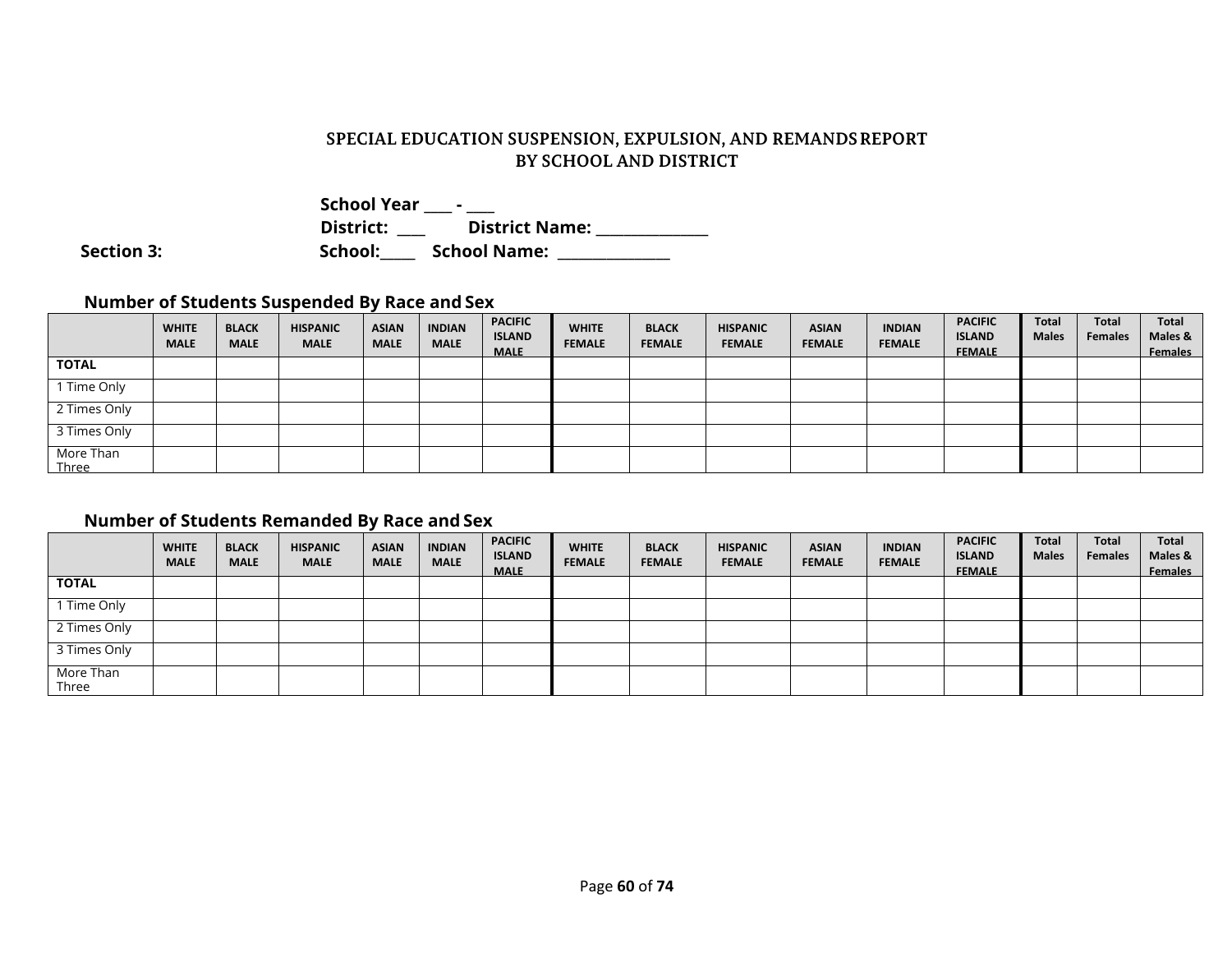## Do not report in-school suspensions.

**NOTE:** Incidents of suspensions do not necessarily equal days of suspension. If a student is given a 3-day suspension, it is counted as a single incident of suspension.

If a student is placed in an alternative school or program, he/she should be counted as **Remanded.**

# **Suspensions, Expulsions, and Remands by Grade, Race, and Sex and Category (K-12)**

## **SECTION 1:**

• Report the number of incidents of suspensions, expulsions, and remands for students by grade (K-12 and N), race, and sex. **'N'** is for special education children inComprehensive Development Classes Options 7, 8, and 9. **NOTE: The number of incidents is to be reported not the number of students. For example, a student with two incidents of suspension must be counted two times in this column.**

## **SECTION 2:**

- Report the number of incidents of suspensions, expulsions, and remands for students by cause, race, and sex. **NOTE: The number of incidents is to be reportednot the number of students. For example, a student with two incidents of suspension must be counted two times in this column.**
- When a student is suspended or remanded more than one time during the year, that student should be reported for each suspension or remands in the propercategory.

**NOTE:** For every race and sex category the number of incidents by cause must equal the number of incidents by race.

#### **Total Number of Students Suspended and Remanded, by Single/Multiple Suspensions and Remands SECTION 3:**

- The purpose of this Section is to determine the actual number of students (**not incidents**) who were suspended and remanded during the school year. All categoriesare mutually exclusive; therefore, do **not** report students in more than one category.
- The **Total Number of Students Suspended and Remanded** will match the totals in Section 1 and Section 2 **only** if all students were suspended or remanded one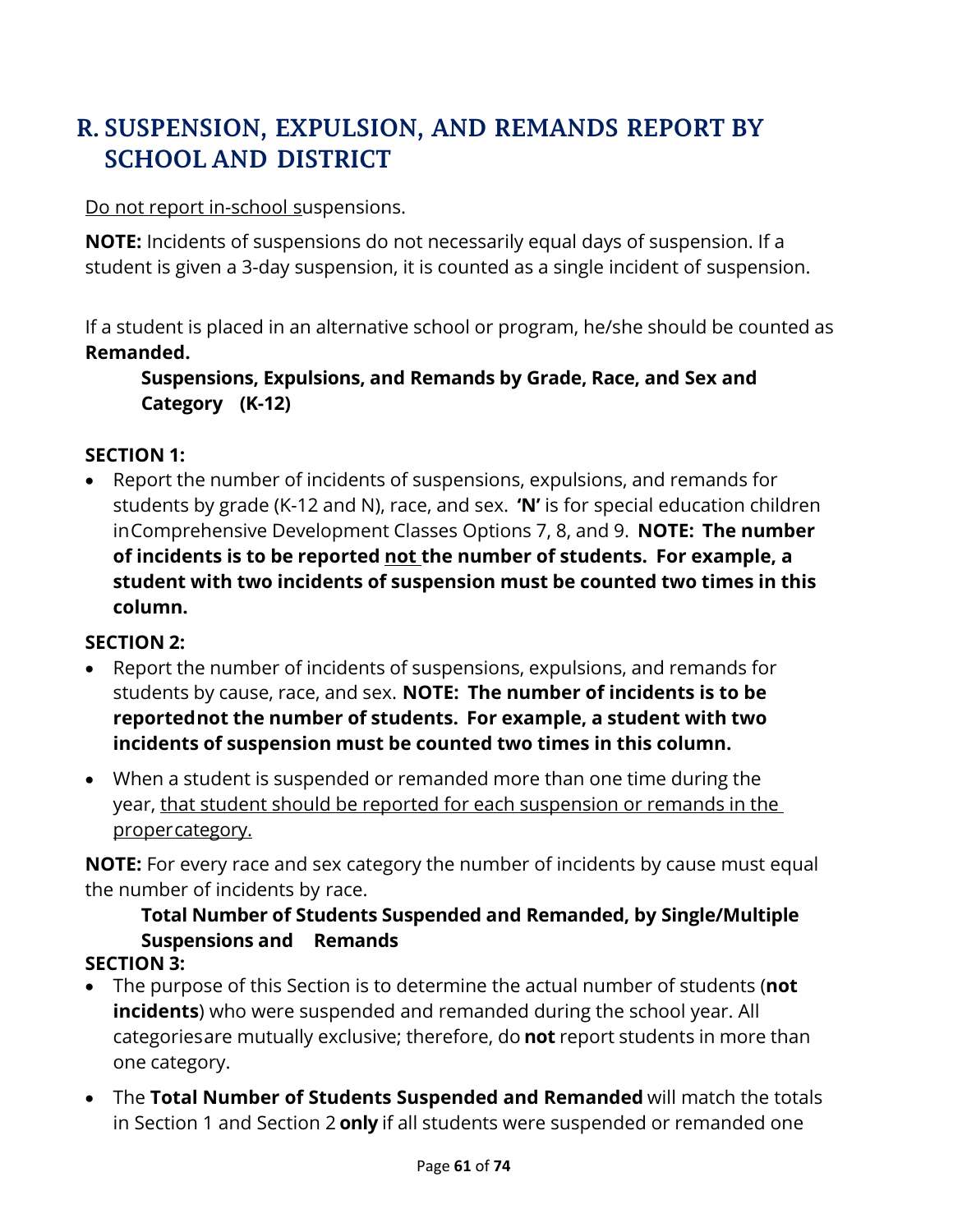time during the entire schoolyear.

• Total Number of Students Suspended/Remanded is the total number of **students** suspended/remanded in your school district.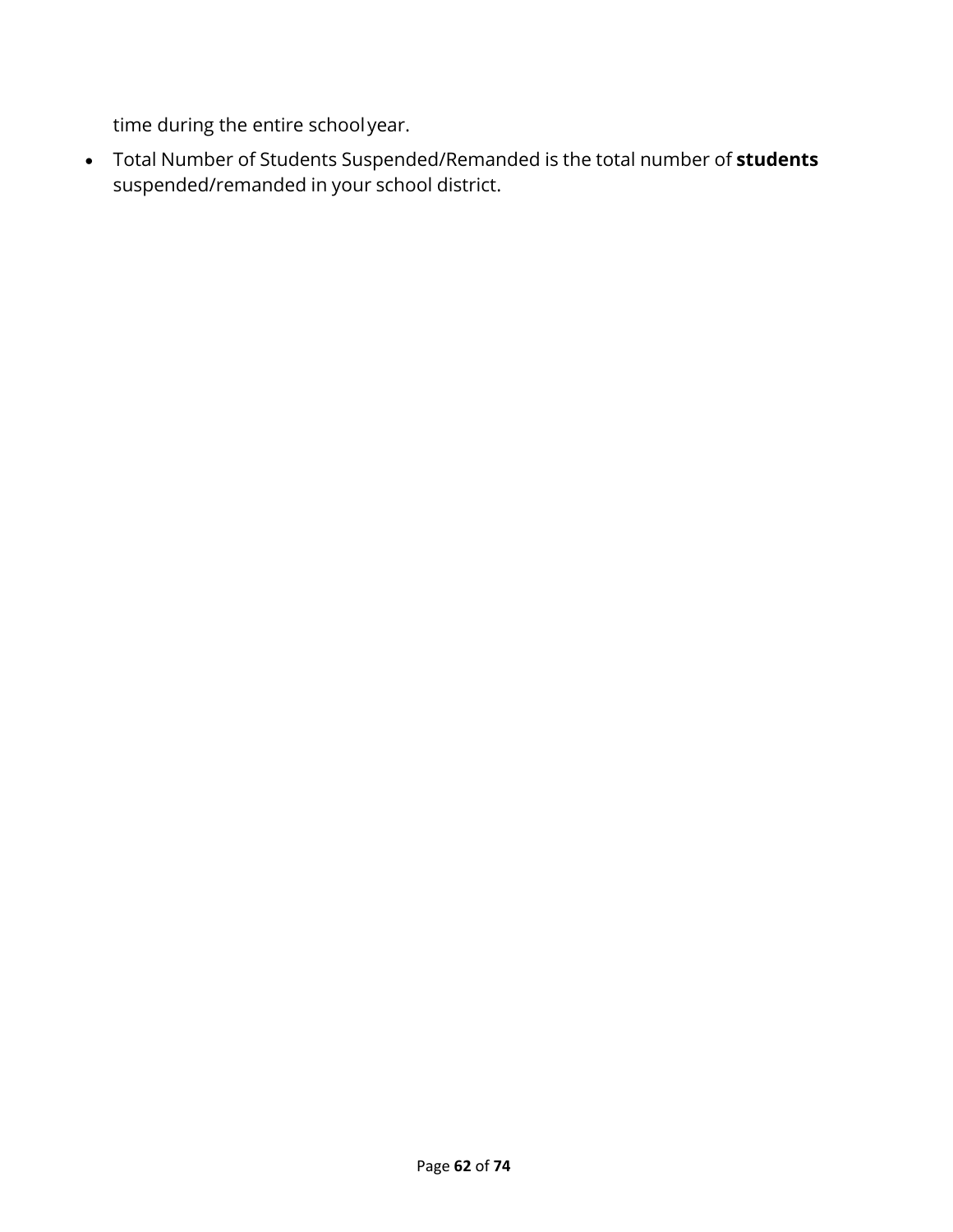| <b>School Year</b> |                       |
|--------------------|-----------------------|
| District:          | <b>District Name:</b> |
| School:            | <b>School Name:</b>   |

**Section 1:** 

Incidents of Suspensions By Grade

| By<br>Grade                    | <b>WHITE</b><br><b>MALE</b> | <b>BLACK</b><br><b>MALE</b> | <b>HISPANIC</b><br><b>MALE</b> | <b>ASIAN</b><br><b>MALE</b> | <b>INDIAN</b><br><b>MALE</b> | <b>PACIFIC</b><br><b>ISLAND</b><br><b>MALE</b> | <b>WHITE</b><br><b>FEMALE</b> | <b>BLACK</b><br><b>FEMALE</b> | <b>HISPANIC</b><br><b>FEMALE</b> | <b>ASIAN</b><br><b>FEMALE</b> | <b>INDIAN</b><br><b>FEMALE</b> | <b>PACIFIC</b><br><b>ISLAND</b><br><b>FEMALE</b> | <b>Total</b><br><b>Males</b> | <b>Total</b><br><b>Females</b> | Total<br>Male &<br>Female |
|--------------------------------|-----------------------------|-----------------------------|--------------------------------|-----------------------------|------------------------------|------------------------------------------------|-------------------------------|-------------------------------|----------------------------------|-------------------------------|--------------------------------|--------------------------------------------------|------------------------------|--------------------------------|---------------------------|
|                                |                             |                             |                                |                             |                              |                                                |                               |                               |                                  |                               |                                |                                                  |                              |                                |                           |
| $\overline{V}$<br>$\mathsf{N}$ |                             |                             |                                |                             |                              |                                                |                               |                               |                                  |                               |                                |                                                  |                              |                                |                           |
| $\overline{ }$                 |                             |                             |                                |                             |                              |                                                |                               |                               |                                  |                               |                                |                                                  |                              |                                |                           |
| $\overline{2}$                 |                             |                             |                                |                             |                              |                                                |                               |                               |                                  |                               |                                |                                                  |                              |                                |                           |
| $\mathsf 3$                    |                             |                             |                                |                             |                              |                                                |                               |                               |                                  |                               |                                |                                                  |                              |                                |                           |
| $\overline{4}$                 |                             |                             |                                |                             |                              |                                                |                               |                               |                                  |                               |                                |                                                  |                              |                                |                           |
| 5                              |                             |                             |                                |                             |                              |                                                |                               |                               |                                  |                               |                                |                                                  |                              |                                |                           |
| 6                              |                             |                             |                                |                             |                              |                                                |                               |                               |                                  |                               |                                |                                                  |                              |                                |                           |
| 7                              |                             |                             |                                |                             |                              |                                                |                               |                               |                                  |                               |                                |                                                  |                              |                                |                           |
| 8                              |                             |                             |                                |                             |                              |                                                |                               |                               |                                  |                               |                                |                                                  |                              |                                |                           |
| 9                              |                             |                             |                                |                             |                              |                                                |                               |                               |                                  |                               |                                |                                                  |                              |                                |                           |
| 10                             |                             |                             |                                |                             |                              |                                                |                               |                               |                                  |                               |                                |                                                  |                              |                                |                           |
| 11                             |                             |                             |                                |                             |                              |                                                |                               |                               |                                  |                               |                                |                                                  |                              |                                |                           |
| $1\overline{2}$                |                             |                             |                                |                             |                              |                                                |                               |                               |                                  |                               |                                |                                                  |                              |                                |                           |
| N                              |                             |                             |                                |                             |                              |                                                |                               |                               |                                  |                               |                                |                                                  |                              |                                |                           |
| <b>TOTAL</b>                   |                             |                             |                                |                             |                              |                                                |                               |                               |                                  |                               |                                |                                                  |                              |                                |                           |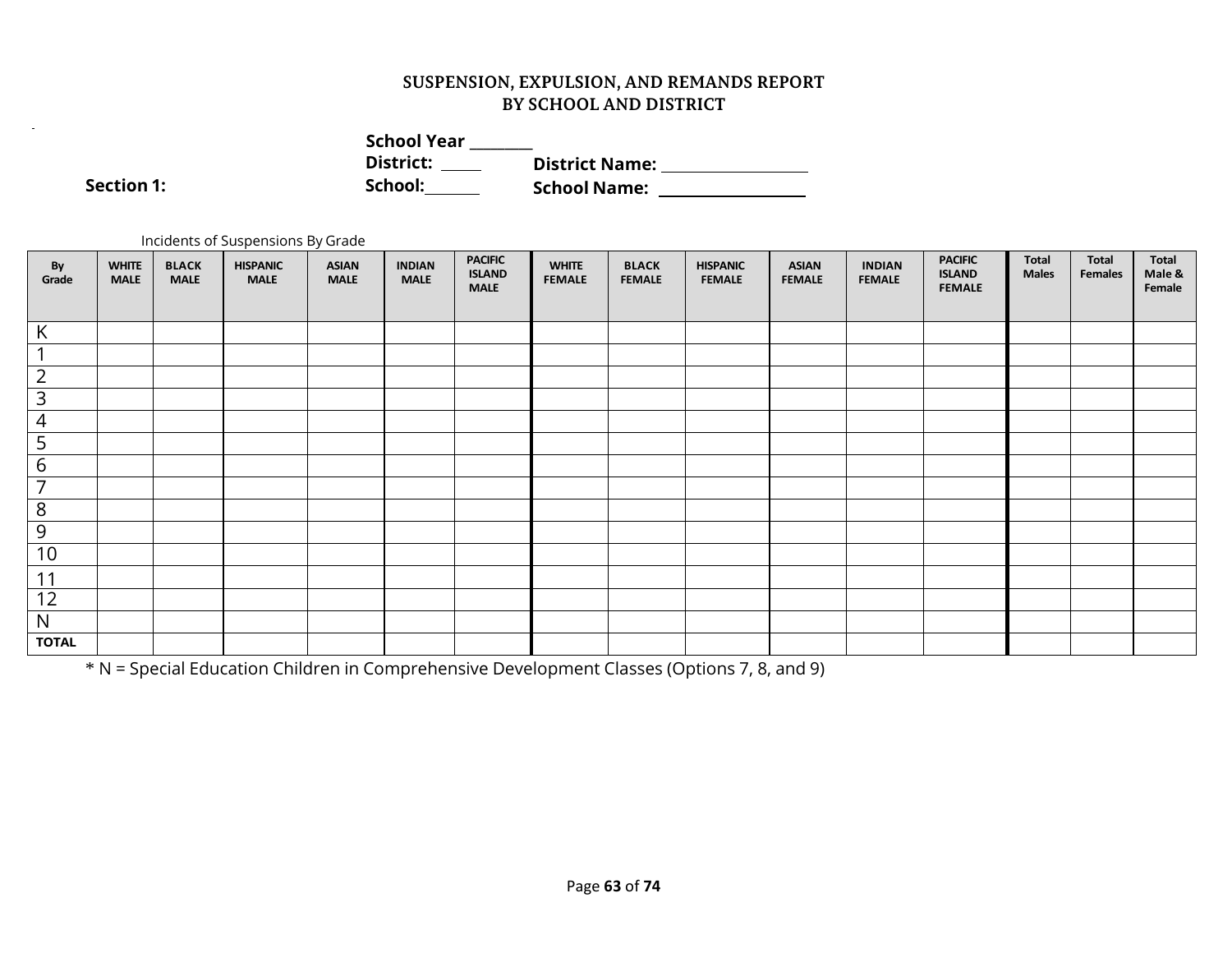| <b>School Year</b> |                       |
|--------------------|-----------------------|
| District:          | <b>District Name:</b> |
| School:            | <b>School Name:</b>   |

**Section 1:** 

Incidents of Expulsions By Grade

| By<br>Grade     | <b>WHITE</b><br><b>MALE</b> | <b>BLACK</b><br><b>MALE</b> | <b>HISPANIC</b><br><b>MALE</b> | <b>ASIAN</b><br><b>MALE</b> | <b>INDIAN</b><br><b>MALE</b> | <b>PACIFIC</b><br><b>ISLAND</b><br><b>MALE</b> | <b>WHITE</b><br><b>FEMALE</b> | <b>BLACK</b><br><b>FEMALE</b> | <b>HISPANIC</b><br><b>FEMALE</b> | <b>ASIAN</b><br><b>FEMALE</b> | <b>INDIAN</b><br><b>FEMALE</b> | <b>PACIFIC</b><br><b>ISLAND</b><br><b>FEMALE</b> | Total<br><b>Males</b> | Total<br>Females | Total<br>Male &<br>Female |
|-----------------|-----------------------------|-----------------------------|--------------------------------|-----------------------------|------------------------------|------------------------------------------------|-------------------------------|-------------------------------|----------------------------------|-------------------------------|--------------------------------|--------------------------------------------------|-----------------------|------------------|---------------------------|
|                 |                             |                             |                                |                             |                              |                                                |                               |                               |                                  |                               |                                |                                                  |                       |                  |                           |
| $\mathsf{K}$    |                             |                             |                                |                             |                              |                                                |                               |                               |                                  |                               |                                |                                                  |                       |                  |                           |
| $\mathbf{1}$    |                             |                             |                                |                             |                              |                                                |                               |                               |                                  |                               |                                |                                                  |                       |                  |                           |
| $\overline{2}$  |                             |                             |                                |                             |                              |                                                |                               |                               |                                  |                               |                                |                                                  |                       |                  |                           |
| $\overline{3}$  |                             |                             |                                |                             |                              |                                                |                               |                               |                                  |                               |                                |                                                  |                       |                  |                           |
| $\overline{4}$  |                             |                             |                                |                             |                              |                                                |                               |                               |                                  |                               |                                |                                                  |                       |                  |                           |
| $\frac{5}{6}$   |                             |                             |                                |                             |                              |                                                |                               |                               |                                  |                               |                                |                                                  |                       |                  |                           |
|                 |                             |                             |                                |                             |                              |                                                |                               |                               |                                  |                               |                                |                                                  |                       |                  |                           |
| $\overline{7}$  |                             |                             |                                |                             |                              |                                                |                               |                               |                                  |                               |                                |                                                  |                       |                  |                           |
| $\overline{8}$  |                             |                             |                                |                             |                              |                                                |                               |                               |                                  |                               |                                |                                                  |                       |                  |                           |
| $\overline{9}$  |                             |                             |                                |                             |                              |                                                |                               |                               |                                  |                               |                                |                                                  |                       |                  |                           |
| 10              |                             |                             |                                |                             |                              |                                                |                               |                               |                                  |                               |                                |                                                  |                       |                  |                           |
| 11              |                             |                             |                                |                             |                              |                                                |                               |                               |                                  |                               |                                |                                                  |                       |                  |                           |
| $\overline{12}$ |                             |                             |                                |                             |                              |                                                |                               |                               |                                  |                               |                                |                                                  |                       |                  |                           |
| N               |                             |                             |                                |                             |                              |                                                |                               |                               |                                  |                               |                                |                                                  |                       |                  |                           |
| <b>TOTAL</b>    |                             |                             |                                |                             |                              |                                                |                               |                               |                                  |                               |                                |                                                  |                       |                  |                           |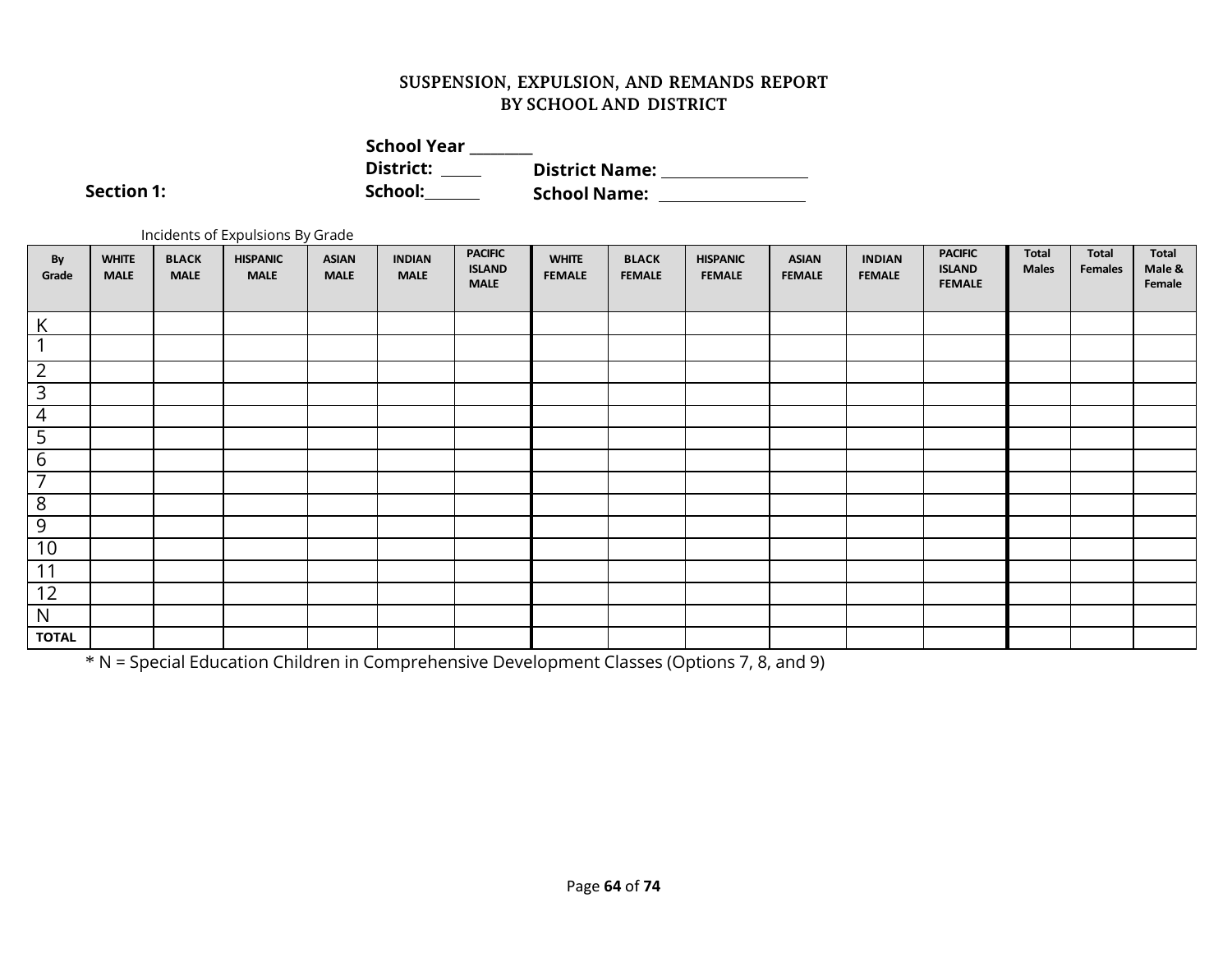| <b>School Year</b> |                       |  |
|--------------------|-----------------------|--|
| District:          | <b>District Name:</b> |  |
| School:            | <b>School Name:</b>   |  |

**Section 1:** Section 1:

Incidents of Remands By Grade

| By<br>Grade             | <b>WHITE</b><br><b>MALE</b> | <b>BLACK</b><br><b>MALE</b> | <b>HISPANIC</b><br><b>MALE</b> | <b>ASIAN</b><br><b>MALE</b> | <b>INDIAN</b><br><b>MALE</b> | <b>PACIFIC</b><br><b>ISLAND</b><br><b>MALE</b> | <b>WHITE</b><br><b>FEMALE</b> | <b>BLACK</b><br><b>FEMALE</b> | <b>HISPANIC</b><br><b>FEMALE</b> | <b>ASIAN</b><br><b>FEMALE</b> | <b>INDIAN</b><br><b>FEMALE</b> | <b>PACIFIC</b><br><b>ISLAND</b><br><b>FEMALE</b> | <b>Total</b><br>Male | <b>Total</b><br>Female | Total<br>Male &<br>Female |
|-------------------------|-----------------------------|-----------------------------|--------------------------------|-----------------------------|------------------------------|------------------------------------------------|-------------------------------|-------------------------------|----------------------------------|-------------------------------|--------------------------------|--------------------------------------------------|----------------------|------------------------|---------------------------|
|                         |                             |                             |                                |                             |                              |                                                |                               |                               |                                  |                               |                                |                                                  |                      |                        |                           |
| K                       |                             |                             |                                |                             |                              |                                                |                               |                               |                                  |                               |                                |                                                  |                      |                        |                           |
| $\overline{ }$          |                             |                             |                                |                             |                              |                                                |                               |                               |                                  |                               |                                |                                                  |                      |                        |                           |
| $\overline{2}$          |                             |                             |                                |                             |                              |                                                |                               |                               |                                  |                               |                                |                                                  |                      |                        |                           |
| $\overline{\mathbf{3}}$ |                             |                             |                                |                             |                              |                                                |                               |                               |                                  |                               |                                |                                                  |                      |                        |                           |
| $\overline{4}$          |                             |                             |                                |                             |                              |                                                |                               |                               |                                  |                               |                                |                                                  |                      |                        |                           |
| 5                       |                             |                             |                                |                             |                              |                                                |                               |                               |                                  |                               |                                |                                                  |                      |                        |                           |
| $6\phantom{1}6$         |                             |                             |                                |                             |                              |                                                |                               |                               |                                  |                               |                                |                                                  |                      |                        |                           |
| $\overline{7}$          |                             |                             |                                |                             |                              |                                                |                               |                               |                                  |                               |                                |                                                  |                      |                        |                           |
| 8                       |                             |                             |                                |                             |                              |                                                |                               |                               |                                  |                               |                                |                                                  |                      |                        |                           |
| 9                       |                             |                             |                                |                             |                              |                                                |                               |                               |                                  |                               |                                |                                                  |                      |                        |                           |
| 10                      |                             |                             |                                |                             |                              |                                                |                               |                               |                                  |                               |                                |                                                  |                      |                        |                           |
| 11                      |                             |                             |                                |                             |                              |                                                |                               |                               |                                  |                               |                                |                                                  |                      |                        |                           |
| $\overline{12}$         |                             |                             |                                |                             |                              |                                                |                               |                               |                                  |                               |                                |                                                  |                      |                        |                           |
| N                       |                             |                             |                                |                             |                              |                                                |                               |                               |                                  |                               |                                |                                                  |                      |                        |                           |
| <b>TOTAL</b>            |                             |                             |                                |                             |                              |                                                |                               |                               |                                  |                               |                                |                                                  |                      |                        |                           |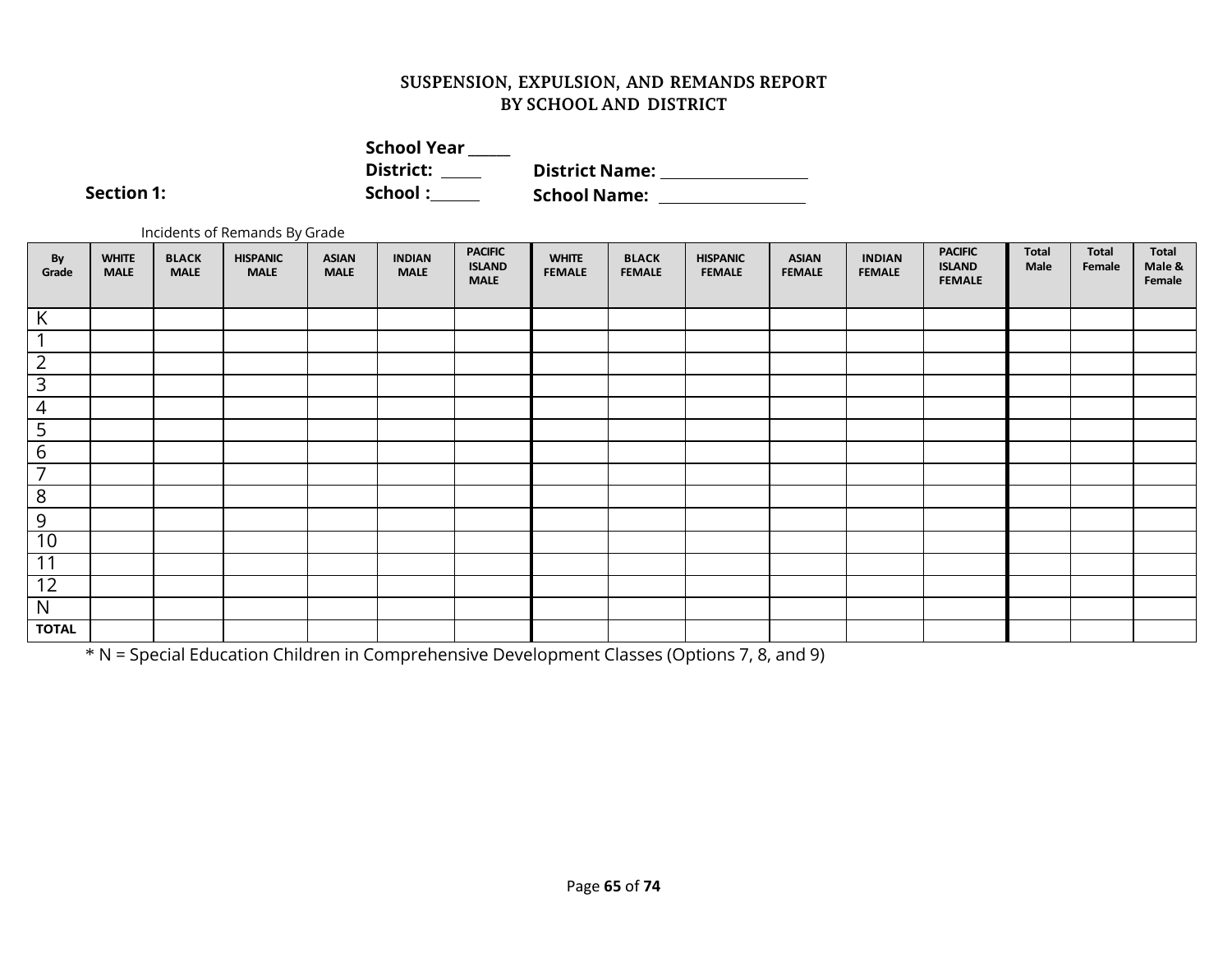| <b>School Year</b> |                       |
|--------------------|-----------------------|
| District:          | <b>District Name:</b> |
| School:            | <b>School Name:</b>   |

 $Section 2:$ 

Incidents of Suspensions By Cause

| <b>By Cause</b>       | <b>WHITE</b><br><b>MALE</b> | <b>BLACK</b><br><b>MALE</b> | <b>HISPANIC</b><br><b>MALE</b> | <b>ASIAN</b><br><b>MALE</b> | <b>INDIAN</b><br><b>MALE</b> | <b>PACIFIC</b><br><b>ISLAND</b><br><b>MALE</b> | <b>WHITE</b><br><b>FEMALE</b> | <b>BLACK</b><br><b>FEMALE</b> | <b>HISPANIC</b><br><b>FEMALE</b> | <b>ASIAN</b><br><b>FEMALE</b> | <b>INDIAN</b><br><b>FEMALE</b> | <b>PACIFIC</b><br><b>ISLAND</b><br><b>FEMALE</b> | <b>Total</b><br><b>Males</b> | <b>Total</b><br><b>Females</b> | <b>TOTAL</b> |
|-----------------------|-----------------------------|-----------------------------|--------------------------------|-----------------------------|------------------------------|------------------------------------------------|-------------------------------|-------------------------------|----------------------------------|-------------------------------|--------------------------------|--------------------------------------------------|------------------------------|--------------------------------|--------------|
| (01) Attendance       |                             |                             |                                |                             |                              |                                                |                               |                               |                                  |                               |                                |                                                  |                              |                                |              |
| (02) Immoral          |                             |                             |                                |                             |                              |                                                |                               |                               |                                  |                               |                                |                                                  |                              |                                |              |
| (03) Violence         |                             |                             |                                |                             |                              |                                                |                               |                               |                                  |                               |                                |                                                  |                              |                                |              |
| (04) Fighting         |                             |                             |                                |                             |                              |                                                |                               |                               |                                  |                               |                                |                                                  |                              |                                |              |
| (05) Damage           |                             |                             |                                |                             |                              |                                                |                               |                               |                                  |                               |                                |                                                  |                              |                                |              |
| (06) Drinking         |                             |                             |                                |                             |                              |                                                |                               |                               |                                  |                               |                                |                                                  |                              |                                |              |
| (07) Drugs            |                             |                             |                                |                             |                              |                                                |                               |                               |                                  |                               |                                |                                                  |                              |                                |              |
| (08) Theft            |                             |                             |                                |                             |                              |                                                |                               |                               |                                  |                               |                                |                                                  |                              |                                |              |
| (09) Tobacco          |                             |                             |                                |                             |                              |                                                |                               |                               |                                  |                               |                                |                                                  |                              |                                |              |
| (10) Firearms         |                             |                             |                                |                             |                              |                                                |                               |                               |                                  |                               |                                |                                                  |                              |                                |              |
| (11) Weapons          |                             |                             |                                |                             |                              |                                                |                               |                               |                                  |                               |                                |                                                  |                              |                                |              |
| (12)<br>Immunizations |                             |                             |                                |                             |                              |                                                |                               |                               |                                  |                               |                                |                                                  |                              |                                |              |
| (13-15) Other         |                             |                             |                                |                             |                              |                                                |                               |                               |                                  |                               |                                |                                                  |                              |                                |              |
| (16) Battery          |                             |                             |                                |                             |                              |                                                |                               |                               |                                  |                               |                                |                                                  |                              |                                |              |
| <b>TOTAL</b>          |                             |                             |                                |                             |                              |                                                |                               |                               |                                  |                               |                                |                                                  |                              |                                |              |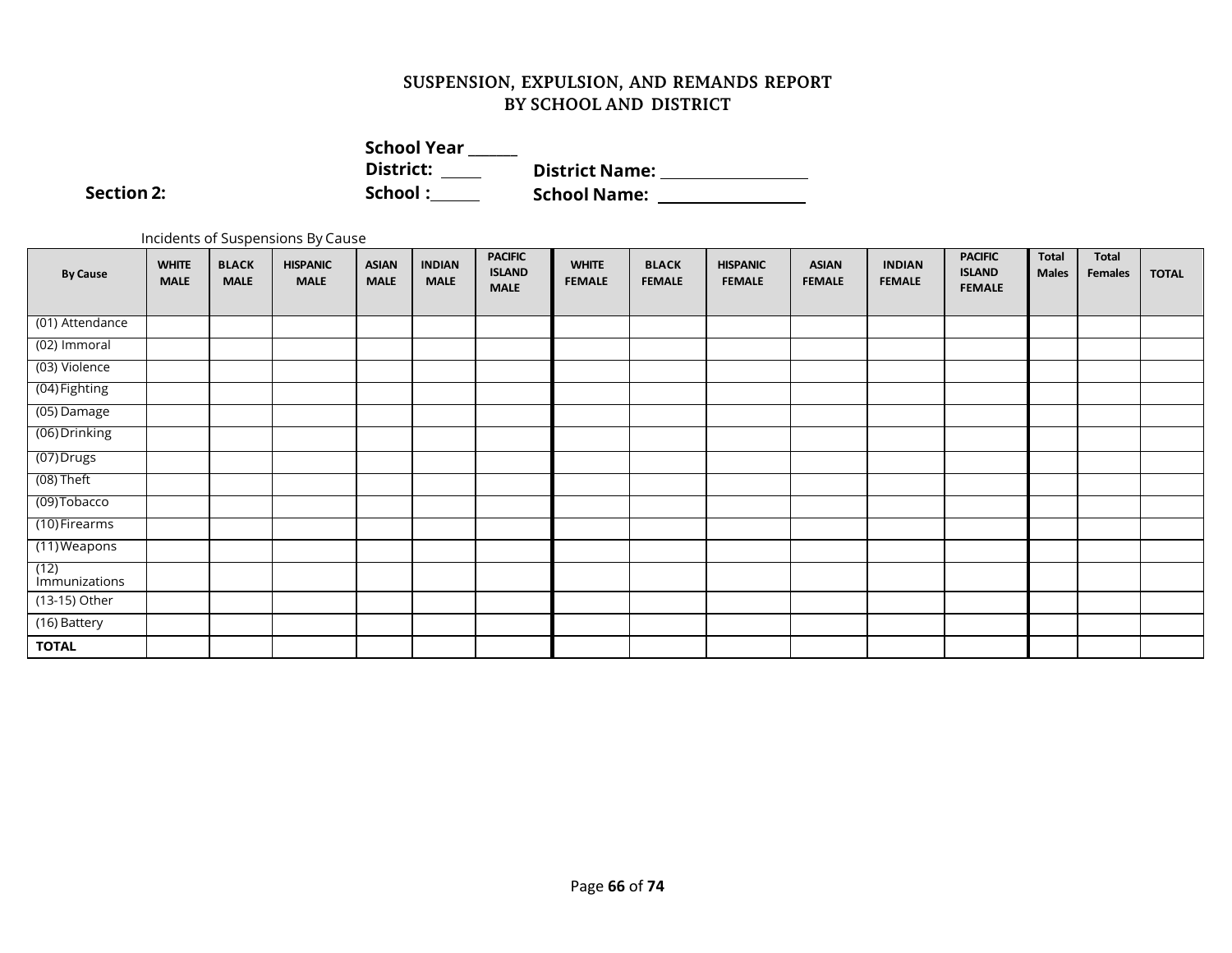| <b>School Year</b> |                       |
|--------------------|-----------------------|
| District:          | <b>District Name:</b> |
| School:            | <b>School Name:</b>   |

 $Section 2:$ 

Incidents of Expulsions By Cause

| <b>By Cause</b>       | <b>WHITE</b><br><b>MALE</b> | <b>BLACK</b><br><b>MALE</b> | <b>HISPANIC</b><br><b>MALE</b> | <b>ASIAN</b><br><b>MALE</b> | <b>INDIAN</b><br><b>MALE</b> | <b>PACIFIC</b><br><b>ISLAND</b><br><b>MALE</b> | <b>WHITE</b><br><b>FEMALE</b> | <b>BLACK</b><br><b>FEMALE</b> | <b>HISPANIC</b><br><b>FEMALE</b> | <b>ASIAN</b><br><b>FEMALE</b> | <b>INDIAN</b><br><b>FEMALE</b> | <b>PACIFIC</b><br><b>ISLAND</b><br><b>FEMALE</b> | <b>Total</b><br><b>Males</b> | <b>Total</b><br><b>Females</b> | <b>TOTAL</b> |
|-----------------------|-----------------------------|-----------------------------|--------------------------------|-----------------------------|------------------------------|------------------------------------------------|-------------------------------|-------------------------------|----------------------------------|-------------------------------|--------------------------------|--------------------------------------------------|------------------------------|--------------------------------|--------------|
| (01) Attendance       |                             |                             |                                |                             |                              |                                                |                               |                               |                                  |                               |                                |                                                  |                              |                                |              |
| (02) Immoral          |                             |                             |                                |                             |                              |                                                |                               |                               |                                  |                               |                                |                                                  |                              |                                |              |
| (03) Violence         |                             |                             |                                |                             |                              |                                                |                               |                               |                                  |                               |                                |                                                  |                              |                                |              |
|                       |                             |                             |                                |                             |                              |                                                |                               |                               |                                  |                               |                                |                                                  |                              |                                |              |
| (04) Fighting         |                             |                             |                                |                             |                              |                                                |                               |                               |                                  |                               |                                |                                                  |                              |                                |              |
| (05) Damage           |                             |                             |                                |                             |                              |                                                |                               |                               |                                  |                               |                                |                                                  |                              |                                |              |
| (06) Drinking         |                             |                             |                                |                             |                              |                                                |                               |                               |                                  |                               |                                |                                                  |                              |                                |              |
| (07) Drugs            |                             |                             |                                |                             |                              |                                                |                               |                               |                                  |                               |                                |                                                  |                              |                                |              |
| (08) Theft            |                             |                             |                                |                             |                              |                                                |                               |                               |                                  |                               |                                |                                                  |                              |                                |              |
| (09) Tobacco          |                             |                             |                                |                             |                              |                                                |                               |                               |                                  |                               |                                |                                                  |                              |                                |              |
| (10) Firearms         |                             |                             |                                |                             |                              |                                                |                               |                               |                                  |                               |                                |                                                  |                              |                                |              |
| (11) Weapons          |                             |                             |                                |                             |                              |                                                |                               |                               |                                  |                               |                                |                                                  |                              |                                |              |
| (12)<br>Immunizations |                             |                             |                                |                             |                              |                                                |                               |                               |                                  |                               |                                |                                                  |                              |                                |              |
| (13-15) Other         |                             |                             |                                |                             |                              |                                                |                               |                               |                                  |                               |                                |                                                  |                              |                                |              |
| (16) Battery          |                             |                             |                                |                             |                              |                                                |                               |                               |                                  |                               |                                |                                                  |                              |                                |              |
| <b>TOTAL</b>          |                             |                             |                                |                             |                              |                                                |                               |                               |                                  |                               |                                |                                                  |                              |                                |              |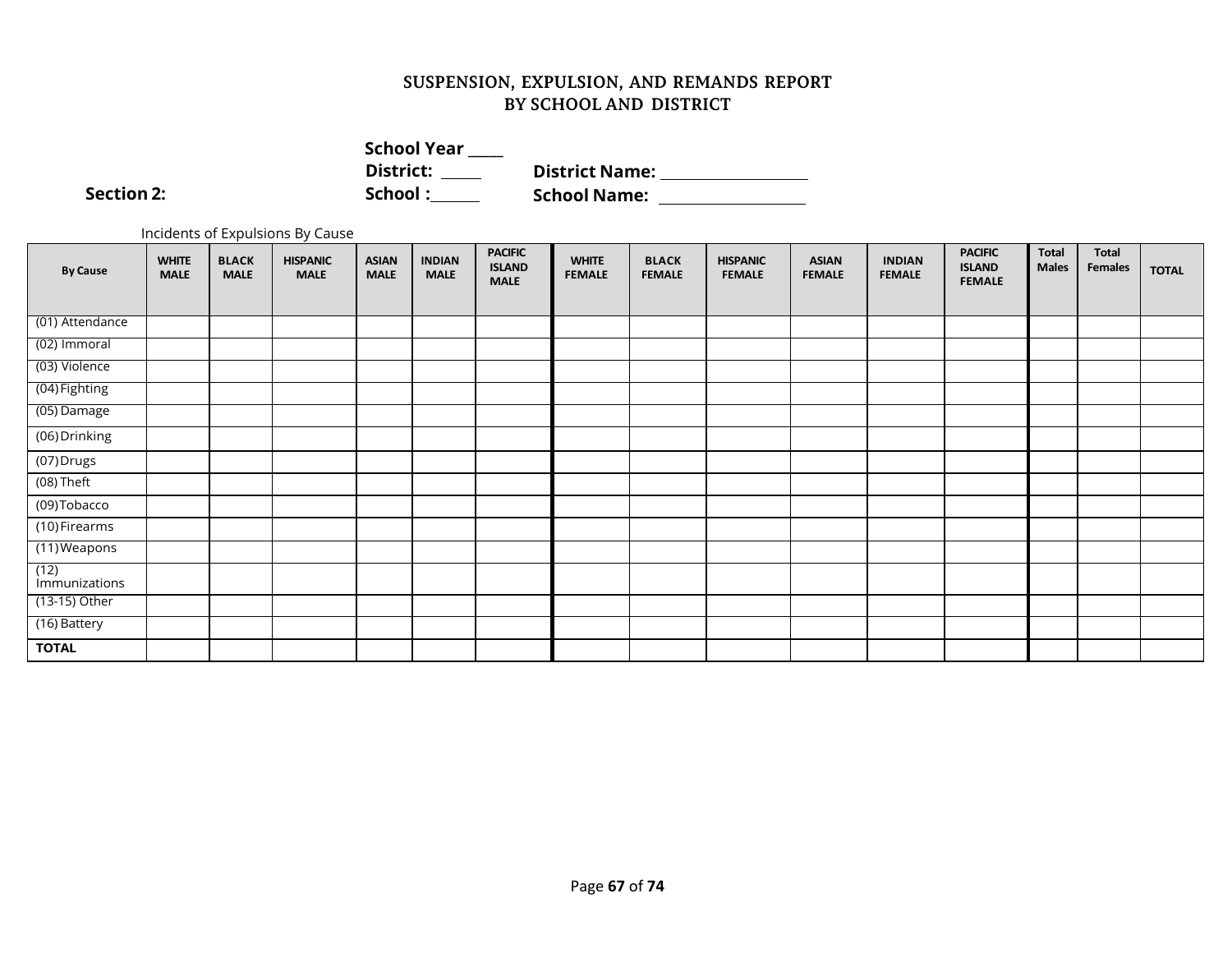| <b>School Year</b> |                       |  |
|--------------------|-----------------------|--|
| District:          | <b>District Name:</b> |  |
| School:            | <b>School Name:</b>   |  |

**Section 2:** 

Incidents of Remands By Cause

| <b>By Cause</b>       | <b>WHITE</b><br><b>MALE</b> | <b>BLACK</b><br><b>MALE</b> | <b>HISPANIC</b><br><b>MALE</b> | <b>ASIAN</b><br><b>MALE</b> | <b>INDIAN</b><br><b>MALE</b> | <b>PACIFIC</b><br><b>ISLAND</b><br><b>MALE</b> | <b>WHITE</b><br><b>FEMALE</b> | <b>BLACK</b><br><b>FEMALE</b> | <b>HISPANIC</b><br><b>FEMALE</b> | <b>ASIAN</b><br><b>FEMALE</b> | <b>INDIAN</b><br><b>FEMALE</b> | <b>PACIFIC</b><br><b>ISLAND</b><br><b>FEMALE</b> | <b>Total</b><br><b>Males</b> | <b>Total</b><br><b>Females</b> | <b>TOTAL</b> |
|-----------------------|-----------------------------|-----------------------------|--------------------------------|-----------------------------|------------------------------|------------------------------------------------|-------------------------------|-------------------------------|----------------------------------|-------------------------------|--------------------------------|--------------------------------------------------|------------------------------|--------------------------------|--------------|
|                       |                             |                             |                                |                             |                              |                                                |                               |                               |                                  |                               |                                |                                                  |                              |                                |              |
| (01) Attendance       |                             |                             |                                |                             |                              |                                                |                               |                               |                                  |                               |                                |                                                  |                              |                                |              |
| (02) Immoral          |                             |                             |                                |                             |                              |                                                |                               |                               |                                  |                               |                                |                                                  |                              |                                |              |
| (03) Violence         |                             |                             |                                |                             |                              |                                                |                               |                               |                                  |                               |                                |                                                  |                              |                                |              |
| (04) Fighting         |                             |                             |                                |                             |                              |                                                |                               |                               |                                  |                               |                                |                                                  |                              |                                |              |
| (05) Damage           |                             |                             |                                |                             |                              |                                                |                               |                               |                                  |                               |                                |                                                  |                              |                                |              |
| (06) Drinking         |                             |                             |                                |                             |                              |                                                |                               |                               |                                  |                               |                                |                                                  |                              |                                |              |
| (07) Drugs            |                             |                             |                                |                             |                              |                                                |                               |                               |                                  |                               |                                |                                                  |                              |                                |              |
| $(08)$ Theft          |                             |                             |                                |                             |                              |                                                |                               |                               |                                  |                               |                                |                                                  |                              |                                |              |
| (09) Tobacco          |                             |                             |                                |                             |                              |                                                |                               |                               |                                  |                               |                                |                                                  |                              |                                |              |
| (10) Firearms         |                             |                             |                                |                             |                              |                                                |                               |                               |                                  |                               |                                |                                                  |                              |                                |              |
| (11) Weapons          |                             |                             |                                |                             |                              |                                                |                               |                               |                                  |                               |                                |                                                  |                              |                                |              |
| (12)<br>Immunizations |                             |                             |                                |                             |                              |                                                |                               |                               |                                  |                               |                                |                                                  |                              |                                |              |
| (13-15) Other         |                             |                             |                                |                             |                              |                                                |                               |                               |                                  |                               |                                |                                                  |                              |                                |              |
| (16) Battery          |                             |                             |                                |                             |                              |                                                |                               |                               |                                  |                               |                                |                                                  |                              |                                |              |
| <b>TOTAL</b>          |                             |                             |                                |                             |                              |                                                |                               |                               |                                  |                               |                                |                                                  |                              |                                |              |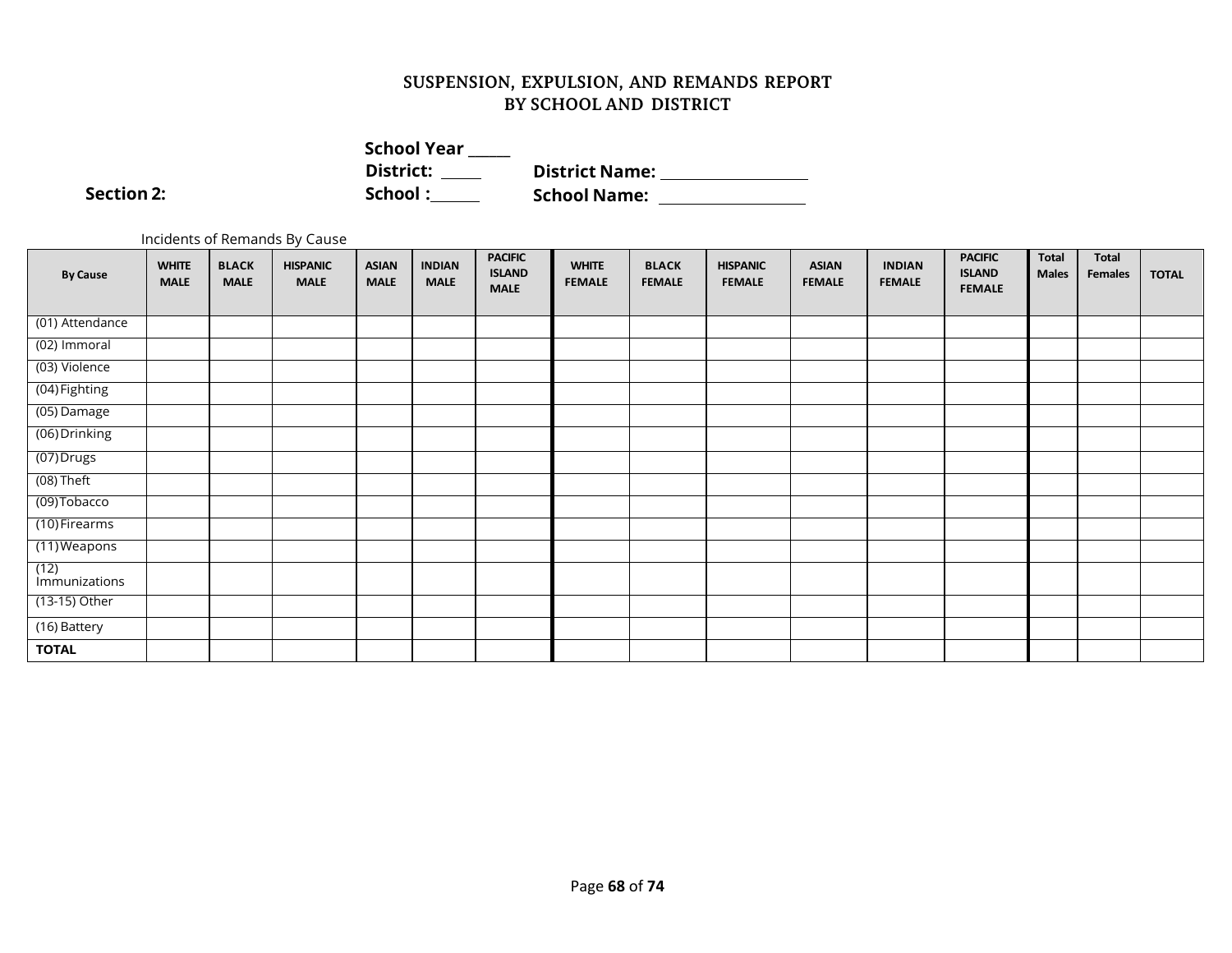|                   | <b>School Year</b> |                       |  |
|-------------------|--------------------|-----------------------|--|
|                   | District:          | <b>District Name:</b> |  |
| <b>Section 3:</b> | School:            | <b>School Name:</b>   |  |

## **Number of Students Suspended By Race and Sex**

|                    | <b>WHITE</b><br><b>MALE</b> | <b>BLACK</b><br><b>MALE</b> | <b>HISPANIC</b><br><b>MALE</b> | <b>ASIAN</b><br><b>MALE</b> | <b>INDIAN</b><br><b>MALE</b> | <b>PACIFIC</b><br><b>ISLAND</b><br><b>MALE</b> | <b>WHITE</b><br><b>FEMALE</b> | <b>BLACK</b><br><b>FEMALE</b> | <b>HISPANIC</b><br><b>FEMALE</b> | <b>ASIAN</b><br><b>FEMALE</b> | <b>INDIAN</b><br><b>FEMALE</b> | <b>PACIFIC</b><br><b>ISLAND</b><br><b>FEMALE</b> | <b>Total</b><br><b>Males</b> | Total<br><b>Females</b> | Total<br><b>Males</b><br>8.<br><b>Eamala</b> |
|--------------------|-----------------------------|-----------------------------|--------------------------------|-----------------------------|------------------------------|------------------------------------------------|-------------------------------|-------------------------------|----------------------------------|-------------------------------|--------------------------------|--------------------------------------------------|------------------------------|-------------------------|----------------------------------------------|
| <b>TOTAL</b>       |                             |                             |                                |                             |                              |                                                |                               |                               |                                  |                               |                                |                                                  |                              |                         |                                              |
| 1 Time Only        |                             |                             |                                |                             |                              |                                                |                               |                               |                                  |                               |                                |                                                  |                              |                         |                                              |
| 2 Times Only       |                             |                             |                                |                             |                              |                                                |                               |                               |                                  |                               |                                |                                                  |                              |                         |                                              |
| 3 Times Only       |                             |                             |                                |                             |                              |                                                |                               |                               |                                  |                               |                                |                                                  |                              |                         |                                              |
| More Than<br>Three |                             |                             |                                |                             |                              |                                                |                               |                               |                                  |                               |                                |                                                  |                              |                         |                                              |

## **Number of Students Remanded By Race and Sex**

|                    | <b>WHITE</b><br><b>MALE</b> | <b>BLACK</b><br><b>MALE</b> | <b>HISPANIC</b><br><b>MALE</b> | <b>ASIAN</b><br><b>MALE</b> | <b>INDIAN</b><br><b>MALE</b> | <b>PACIFIC</b><br><b>ISLAND</b><br><b>MALE</b> | <b>WHITE</b><br><b>FEMALE</b> | <b>BLACK</b><br><b>FEMALE</b> | <b>HISPANIC</b><br><b>FEMALE</b> | <b>ASIAN</b><br><b>FEMALE</b> | <b>INDIAN</b><br><b>FEMALE</b> | <b>PACIFIC</b><br><b>ISLAND</b><br><b>FEMALE</b> | <b>Total</b><br><b>Males</b> | <b>Total</b><br><b>Females</b> | Total<br>Males &<br><b>Females</b> |
|--------------------|-----------------------------|-----------------------------|--------------------------------|-----------------------------|------------------------------|------------------------------------------------|-------------------------------|-------------------------------|----------------------------------|-------------------------------|--------------------------------|--------------------------------------------------|------------------------------|--------------------------------|------------------------------------|
| <b>TOTAL</b>       |                             |                             |                                |                             |                              |                                                |                               |                               |                                  |                               |                                |                                                  |                              |                                |                                    |
| 1 Time Only        |                             |                             |                                |                             |                              |                                                |                               |                               |                                  |                               |                                |                                                  |                              |                                |                                    |
| 2 Times Only       |                             |                             |                                |                             |                              |                                                |                               |                               |                                  |                               |                                |                                                  |                              |                                |                                    |
| 3 Times Only       |                             |                             |                                |                             |                              |                                                |                               |                               |                                  |                               |                                |                                                  |                              |                                |                                    |
| More Than<br>Three |                             |                             |                                |                             |                              |                                                |                               |                               |                                  |                               |                                |                                                  |                              |                                |                                    |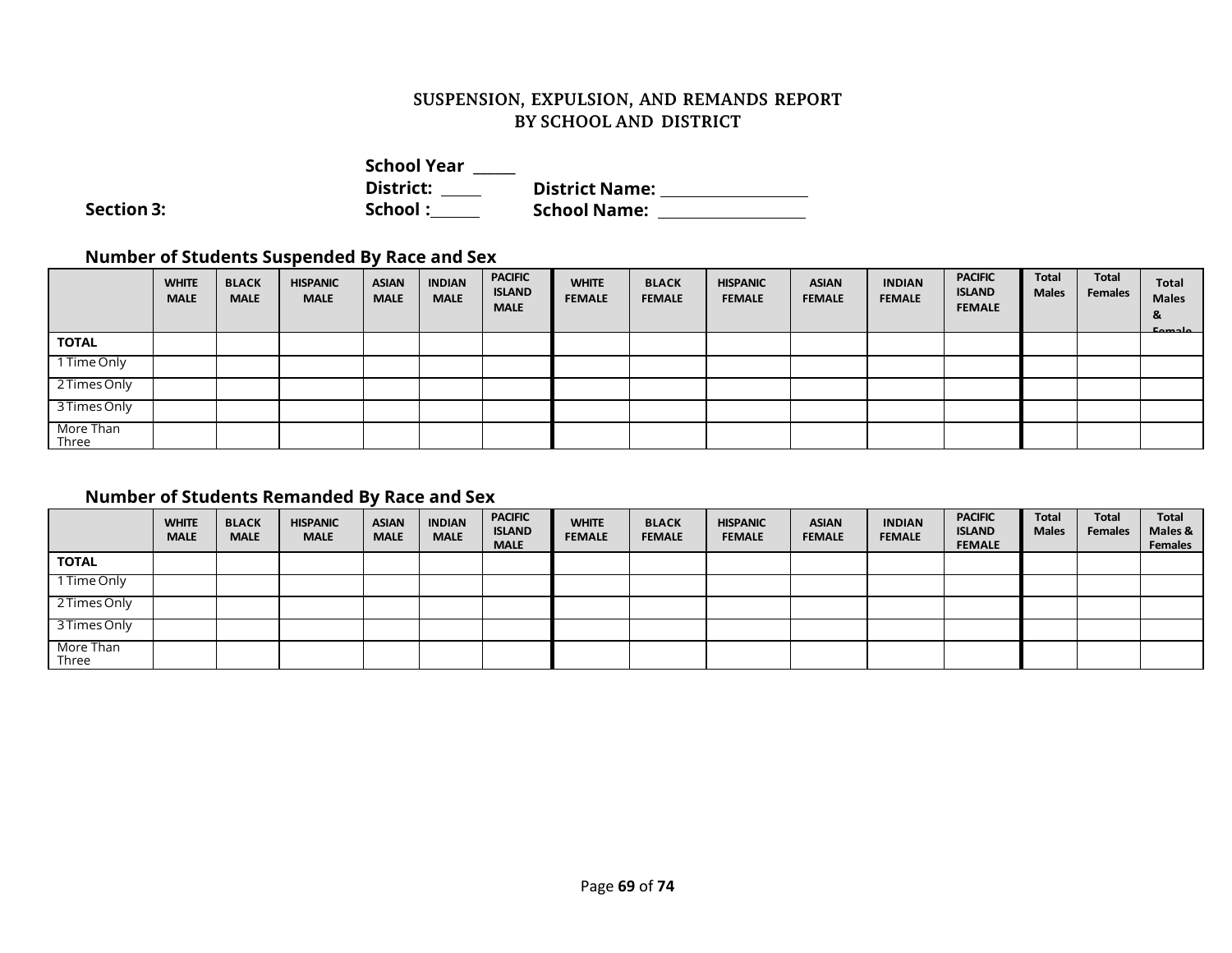# **S. TRANSPORTATION ADT REPORT**

## **Average Daily Transported (ADT)**

All students who are designated as a bus rider are included in ADT calculations with the exception of the following:

- Out of state, non-resident student
- Pre-Kindergarten

A District's ADT calculations include students transported by a school bus that is operated by a District and who meet the following criteria:

- 1) All students transported on specially equipped buses regardless of the number of miles transported.
- 2) Students in instructional grades K-12 who are transported on standard buses and who live 1 ½miles or more.

No student may earn more than 1.0 ADT. ADT is calculated for the time period the student is reported as riding the bus. ADT is accumulated by bus number and is based on two types of buses: specially equipped and standard. Specially equipped buses are identified by bus number with an alpha suffix of S through Z.

The formula used to calculate ADT is:

## **ADT = DAYS-PRESENT-TRANSPORTATION \* (AM + PM) / REPORT PERIOD DAYS**

*Days-Present-Transportation is any student (identified as a bus rider and qualifying to receive ADT funding) who attends any portion of the school day.*

AM has the value .5 for a student riding a morning bus; otherwise the value is zero.

*PM has the value .5 for a student riding an afternoon bus; otherwise the value is zero.*

*Report-Period-Days is the number of days for which the report is produced. The standard report is for the full school year, which may be 180 instructional days or less.*

The following business rule(s) apply to the **reporting periods** used in the ADM, ADA, andADT formulas: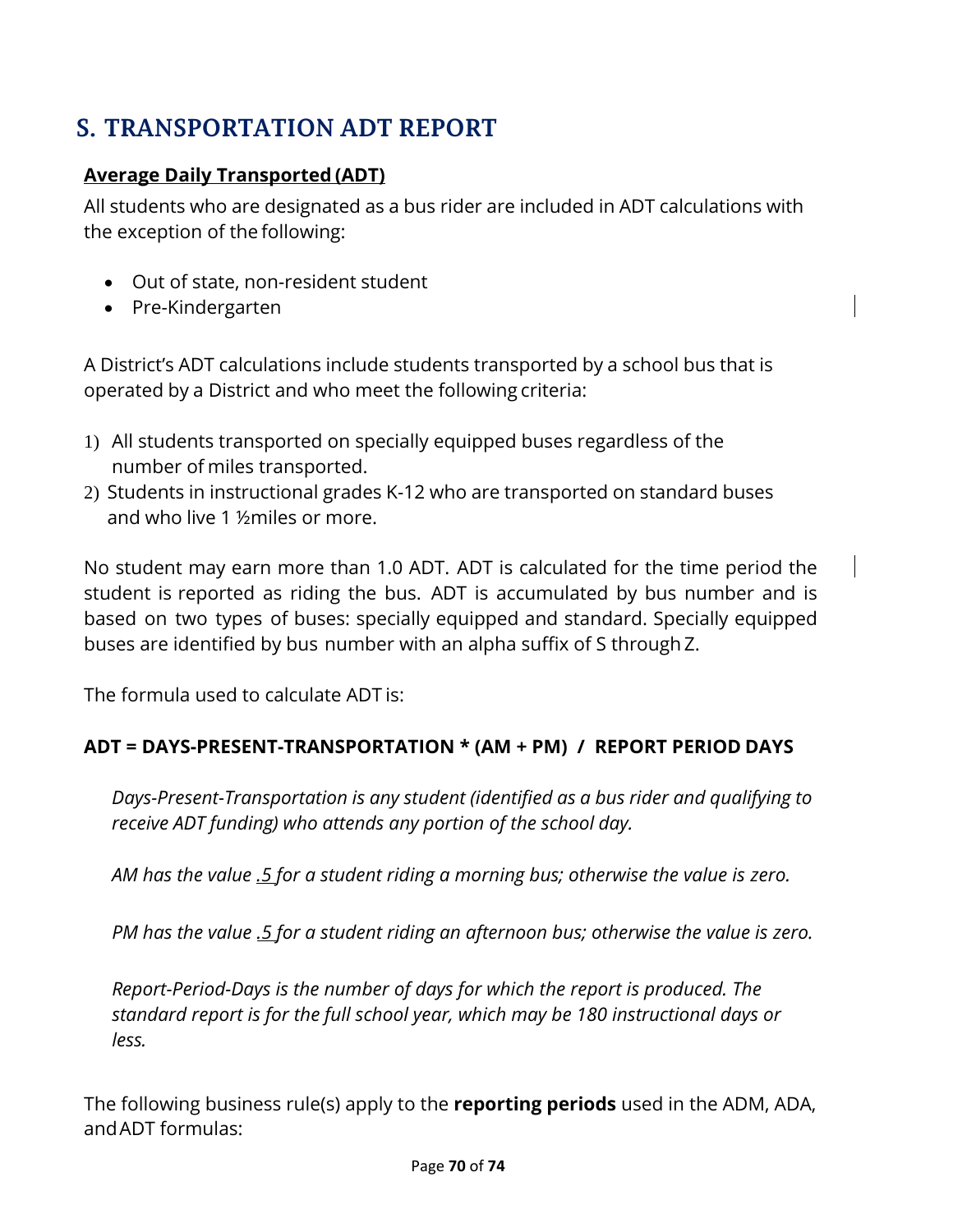- 1. The reporting periods begin with the first instructional attendance day of the school calendar and may continue up to the first 180 instructional attendance days.
- 2. A school that is stockpiling may not report less than 167 instructional attendance days. A school that is not stockpiling may not report less than 180 instructional attendance days.

**Rev. 6/8/00**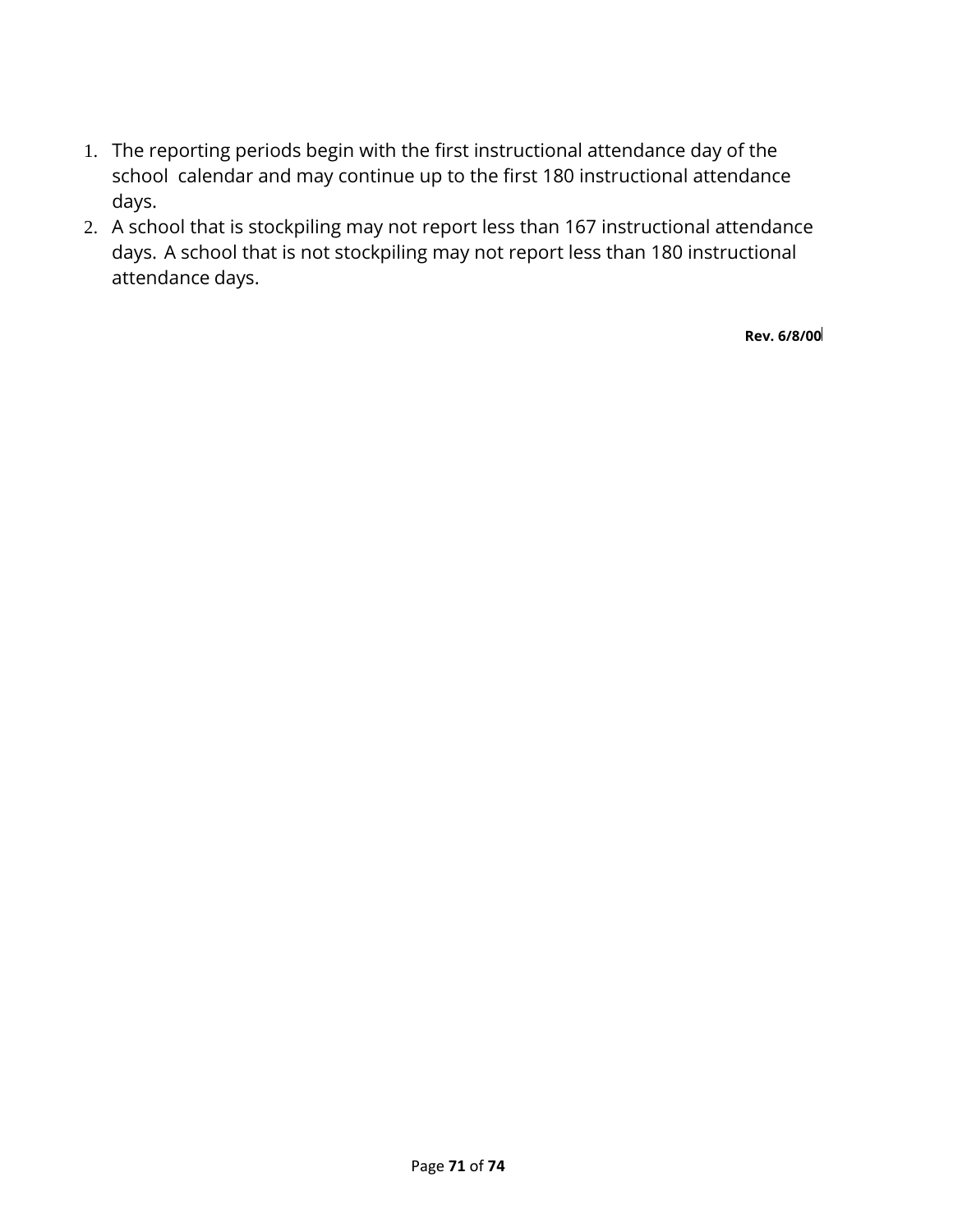#### **SUPERINTENDENT'S TRANSPORTATION ADT REPORT**

Report Run Date

Report Period 99<br>School Year 9999 School Year District Name School Name

District Number 999 School Number 9999

|              | <b>Bus</b><br>Enrollment<br>Y.T.D. |           |      |     | <b>Bus Enrollment</b><br>Total<br>for Period |      |    | <b>Bus Enrollment</b><br>1.5 Miles or greater<br>for Period |        | Attendance<br>Transportati |      |      |            |
|--------------|------------------------------------|-----------|------|-----|----------------------------------------------|------|----|-------------------------------------------------------------|--------|----------------------------|------|------|------------|
| Bus #        | AM                                 | <b>PM</b> | Tot. | AM. | <b>PM</b>                                    | Tot. | AM | <b>PM</b>                                                   | Tot.   | AM                         | PM   | Tot. | <b>ADT</b> |
| ######       | ##                                 | ##        | ##.# | ##  | ##                                           | ##.# | ## | ##                                                          | $##.+$ | ####                       | #### | #### | ##.##      |
| ######       | ##                                 | ##        | ##.# | ##  | ##                                           | ##.# | ## | ##                                                          | $##.+$ | ####                       | #### | #### | ##.##      |
|              |                                    |           |      |     |                                              |      |    |                                                             |        |                            |      |      |            |
| ######       | ##                                 | ##        | ##.# | ##  | ##                                           | ##.# | ## | ##                                                          | $##.+$ | ###                        | #### | #### | ##.##      |
| ######       | ##                                 | ##        | ##.# | ##  | ##                                           | ##.# | ## | ##                                                          | $##.+$ | ###                        | #### | #### | ##.##      |
|              |                                    |           |      |     |                                              |      |    |                                                             |        |                            |      |      |            |
| <b>TOTAL</b> | ##                                 | ##        | ##.# | ##  | ##                                           | ##.# | ## | ##                                                          | $##.+$ | ####                       | #### | #### | ##.##      |
|              |                                    |           |      |     |                                              |      |    |                                                             |        |                            |      |      |            |

1. The bus number could be six characters and alphanumeric. Regular busses that run multiple routes must be identified with an alpha suffix other than "S" through "Z" to distinguish each route. Use of a suffix of "S" through "Z" will indicate a Specially Equipped bus, even if it only runs one route. The same bus may transport students to multiple schools. The district level report would show all transported on a particular bus.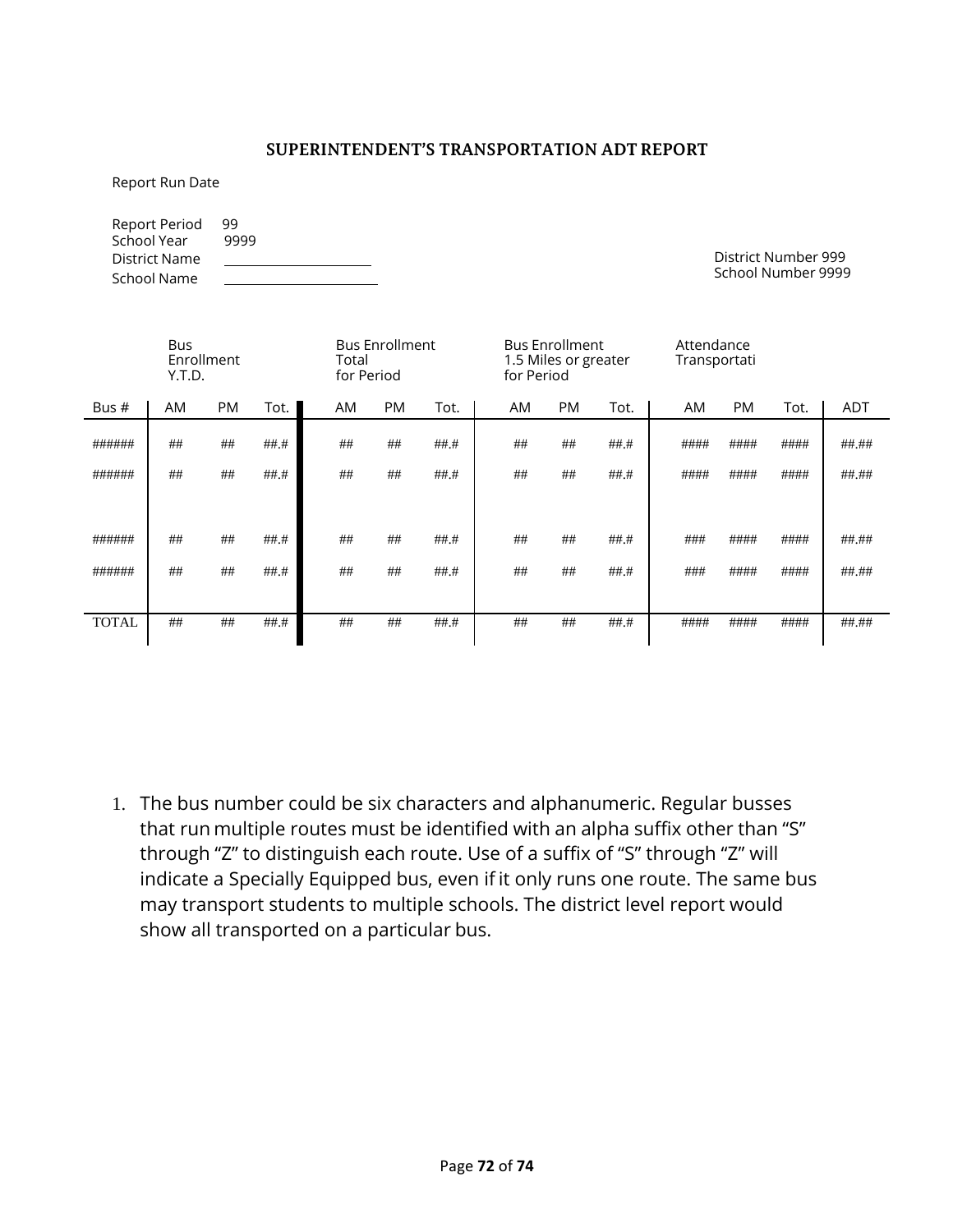## **T. ROSTER OF GRADUATES**

## **Instructions and Guidelines**

All students who receive a diploma during any portion of a school year must be listed on a Roster of Graduates. There are four (4) types of diplomas androsters:

- 1. Regular
- 2. Honors
- 3. Special Education
- 4. High School Certificate
- 1. The "Type of Diploma" is requested in two places on the form; insert the type of diploma as listed above.
- 2. Do not include more than one (1) type of diploma per roster.
- 3. Complete all school information including the Name of the School,School District, City, Date of Graduation (month, day, year) and School Phone Number.
- 4. Under "Full Name of Pupil" list Girls first in Alphabetical Order, always putting surnames first; Boys second.
- 5. In the box provided record the total number of graduates on each page printed.
- 6. For security reasons the principal must initial after the last graduate's name on each page.
- 7. Original Principal and Director signatures are required.
- 8. A roster should be submitted, any time a student meets graduation requirements. This could be any date during the year (i.e., one student fulfills competency requirements). Only one completion date may be included on a roster. All instructions apply.

If you have any questions contact Bonnie Bailey at (615) 532-4876, [bbaily4@mail.state.tn.us](mailto:bbaily4@mail.state.tn.us)

| Send the complete roster to: | Tennessee Department of Education                     |
|------------------------------|-------------------------------------------------------|
|                              | ATTN: Bonnie Bailey                                   |
|                              | 7 <sup>th</sup> Floor, Andrew Johnson Tower 710 James |
|                              | Robertson Parkway Nashville, TN 37243                 |